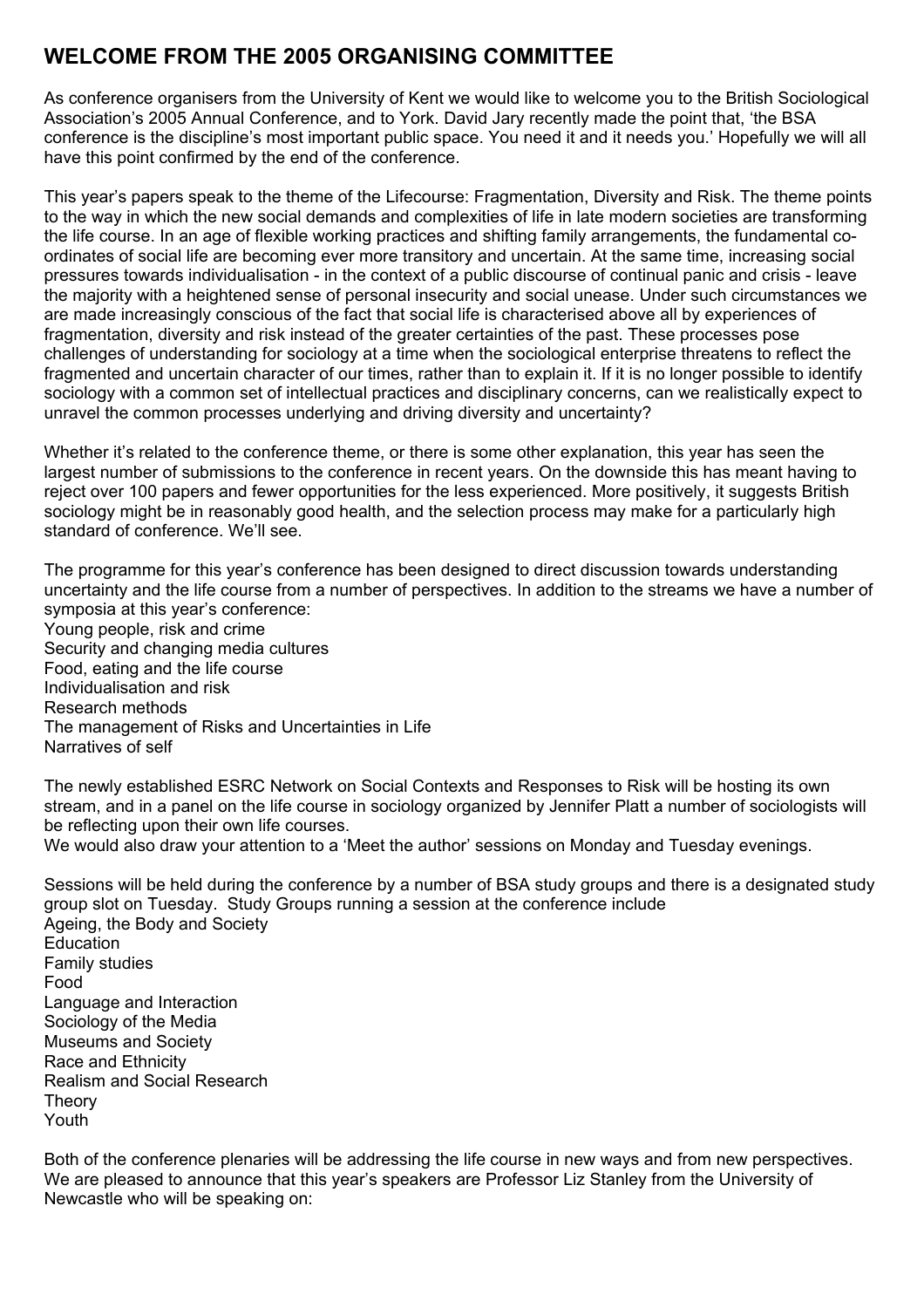´Writing a life, taking its course: Transitions, turning points, time and the epistolary self´. Professor Jenny Hockey from the University of Sheffield will address our second plenary, 'Embodying the Life Course'.

As usual there will be plenty of opportunities to meet old friends, make new ones and network with colleagues in the informal setting of the college bars which are open 7.00 pm to 11.00 pm. (Goodricke College Bar Monday – Tuesday; Wentworth College Bar Wednesday evening). For those who would value the opportunity of a more organised introduction to colleagues, this years conference will see the first (and maybe last) experience of "speed networking"! Status and hierarchy will be dissolved, or at least temporarily bypassed, as we introduce ourselves to as many fellow sociologists in as short a time as is possible on Monday evening. Alternatively there are a wide range of pubs, clubs, cafes and restaurants available in York. Details are available in the conference programme. As well as the useful 'out and about' guide in the programme, and some planned evening activities for those who like some structure in their lives

The conference team would like to thank the many people who have helped us with the organisation of this year's conference. In particular our thanks go to the BSA office, especially Nicola Gibson, for their hard work, attention to detail and their positive and quick responses to all our questions. We are also indebted to thumb digital media design for our striking poster design.

We thank our speakers Jenny Hockey and Liz Stanley for offering to address the conference. We would also like to thank all the staff at York. And finally, to all the speakers, presenters, chairs and delegates for travelling to York and contributing towards what we hope will be an enjoyable and stimulating conference.

Adam Burgess, Larry Ray, Miri Song, Sarah Vickerstaff, Azrini Wahidin and Iain Wilkinson (University of Kent at Canterbury).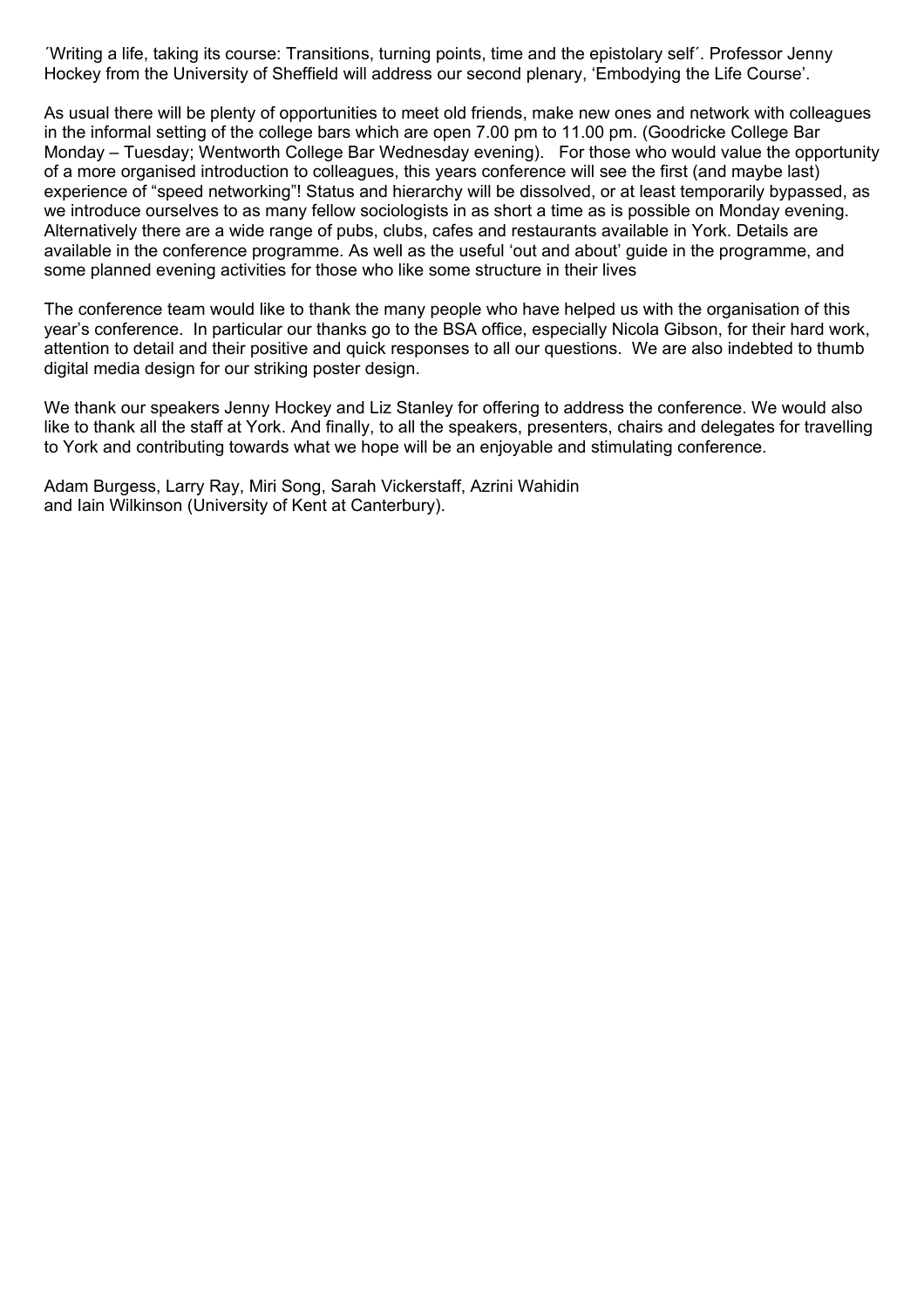### **CONFERENCE LOCATION**

The British Sociological Association Annual Conference is taking place at the University of York, Heslington. The conference site includes the Exhibition Centre, Goodricke College, Roger Kirk Centre and James College.

**Delegates should arrive** at the entrance to the walkway leading to Goodricke College on Goodricke Way. The University is approximately a 30-minute walk from the city centre.

## **DIRECTIONS TO THE UNIVERSITY OF YORK**

### **By Rail**

York is on the main East Coast Line from London King's Cross-to Edinburgh. Fast trains leave from both north and south at frequent intervals. There is also a direct service across the Pennines between York, Leeds and Manchester Airport. The University is two miles from the railway station and you will need to get a bus or taxi onto campus. An online rail timetable is available to help you to plan your journey at: [http://www.rail.co.uk](http://www.rail.co.uk/) or National Rail enquiries available at 08457 484950.

### **By Taxi**

A journey by taxi from the railway station to the University will take approximately 15 minutes and cost around £7.00. There is a taxi rank just outside the station. **ABC Blue Circle Taxis** Tel: 01904 638787; **Ace Taxis** Tel: 01904 638888; **Fleetways** Tel: 01904 645333; **Local Taxis** Tel: 01904 641341; **Station Taxis** Tel: 01904 623332; **Streamline Taxis** Tel: 01904 623737

### **By Bus**

You can reach York by coach from many destinations around the country. National Express buses stop at York railway station. More details are available from their online coach timetable at: [www.nationalexpress.co.uk](http://www.nationalexpress.co.uk/) or telephone 08705 808080.Disabled Persons Travel Helpline: 0121 4238479**.** A textphone is provided for customers who are deaf or hard of hearing at: 0121 4550086 A number of companies operate buses to the University: the Nos. 4 and 5 depart from York railway station. The scheduled journey time from the railway station to Heslington is 20 minutes. Further information is available from FirstYork at [www.firstyork.co.uk](http://www.firstyork.co.uk/) or telephone 01904 622992. Other services are the Y27, Y28, Y29, C2 and 65. The main bus station is at Rougier Street. There is an online Journey Planner for local bus services at: [http://www.ukbus.co.uk](http://www.ukbus.co.uk/) and a bus summary for the University Bus is available at: <http://www.york.ac.uk/admin/presspr/bus.htm>

### **By Car**

**Visitors approaching York** from the A64 should turn off at one of the exits marked University (A19 or A1079), in order to avoid the City centre. Subsequent turns are also signposted. Visitors coming from other directions should either take the Selby road to Fulford and turn along Heslington Lane or Broadway towards Heslington or take the Hull Road and turn right at the first traffic lights into Green Dykes Lane, which leads to University Road**. The AA provides an online** route planner for car journeys at:

[http://www.theaa.com/travelwatch/planner\\_main.jsp](http://www.theaa.com/travelwatch/planner_main.jsp) If you are taking your car to the conference please note the University has a parking scheme. **Visitors will be required to purchase a ticket from a pay and display machine Monday through to Friday. Residents** can purchase a parking hanger from the conference support office in the exhibition centre. A parking hanger is valid for up to 24 hours and costs £2.00. Approximate parking charges at the pay and display machine are: Up to five hours £1.00 Up to eight hours £2.00 Twenty four hours £3.00

Information is also available about parking at the University at:<http://www.york.ac.uk/np/maps/parking.htm>

### **By Bike**

The University is well served with cycle paths and is currently improving cycle access and storage facilities. Cycle racks are available in most parts of campus. The City Council provides free copies of cycle route maps around the City of York at:<http://www.york.gov.uk/outabout/travelling/bike> and there is a network of cycle paths on campus.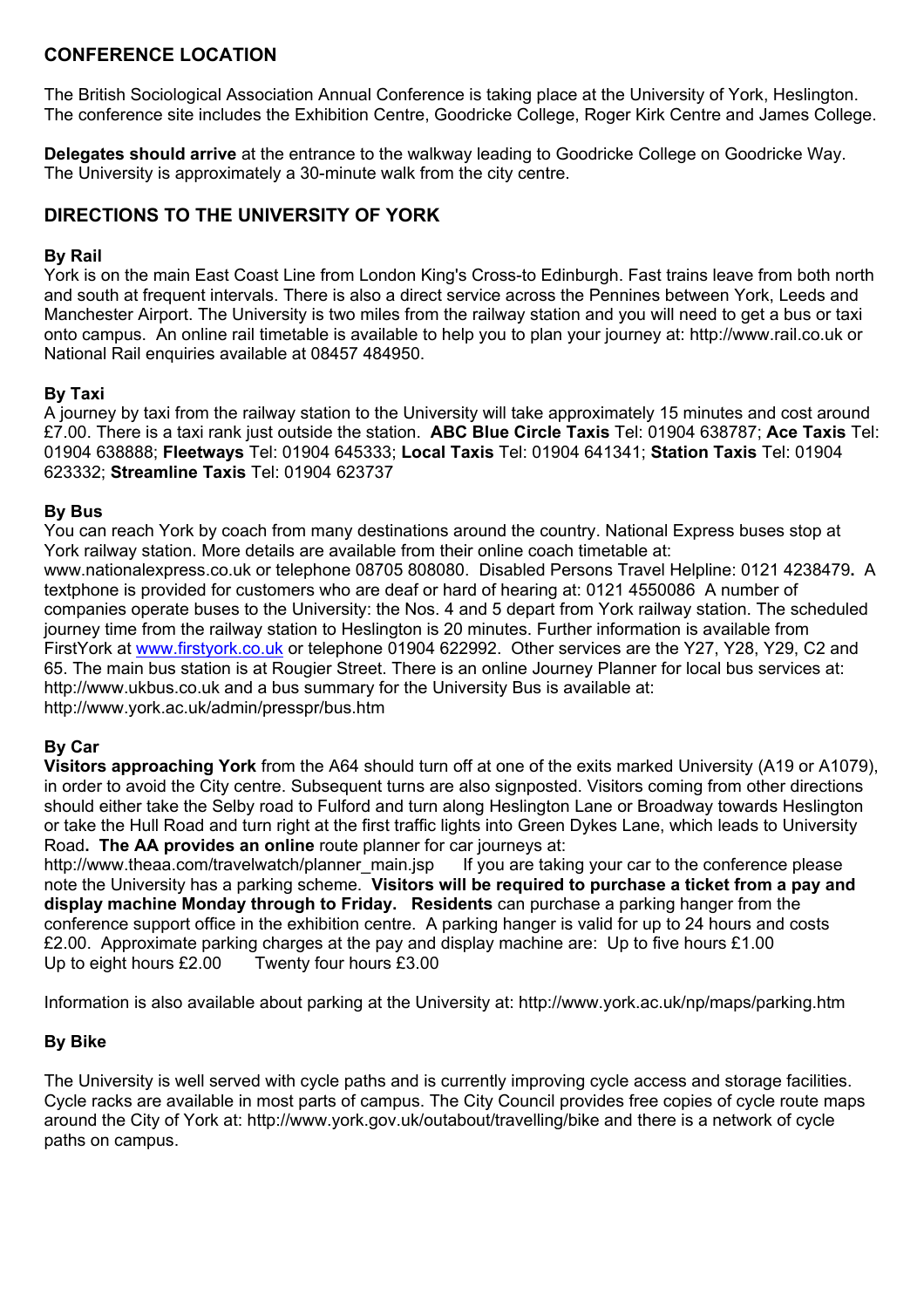### **Useful Maps Provided by York University**

a pdf map showing how to get from the city of York to Heslington Campus is available at: <http://www.york.ac.uk/np/maps/town.htm>

a pdf map showing the location of buildings on Heslington campus is available at: <http://www.york.ac.uk/np/maps/hes.htm>

a pdf map showing car parks, bike paths and bus stops on Heslington Campus is available at: <http://www.york.ac.uk/np/maps/carbike.htm>

An estimation of journey times follows below:

| To York from:                                                                                                                                                                                                                                                                                                                                                            | <b>Distance</b><br>(Miles): | <b>Average</b><br>Time by Car: | Average<br>Time by<br>Rail: |
|--------------------------------------------------------------------------------------------------------------------------------------------------------------------------------------------------------------------------------------------------------------------------------------------------------------------------------------------------------------------------|-----------------------------|--------------------------------|-----------------------------|
| <b>Cities</b>                                                                                                                                                                                                                                                                                                                                                            |                             |                                |                             |
| London                                                                                                                                                                                                                                                                                                                                                                   | 213                         | 3hrs 35min                     | 1hr 54min                   |
| Manchester                                                                                                                                                                                                                                                                                                                                                               | 68                          | 1hr 28min                      | 1hr 30min                   |
| <b>Bristol</b>                                                                                                                                                                                                                                                                                                                                                           | 244                         | 4hrs 30min                     | 4hrs                        |
| Edinburgh                                                                                                                                                                                                                                                                                                                                                                | 197                         | 4hrs 30min                     | 2hrs 30min                  |
| Nottingham                                                                                                                                                                                                                                                                                                                                                               | 77                          | 1hr 30min                      | 2hrs                        |
| Ports                                                                                                                                                                                                                                                                                                                                                                    |                             |                                |                             |
| Dover<br>Ferry Operators:<br>Hoverspeed: Fast Ferries +44 (0) 8705 240241<br>(Admin +44 (0) 1304 865000)<br>P&O Stena Line: +44 (0) 870 600 0 600<br>(Admin +44 (0) 1304 863000)<br>Sea France: +44 (0) 8705 711711<br>(Admin +44 (0) 1304 212696<br>Norfolk Line: +44 (0) 870 870 1020<br>(Admin +44 (0) 1304 218400<br>http://www.topsy.demon.co.uk/dover/ferries.html | 284                         | 5hrs+                          | N/A                         |
| Hull<br>P&O Ferries<br>Telephone: +44 (0) 8705 202020<br>http://www.ponsf.com/                                                                                                                                                                                                                                                                                           | Ι43                         | 1hr                            | 1hr 8min                    |
| Newcastle Upon Tyne<br>Telephone: +44 (0) 1670 352066<br>Fax: +44 (0) 1670 355169<br>enquiries@blythport.co.uk<br>http://www.northumberland.gov.uk/vg/tferry.html                                                                                                                                                                                                        | 92                          | 1hr 45min                      | 1hr 30min                   |
| <b>Airports</b>                                                                                                                                                                                                                                                                                                                                                          |                             |                                |                             |
| Manchester (Airport)<br>Telephone: +44 (0) 161 489 3000<br>http://www.manairport.co.uk/                                                                                                                                                                                                                                                                                  | 84                          | 1hr 30min                      | 1hr 52min                   |
| Leeds Bradford (Airport)<br>Telephone: +44 (0) 113 250 9696<br>http://www.lbia.co.uk/                                                                                                                                                                                                                                                                                    | 31                          | 1hr                            | 40min                       |
| Heathrow (Airport)<br>Telephone: +44 (0) 870 0000123<br>http://www.baa.co.uk/main/airports/heathrow/                                                                                                                                                                                                                                                                     | 214                         | ∣4hrs                          | 3hrs                        |
| Gatwick (Airport)<br>Telephone: +44 (0) 870 0002468<br>http://www.baa.co.uk/main/airports/gatwick/                                                                                                                                                                                                                                                                       | 252                         | 4hrs 30min                     | 3hrs                        |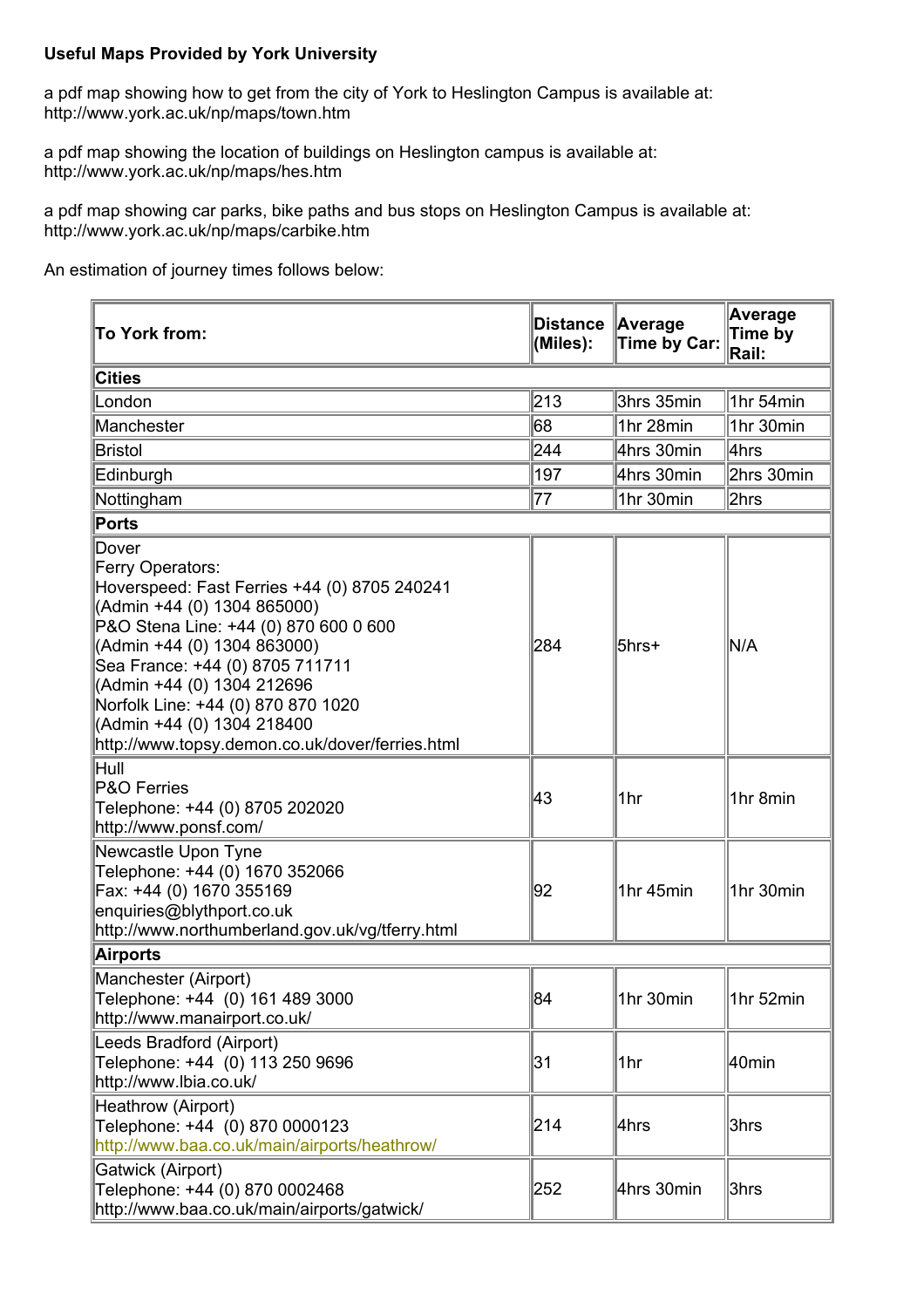### **BSA CONFERENCE OFFICE**

The BSA Conference Office will be located in P/T003 in the Exhibition Centre. The opening times of the conference office are as follows:

| Monday    | $21st$ March 2005           | $11.00 - 19.00$ |
|-----------|-----------------------------|-----------------|
| Tuesday   | $22^{nd}$ March 2005        | $08.30 - 19.00$ |
| Wednesday | $23^{\text{rd}}$ March 2005 | $08.30 - 17.00$ |

If you need to have mail forwarded to you at the conference, it should be sent to:

The British Sociological Association Annual Conference  $(21<sup>st</sup> – 23<sup>rd</sup> March 2005)$ P/T003, Exhibition Centre, Physics Building University of York Heslington, YORK YO10 5DD

Mail will be held at the BSA Conference Office for collection.

### **CONTACT AT THE CONFERENCE**

**During the conference** (Monday 21<sup>st</sup> to Wednesday 23<sup>rd</sup> March) the BSA Conference Office telephone number will be 01904 433 270.

During the conference, urgent messages, (only), can be passed on via Goodricke College Reception (24 hour) on 01904 433 100.

In emergencies, contact Security on 01904 434 444.

There will be a notice board situated outside the conference office in the Exhibition Centre where delegates can leave messages for each other.

### **REGISTRATION**

Registration will be located in the Exhibition Centre. The opening times of registration are as follows:

| <b>Monday</b>  | $21st$ March 2005                  | $11.00 - 19.00$ |
|----------------|------------------------------------|-----------------|
| <b>Tuesday</b> | $22^{nd}$ March 2005               | $08.30 - 17.00$ |
|                | <b>Wednesday</b> $23rd$ March 2005 | $08.30 - 12.30$ |

At registration you will be given your conference pack. Your conference pack will include the conference programme & abstracts, your conference badge (which must be worn at all time for security reasons and lunch provision) and vouchers for evening dinners if applicable.

**Evening dinner must have been pre-booked** by no later than Monday 7<sup>th</sup> March 2005.

If there is a **balance outstanding** on your conference booking, you will have to settle the account before your registration pack will be issued. There will be no exceptions to this ruling.

### **ACCOMMODATION/KEY COLLECTION/KEY RETURN**

If you have pre-booked accommodation on your booking form please note **single en-suite accommodation** is located in **James College**. James residents can **collect keys from Goodricke College Junior Common Room (G/JCR) from 12.00 noon.** 

If you have **double or twin en-suite accommodation** booked at the University, please note this accommodation is located in **Langwith College**. Langwith residents can collect room keys from Langwith College reception from 12.00 noon.

All residential delegates will be asked to sign a pre printed registration form when they collect their keys.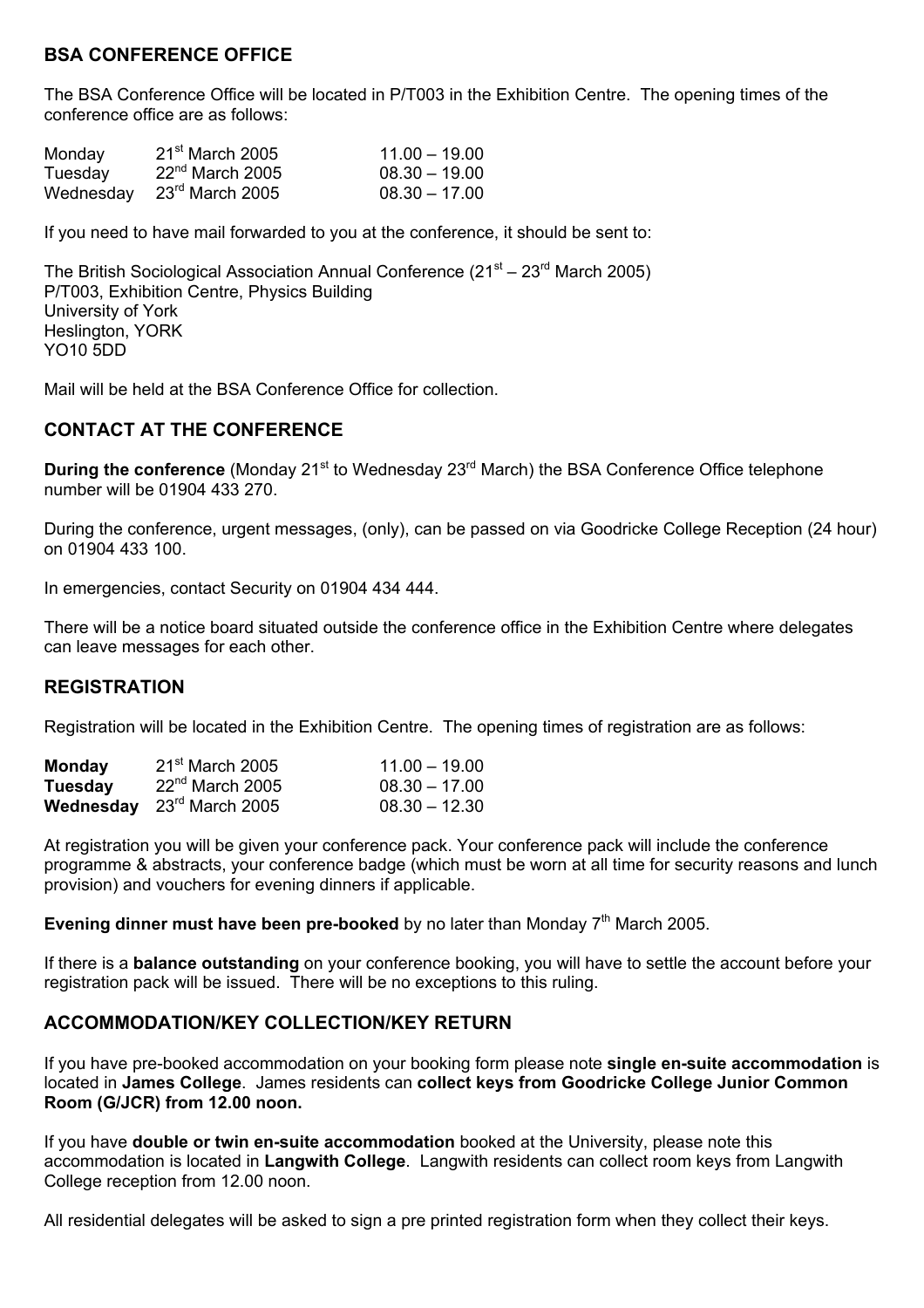**Bedrooms must be vacated and keys returned by 9.30 am on the day of your departure.** James residents should return keys to Goodricke College Reception. Langwith College residents should return keys to Langwith College Reception.

Please note "card keys" will no longer be valid after departure time. Any bedrooms keys lost or damaged will incur a charge of £10.

### **LATE ARRIVALS**

Goodricke College Reception provides a 24-hour service at the University. Late arrivals, with pre-booked accommodation, should report to Goodricke College Reception to collect their room keys.

During the conference, urgent messages, (only), can be passed on via Goodricke College Reception (24 hour) on 01904 433 100.

### **PRE-BOOKED MEALS**

Lunches are allocated to all registered delegates who wear a conference badge. **All delegates will be asked to show their badge when entering the catering hall.** 

**Meal vouchers are provided for evening dinners (only). Evening dinner must have been pre-booked** by no later than Monday  $7<sup>th</sup>$  March 2005.

**All meals** are served in the Roger Kirk Centre (just off Goodricke College). **To avoid queues delegates are encouraged to make use of the full range of opening hours**.

Special dietary requirements, vegetarian and vegan meals have all been pre-booked as on your booking form.

**Please note there are no facilities at the University of York for delegates to purchase evening dinners if they have not been pre-booked.**

In Heslington village (ten minute walk approximately) and its surrounding area there are pubs and takeaways for you to make your own arrangements.

York city centre is approximately a 30-minute walk away.

### **TEA AND COFFEE**

Tea and coffee will be served in the Exhibition Centre at the following times

**Monday 21st March 2005**  Coffee break 11.15 – 11.45 Tea running concurrently with paper sessions 14.30 – 16.30

**Tuesday 22nd March 2005**  Coffee break 10.00 – 10.30 Tea running concurrently with paper sessions 14.30 – 16.30

**Wednesday 23rd March 2005**  Coffee break 10.00 – 10.30 Tea running concurrently with paper sessions 14.30 – 16.30

### **LUGGAGE**

During the conference, the BSA will provide a luggage room in the Exhibition Centre, room P/T107. The opening times of the luggage room are as follows:

| Monday    | $21st$ March 2005    | $11.00 - 19.00$ |
|-----------|----------------------|-----------------|
| Tuesday   | $22^{nd}$ March 2005 | $08.30 - 19.00$ |
| Wednesday | $23rd$ March 2005    | $08.30 - 18.00$ |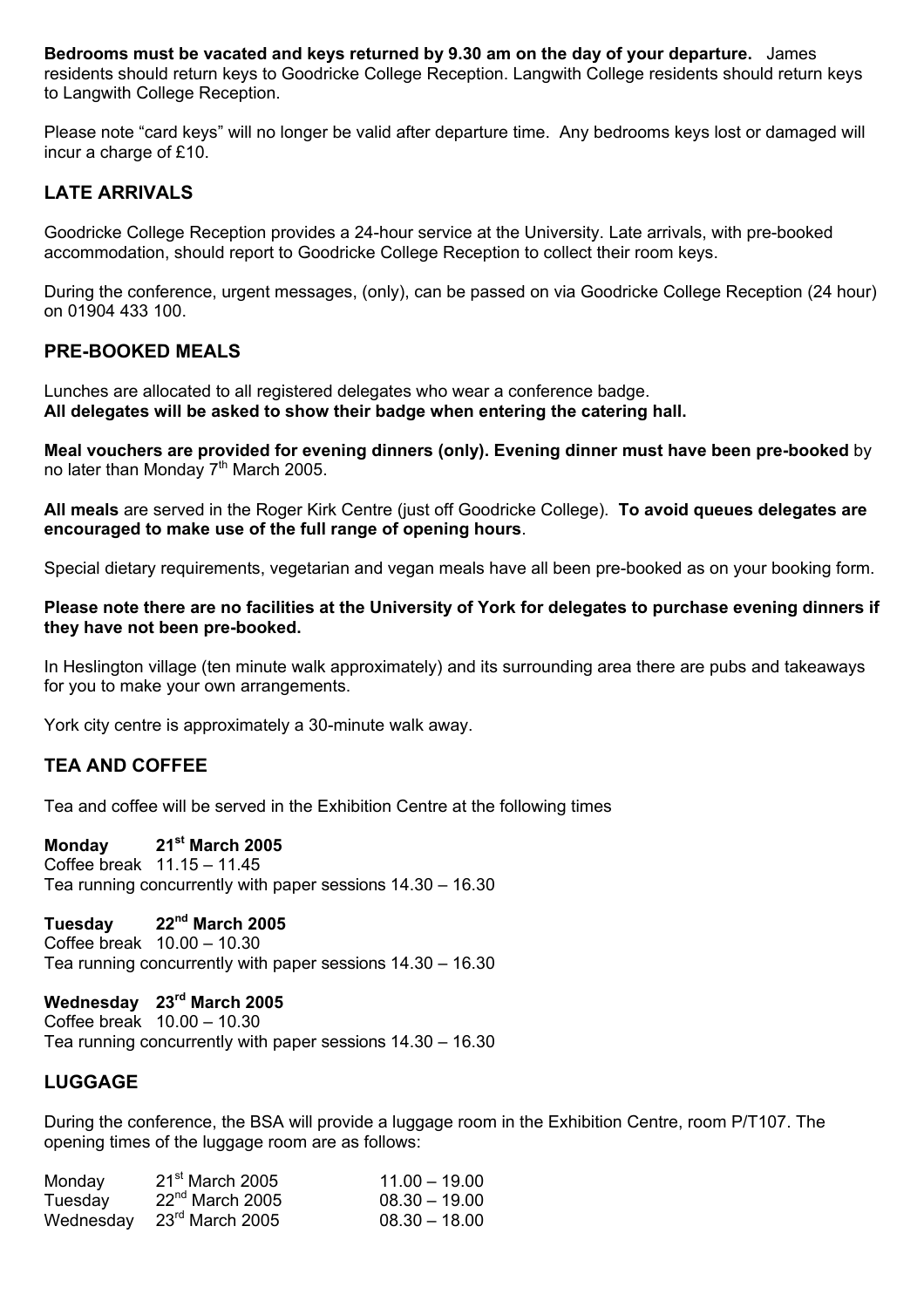### **PHOTOCOPYING AND FAXING**

Photocopying (paper and transparencies) and faxing is available from the Conference Support Office located on the ground floor of the Exhibition Centre.

This facility is available between

08.15 – 17.45 Monday - Friday

During the conference incoming faxes should be sent to 01904 434 423. Please state clearly the title of the conference and the recipient on all incoming faxes.

### **CRECHE AND BABY-SITTING**

The crèche is located on the ground floor in Goodricke College. York Nannies and Helpers operate the crèche on behalf of the BSA. York Nannies and Helpers also provide babysitting. This service is only available for those who have booked in advance.

### **CONFERENCE PAPERS**

A '**Conference Proceedings**' of papers received will be available via the BSA website after the conference.

### **EMAIL**

### **Email facilities are no longer available at this conference due to changes at the venue.**

Residential delegates who bring their own laptops can use internet in their bedroom and will need to purchase a phone card from Goodricke Reception (minimum charge £5).

Delegates visiting York city centre can access the internet at the **Gateway Internet Café-Bar at City Sreen's Basement Bar, 13 – 17 Coney Street, YORK YO1 9QL.** Telephone: 01904 646 446, Fax: 01904 541 166 E-mail: gateway@picturehouses.co.uk

### **PAPERS SESSIONS**

The parallel paper sessions will take place in the **Exhibition Centre**, ground floor rooms, P/L001, P/L002, P/L005, P/L006, P/T007, P/X001 and on the first floor in room P/T111. Also **Goodricke College,** ground floor rooms, G/002, G/010, G/013, G/020 and G/045.

## **POSTERS SESSION**

Posters will be displayed in the Exhibition Centre on Tuesday 22<sup>nd</sup> March. There is a designated poster viewing time from 14:05 until 14:35 on Tuesday, and presenters will be available during this time to discuss their work. Additional times may be indicated on individual posters.

### **PLENARY SESSIONS**

*Professor Liz Stanley* (University of Newcastle) will speak on " Writing a life, taking its course: transitions, turning-points, time and the epistolary self" on Monday 21<sup>st</sup> March at 17:30 in lecture theatre P/X001 in the Exhibition Centre.

**Professor Jenny Hockey** (University of Sheffield) will speak on "Embodying the Life Course" on Wednesday 23<sup>rd</sup> March at 16.30 in lecture theatre P/X001 in the Exhibition Centre.

## **British Sociological Association ANNUAL GENERAL MEETING**

Professor Peter Alexander, Department of Sociology, Rand Afrikaans University, South Africa will give a talk at the BSA's AGM on: "sociology post-apartheid and an account of some features of sociological research in South Africa. The Annual General Meeting, in lecture theatre P/L001 in the Exhibition Centre, is scheduled to start at 17.30 pm and to close at approximately 19.00 pm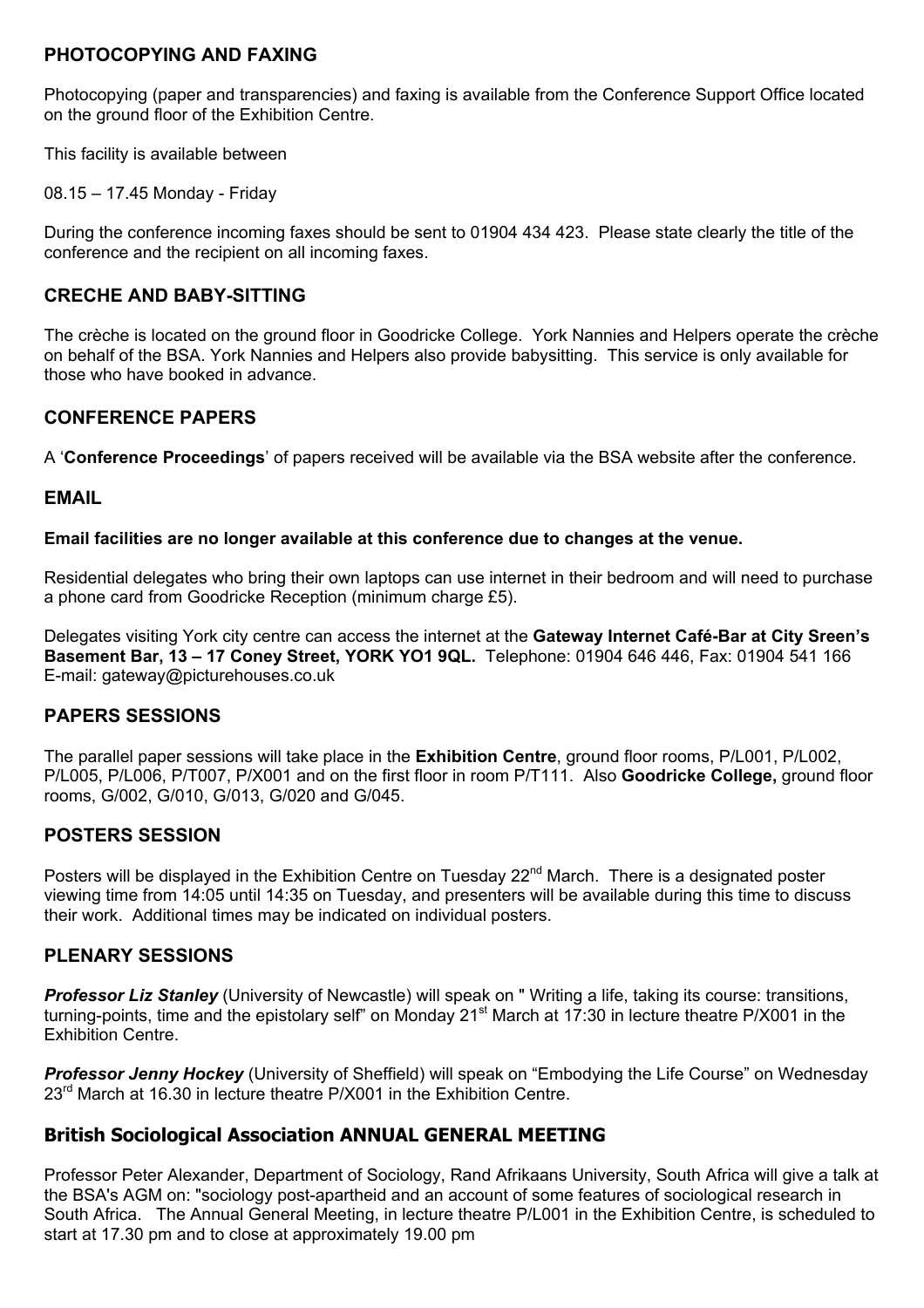### **CONFERENCE PROGRAMME AT A GLANCE**

## **Monday 21st March 2005**  11.00 onwards Conference Office/registration opens [Exhibition Centre] 11.15 – 11.45 Coffee 12.20 – 13.50 Lunch [The Roger Kirk Centre] 12.50 – 13.50  $14.00 - 15.00$ <br> $14.00 - 16.10$ Postgraduate Forum Media Workshop [P/T111] The changing life-course in British sociology Panel Session [P/X001] 14.00 – 17.20 Paper Sessions 14.00 – 17.20 *Negotiating Pathways Into and Out of Crime: Young People, Risk, Resilience and Diversity Symposium* [P/T007] 14.00 – 17.20 *Ageing, Body and Society [G/013]* 15.10 – 17.20 *The Security Dilemma: News Publics and Changing Perceptions of Security [P/T111]* 14.30 – 16.30 *Tea (running concurrently with papers)* [Exhibition Centre] 17.30 – 19.00 **Plenary Speaker: Professor Liz Stanley** University of Newcastle Writing a life, taking its course: transitions, turning-points, time and the epistolary self [P/X001] 19.00 – 20.00 Publishers Reception [Exhibition Centre] 19.00 – 19.30 '*Speed Networking'* – an opportunity to meet/network with other conference delegates [P/T111] 19.00 – 20.30 Dinner [The Roger Kirk Centre] 20.30 Frank Furedi - Meet the Author Essential Café [Roger Kirk Foyer] 19.00 – 23.00 Goodricke College Bar

### **Tuesday 22nd March 2005**

| $07.30 - 08.55$ | <b>Breakfast [The Roger Kirk Centre]</b>                                                |                 |
|-----------------|-----------------------------------------------------------------------------------------|-----------------|
| 08.30           | Conference Office/registration opens [Exhibition Centre]                                |                 |
| $09.00 - 10.00$ | <b>Paper Sessions</b>                                                                   |                 |
| $09.00 - 10.00$ | ESRC Session: 'Applying to the ESRC'                                                    | [P/T111]        |
| $10.00 - 10.30$ | Coffee                                                                                  |                 |
| $10.30 - 12.40$ | <b>Paper Sessions</b>                                                                   |                 |
| $10.30 - 11.30$ | Postgraduate Workshop (1 of 3) What Next? 'Continuing you Academic<br>Journey' [P/T111] |                 |
| $10.30 - 12.40$ | Sociology, Subjectivity and Psychoanalysis Symposium [G/013]                            |                 |
| $11.40 - 12.40$ | Postgraduate Workshop (2 of 3) 'Project Management' [P/T111]                            |                 |
| $12.30 - 14.00$ | Lunch [The Roger Kirk Centre]                                                           |                 |
|                 | <b>Study Group Convenors Lunch Closed Meeting</b>                                       |                 |
| 12.40           | Doreen Massey - Meet the Author 'For Space'                                             |                 |
|                 | Essential Café [Roger Kirk Foyer]                                                       |                 |
| $12.45 - 13.45$ | <b>HODs Council Closed Meeting</b>                                                      | <b>IP/L0061</b> |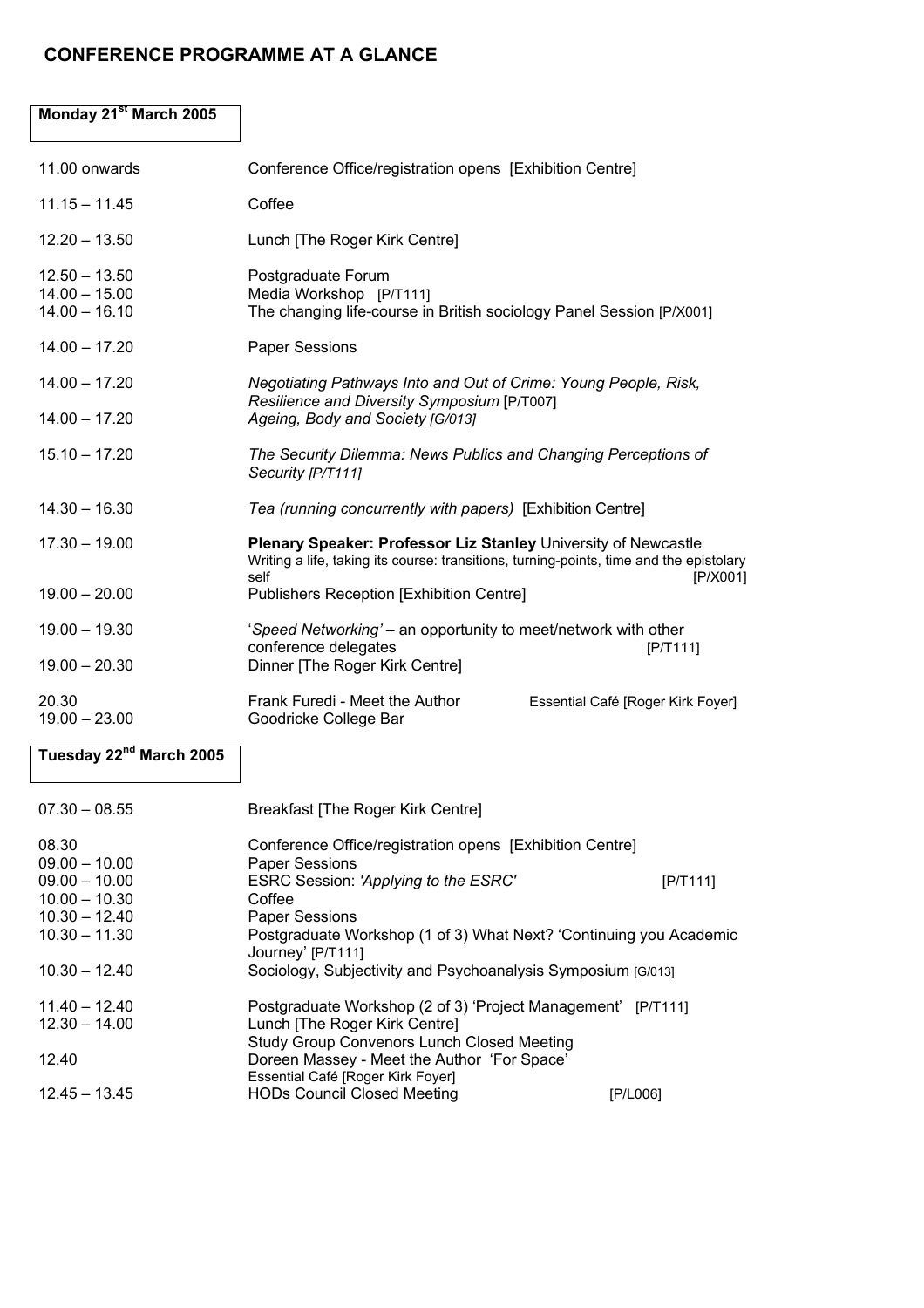| Posters Session [Exhibition Centre]<br>BSA Philip Abrams Memorial Book Prize: Meet the short-listed nominees<br>[Exhibition Centre]<br>BSA/ESRC Summer School Information/meet the course director<br>[Exhibition Centre]                                                                    |
|----------------------------------------------------------------------------------------------------------------------------------------------------------------------------------------------------------------------------------------------------------------------------------------------|
| <b>Study Groups Session</b>                                                                                                                                                                                                                                                                  |
| <b>Paper Sessions</b>                                                                                                                                                                                                                                                                        |
| Postgraduate Workshop (3 of 3) 'On the Home Run – Handling the last<br>stages of the PhD'<br>[P/T111]                                                                                                                                                                                        |
| Tea (running concurrently with papers) [Exhibition Centre]                                                                                                                                                                                                                                   |
| The BSA Annual General Meeting<br>Professor Peter Alexander, Department of Sociology, Rand Afrikaans<br>University, South Africa will give a talk at the BSA's AGM on: "sociology<br>post-apartheid and an account of some features of sociological research<br>in South Africa.<br>[P/L001] |
| Dinner [The Roger Kirk Centre]                                                                                                                                                                                                                                                               |
| Goodricke College Bar                                                                                                                                                                                                                                                                        |
| Optional Ghost Tour York City                                                                                                                                                                                                                                                                |
|                                                                                                                                                                                                                                                                                              |

| Wednesday 23 <sup>rd</sup> March<br>2005              |                                                                                                                                                 |         |
|-------------------------------------------------------|-------------------------------------------------------------------------------------------------------------------------------------------------|---------|
| $07.30 - 08.55$                                       | <b>Breakfast [The Roger Kirk Centre]</b>                                                                                                        |         |
| 08.30                                                 | <b>Conference Office Opens</b>                                                                                                                  |         |
| $09.00 - 10.00$                                       | <b>Paper Sessions</b>                                                                                                                           |         |
| $09.00 - 10.30$                                       | BSA Executive Committee Closed Meeting [Goodricke Senior Common Room]                                                                           |         |
| $09.00 - 12.40$                                       | <b>ESRC Network on Social Contexts and Responses to Risk</b><br>[P/X001]                                                                        |         |
| $10.00 - 10.30$<br>$10.30 - 12.40$<br>$10.30 - 12.40$ | Coffee<br><b>Paper Sessions</b><br>Meet the Sociology Editorial team [P/T111]<br>Relating Narratives, Narratable Selves Symposium               | [G/013] |
| $12.30 - 14.00$<br>$14.05 - 16.15$                    | Lunch [The Roger Kirk Centre]<br>Management of Risks and Uncertainties in the Life Course                                                       | [G/013] |
| $14.05 - 16.15$<br>$14.05 - 16.15$<br>$14.30 - 16.30$ | <b>Paper Sessions</b><br>New Methods for New Lives and New Organisation Symposium<br>Tea (running concurrently with papers) [Exhibition Centre] | [G/002] |
| $16.30 - 18.00$                                       | Plenary Speaker: Professor Jenny Hockey University of Sheffield<br>'Embodying the Life Course'                                                  | P/X001] |
| $18.05 - 19.30$<br>$18.30 - 23.00$                    | Dinner [The Roger Kirk Centre]<br>Wentworth College Bar                                                                                         |         |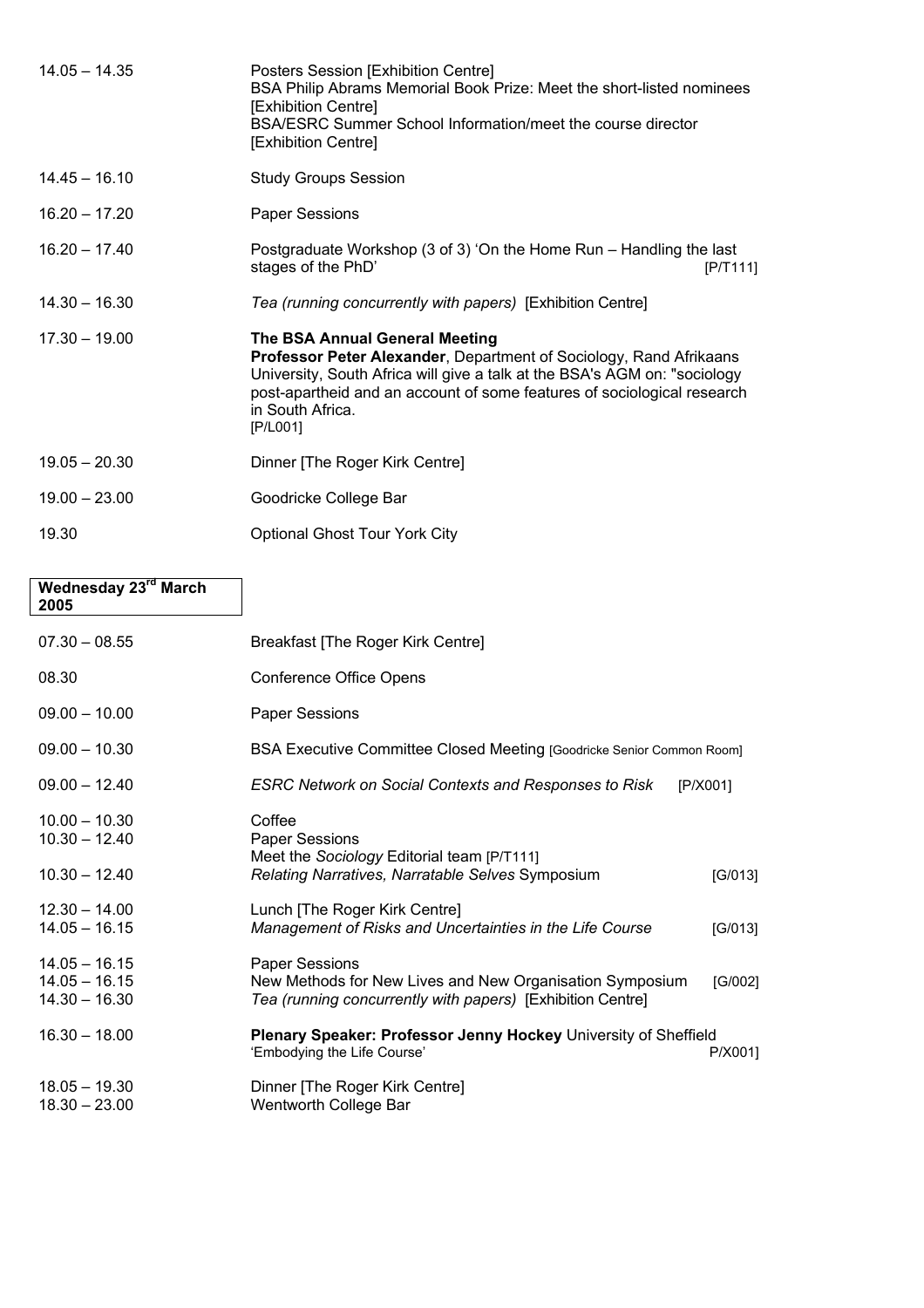# PLENARY SPEAKERS

Monday 21<sup>st</sup> March at 17:30 in lecture theatre P/X001 in the Exhibition Centre.

# Professor Liz Stanley

Writing a life, taking its course: transitions, turning-points, time and the epistolary self

Using the letters of the feminist theorist and writer Olive Schreiner (1855-1920) as an historical case study, my presentation will provide a critical appreciation of the work of Tamara Hareven on the life course in historical and comparative perspective.

Olive Schreiner was a highly insightful social analyst of the tumultuous changes that South Africa experienced over her life-time as well as a theorist of 'the woman question' (Stanley 2002a). Her analytical concerns include slavery, Boer people and particularly women, the interconnectedness of 'race' and labour questions in southern Africa, gender divisions in marriage and paid work in industrial-capitalist countries, federation or union of the settler states in South Africa, 'woman and labour', war and pacifism. Schreiner also wrote many private letters, the earliest known in 1871 and the latest on the day of her death, with c5,000 letters in the major collections. Most of these have never been published, others only in bowdlerised or truncated versions. It is the archived unpublished Schreiner letters, which I have been transcribing preparatory to publishing a new edition, that provide the data-source for this case study.

Living in Britain and latterly Italy between 1881 and 1889, Schreiner's return to Africa in late 1889 acted as an epistolary turning-point: thereafter, her letters eschewed 'the personal', instead focusing on the external world of materiality and 'events' in epistolary exchanges articulating loving friendship based on shared politics/ethics. Schreiner's post-1889 letters deal with some transitions and turning-points in the life course sense as used by Hareven, but are more concern with temporally-located 'ordinary changes' occurring for her and others in her close networks, or with changes connected with social, political and economic 'public events' and their consequences for society in general. These transitions, turning-points, temporally-located 'ordinary changes' and 'public events' will form the focus of attention in considering Hareven's contribution to life course analysis in historical and comparative perspective, which is interestingly – and informatively – interrogated by using a body of 'life course data' in a number of important respects different from the sources drawn on in her own research.

Hareven's work has been concerned with people as workers within industrial capitalism, as members of families of birth and marriage and wider kinship networks, as employees in particular kinds of textile manufacturing jobs, and as members of age cohorts, with the emphasis on the dynamics and patterns of life course transitions among age cohorts within wider collectivities. The data she has worked with has been 'collectivised' for research purposes (e.g. by the US Federal Census of 1880), or else consists of retrospective accounts of past experiences and reflections on these and which have been researcher-elicited in oral histories and interviews (from textile workers employed by Amoskeag Mill in New Hampshire and from silk workers in post-WWII Kyoto).

Some differences with using Olive Schreiner's archived letters as a data-source will be clear. Schreiner's letters are 'by nature' an individual data-source, or are rather an interpersonal one because originating as part of long-term correspondences, and not a source that has been collectivised and assembled by a researcher or research agency. Her letters are focused on events and occurrences taking place at the time of writing and also have a strong prospective element (concerning where these things would take society in the future), rather than retrospective reflection on things that had already happened. And her letters belong to what Ken Plummer has termed 'documents of life', including in the particular sense of being 'naturally-occurring' interpersonally-situated accounts rather than being produced in a formal encounter between a researcher and 'the subject'.

Beyond these obvious differences, are there more important challenges to Hareven's particular take on the life course approach that come from using a data-source in which the subject and her networks are in a literal (and literary) sense the 'heroes of their own lives'? Drawing on detailed extracts from Schreiner's letters, some of the matters which will be explored include: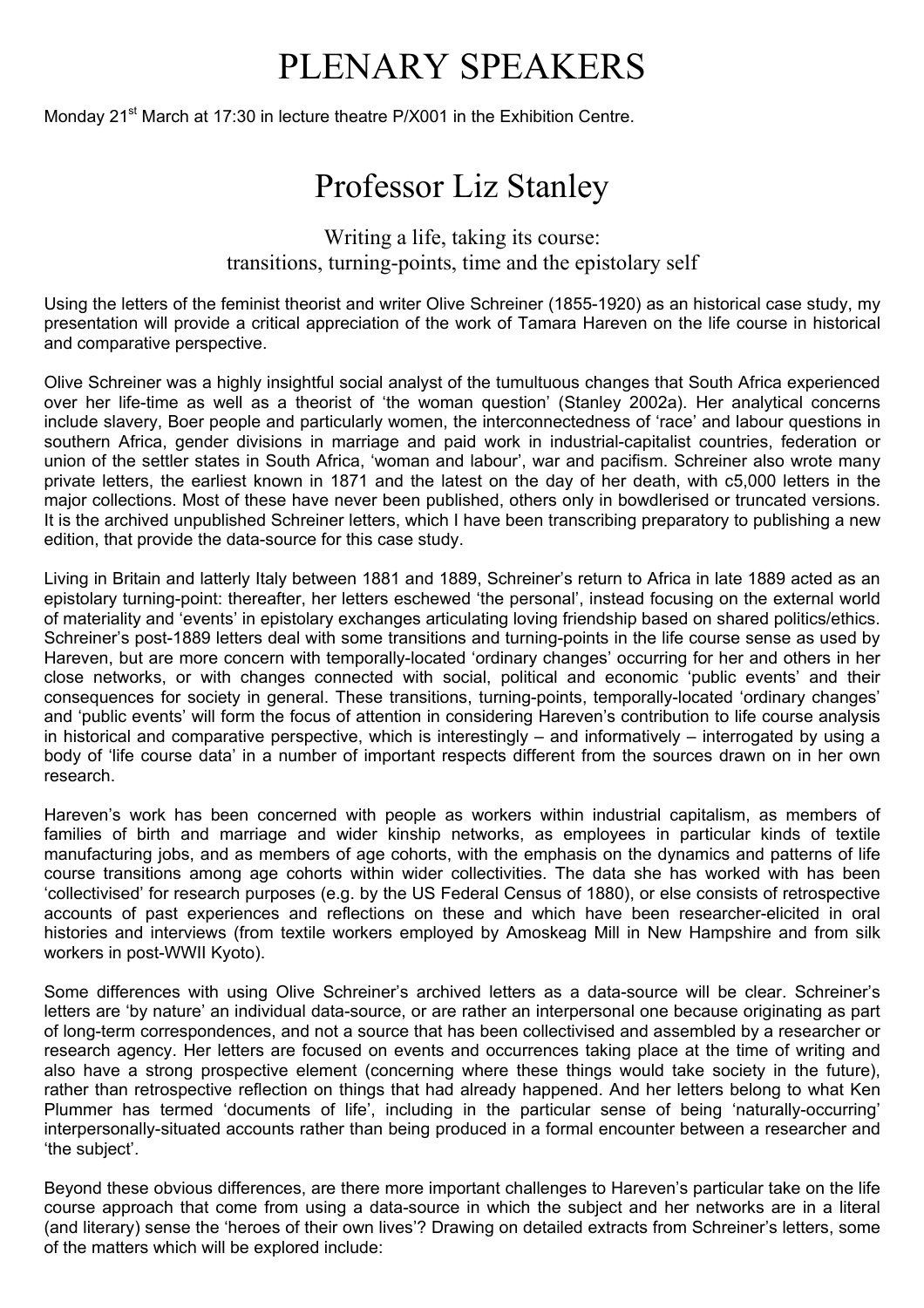- $\circ$  how the life course shapes up conceptually, when using interpersonal, 'at the time'/prospective and naturally-occurring documents of life
- o 'at the time' epistolary-inscription of transitions, turning-points and time-located changes
- o whether the emphasis on cohorts and families needs strongly supplementing (or even replacing) by one on networks
- $\circ$  the effects of politicising the subject
- $\circ$  what the definition and synchronicity of timing looks like when 'individual timing', 'family timing' and 'cumulative impact on timing' is framed by a stronger concern with social or analytical life, that is, timing in the collective life of the polity
- $\circ$  historical analysis when configured around biography, social structure and historical specificity
- $\circ$  comparative analysis and the extent to which specific context, in Schreiner's case southern Africa when undergoing major political and economic change, makes a difference

Last but not least, I shall also consider whether such a unique data-source as the letters of such a high profile single individual as Olive Schreiner can be validly used to question an analysis deriving from larger and more comprehensive data-sources as those drawn on by Hareven.

Liz Stanley is currently Research Professor of Sociology at the University of Newcastle, UK. 'Formerly Editor of Sociology and also of Women's Studies International Forum, Liz Stanley is the founding editor of Sociological Research Online ([http://www.socresonline.org.uk/socresonline/\)](http://www.socresonline.org.uk/socresonline/) and Auto/Biography. Relevant books include: Mourning Becomes… Post/Memory, Commemoration & the Concentration Camps of the South African War (Manchester: MUP and New Brunswick: Rutgers University Press, 2005 in press), Imperialism, Labour and the New Woman: Olive Schreiner's Social Theory (Durham: sociologypress, 2002) and The Auto/Biographical I: The Theory and Practice of Feminist Auto/Biography (Manchester: Manchester University Press, 1992)'.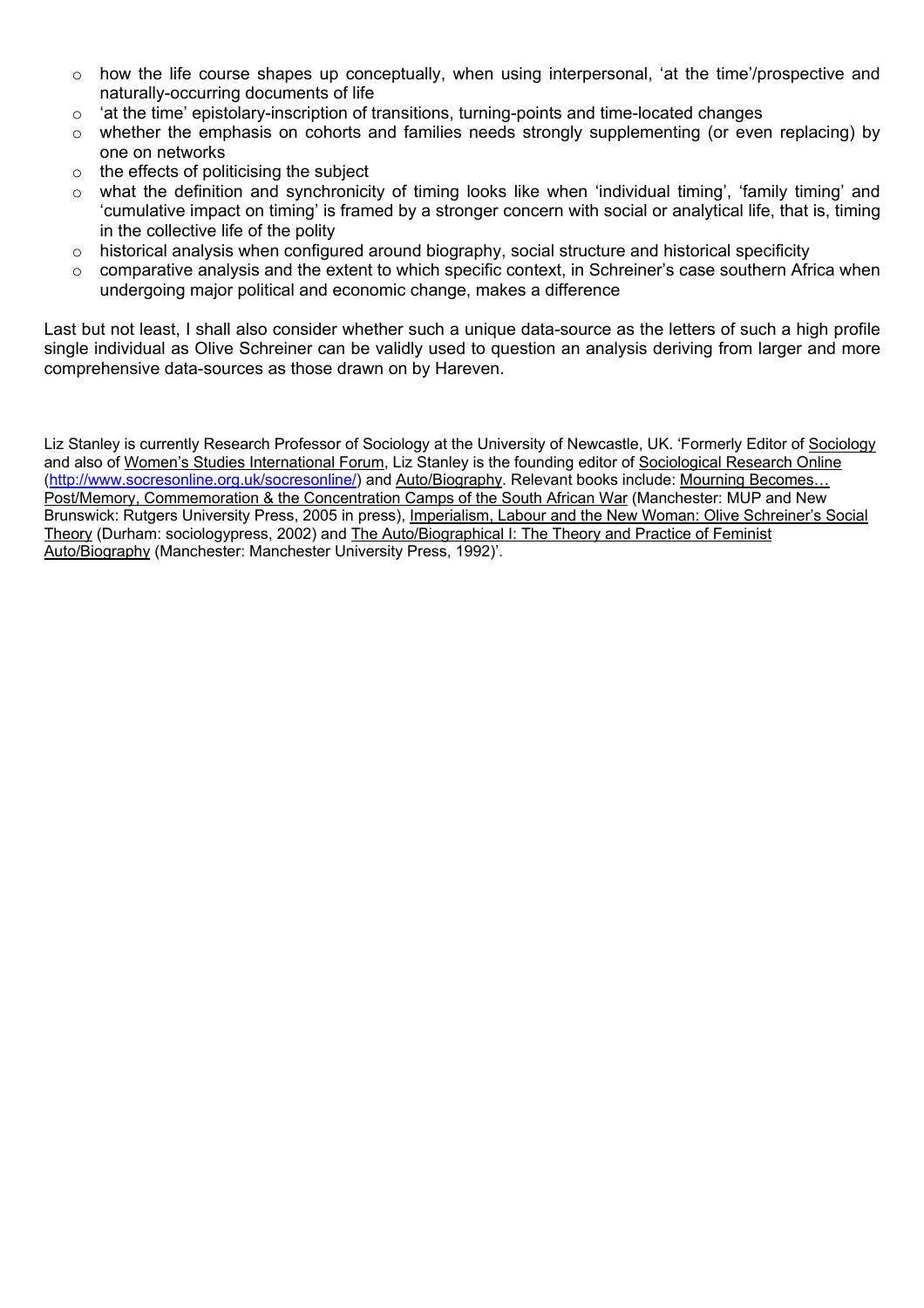# Professor Jenny Hockey

'*Embodying the Life Course'*

Precisely because we experience the world as embodied beings, this condition demands that we attend not only to our surroundings and whatever is occurring within them, but also to the bodily circumstances of our being. What we experience, however, is not simply the materialities of the embodied moment; it is also a temporal awareness of our life course, of 'now' and of 'then', of what we once were and what we will become. It is from this phenomenological position that the paper examines the objectifying processes through which the demands of spatio-temporal awareness are managed - and age-based identities are brought into being. Focussing on the beginnings of bodily life and its eventual demise, the paper explores the images and practices through which the body we *have* is made to emerge out of experiences of the body we *are*. It argues for recognition of the agency of embodied emotion, for example, that which we might conceive of as 'hope', 'desire', 'anguish' or 'fear', as well as the power of embodied experiences such as pain, suffering and incapacity. In that these experiences can be seen to have effects, we can begin to think of agency phenomenologically, as an inevitable outcome of our embodied being-in-the-world, rather than simply the outcome of rational choices and decisions. In order to explore this proposition, the paper examines the way fears inspired by the prospect of the ageing body may be attended to through infantilising processes which metaphorically reposition the older adult as a child; how grief may seek to satisfy its desires in the remembered presence of the deceased; and how hope for future parenthood can configure the imagined identity of the child-to-be. Though Leder's (1990) description of the silent or absent healthy body may be seen as limited to the less rigorously monitored bodies of men, it does usefully draw attention to the heterogeneity of embodied experience, a condition within which the body, at times, *demands*, in phenomenological terms. It is therefore through an exploration of identification at the margins of the life course – in utero, in childhood, during later life and post mortem – that this paper makes the less than silent body its focus, exploring its agency within the discursive processes of imagining, transforming and recovering the bodies we may become or those we once were. Rather than a social constructionist view of the body as an object which is brought into social life through cultural interpretation and elaboration, this material will be used to explore the body as the site at, and from which passage through the life course occurs.

Jenny Hockey is Professor of Sociology at Sheffield University. She trained as an anthropologist and her two main areas of interest are death and gender. They include work on: ageing and the life course; death, dying and bereavement; disposal and memorialisation. Her current projects focus on the destinations of ashes removed from crematoria, cross generational approaches to heterosexuality, and the performance of masculinity at home and in the workplace.

Key publications include: Experiences of Death (Edinburgh 1990), Growing Up and Growing Old (with Allison James - Sage 1993), Death, Memory and Material Culture (with Elizabeth Hallam - Berg, 2001) and Social Identities across the Life Course (with Allison James - Palgrave 2003).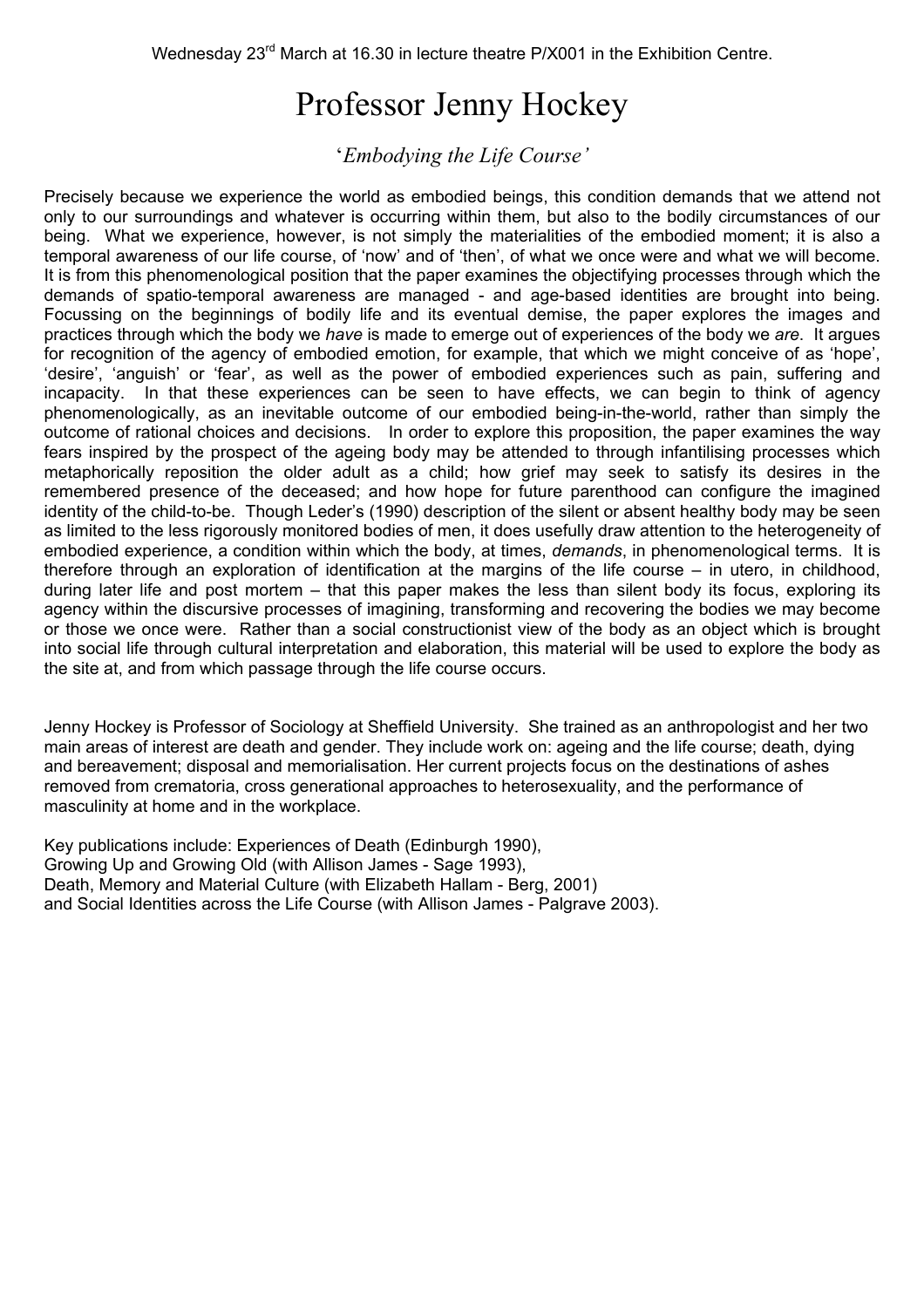# BSA STUDY GROUPS SESSION

There are a number of study groups holding a session at the conference this year. All delegates are welcome. The groups will meet in the session rooms within the conference site at the University of York. **Unless stated otherwise the BSA Study Groups are timetabled to meet on: Tuesday 22nd March 2005 at 14.45 – 16.10.**

# **THEORY GROUP 'OPEN SESSION'**

## **Monday 21st March 2005 at 14.00 – 15.00**

Goodricke College G/002

Theory Group co-convener Dr Darren O'Byrne (Roehampton University) will be on hand for an informal discussion with current and potential Theory Group members. The group has been inactive for a while and we are keen to bring it back to life with some exciting and intellectually stimulating events in 2005 and 2006. We welcome suggestions for panels, day conferences, speakers, and other events that could be promoted under the group's banner. We'd also welcome anyone interested in helping out with the running of the group.

Convenors: Dr Darren O'Byrne Roehampton University E-mail: [D.Obyrne@roehampton.ac.uk](mailto: ersbe@dredd.csv.warwick.ac.uk)  and Dr Austin Harrington Department of Sociology & Social Policy, University of Leeds E-mail: A.Harrington@leeds.ac.uk

# **FOOD STUDY GROUP Tuesday 22nd March 2005 at 14.05 – 17.20**

Exhibition Centre P/X001

This session will begin with the following poster presentations

Woodcock, A.D. *'Nutrition and malnutrition in hospital in-patient wards for older people - a study to examine communication about and provision of food choices to patients'*

Mitchell, J., Draper, A., Green, J., Thorogood, N., Gustafsson, U. '*Engaging the hard-to-reach: an evaluation of participatory methods used in research with secondary school students'*

At 14.45 there will be a oral presentation

Mitchell, J., Draper, A., Green, J., Thorogood, N., Gustafsson, U. *All the nuts in one basket: Participatory research and unexpected ethics* 

At approximately 15.15, following the above presentations, there will be a discussion and Food Study Group business meeting

Convenor: Wendy Wills, CRIPACC, University of Hertfordshire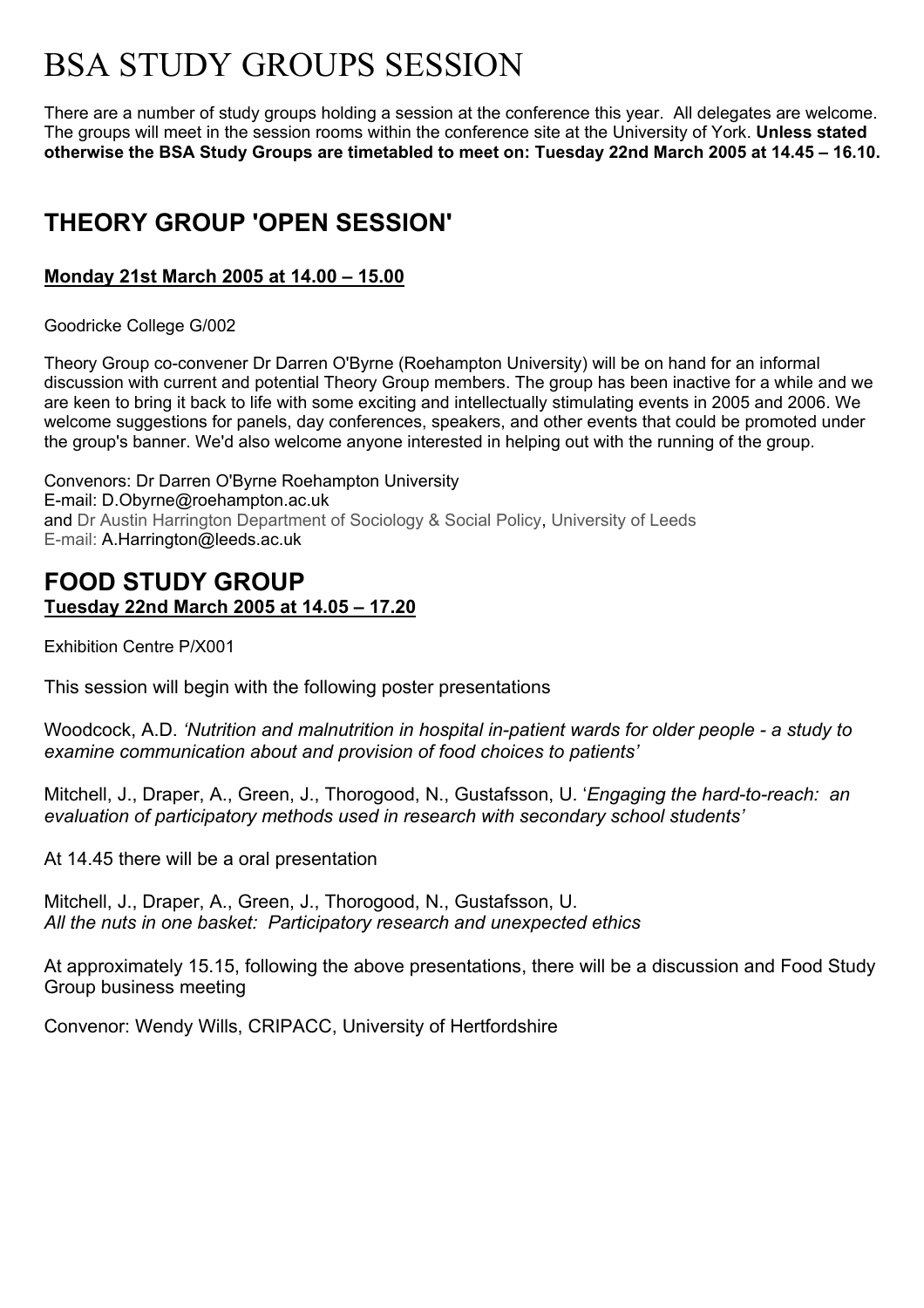# **YOUTH STUDY GROUP**

# **Tuesday 22nd March 2005 at 14.45 – 17.20**

Goodricke College G/020

Part One: (Chair - Paul Hodkinson)

14.45 - 14.50 Introduction

15.50 - 15.10:

Janet Holland and Rachel Thomson *'Working it Out: The Place of Labour in Young People's Biographies'*

15.10 - 15.30:

Mark Cieslik and Donald Simpson *'The Role of Basic Skills in the Transitions of Young Adults'*

15.30 - 15.50

Rachel Brooks *'Young Graduates, Education and Training'*

15.50 - 16.10: Discussion on papers 1, 2 and 3

 $*$ 16.10 - 16.20: Break $*$ 

Part Two: (Chair - Mark Cieslik)

16.20 - 16.40:

Hilary Pilkington

*'In good company: Risk, security and choice in young people's drugs decisions'*

16.40 - 17.00:

Paul Hodkinson

*'Youth Cultures, Internet Communication and Individualisation'*

17.00 - 17.15: Discussion on papers 4 & 5

17.15 - 17.20: Closing comments.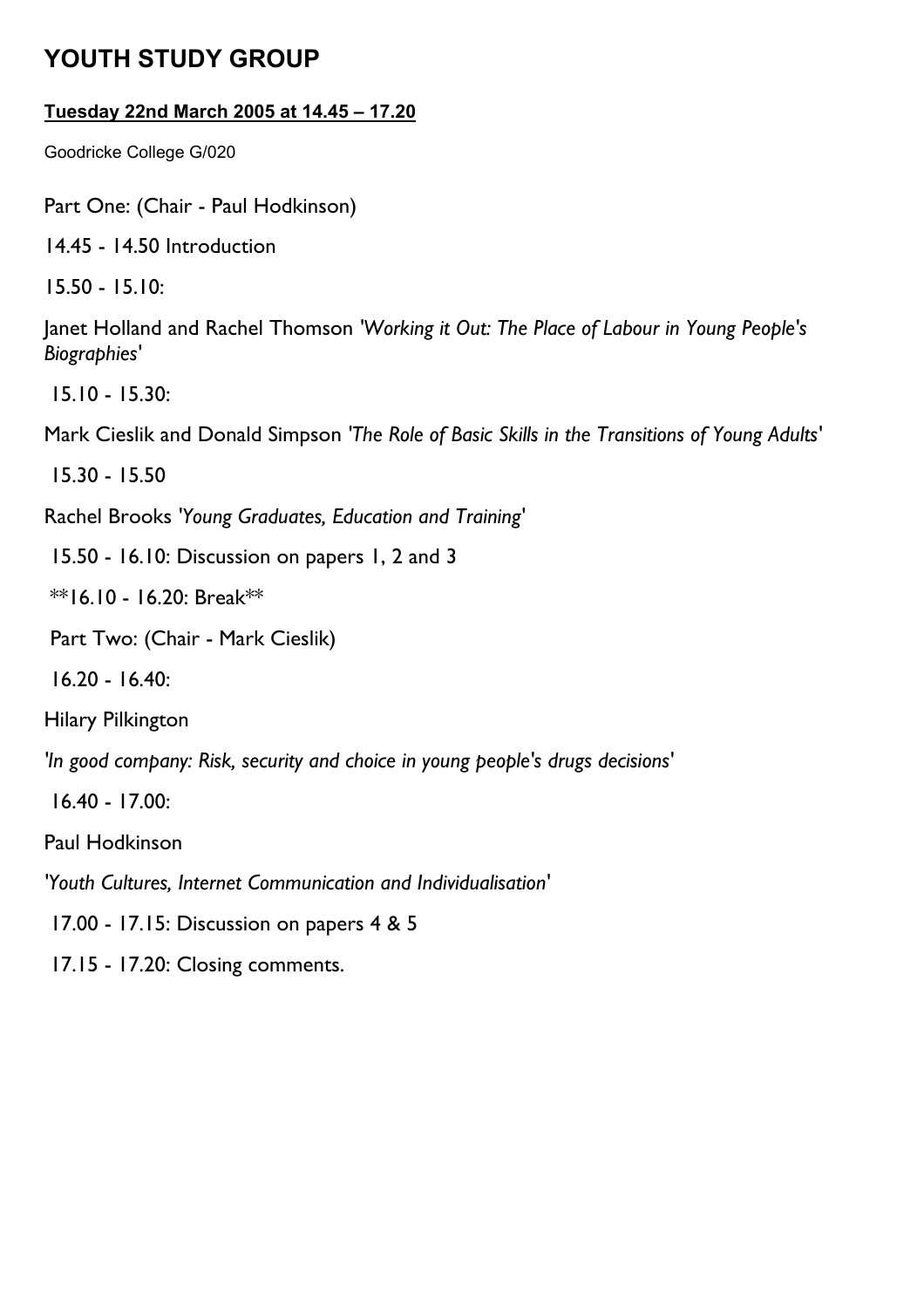Unless stated otherwise the BSA Study Groups are timetabled to meet on: Tuesday 22nd March 2005 at 14.45 – 16.10

# **EDUCATION**

Exhibition Centre P/T007

The study group will be holding an informal meeting to welcome old as well as potential new members and to elicit contributions to its forthcoming programme of activities for 2005.

The convenors will outline briefly what they see as key concerns in the sociology of education.

**Convenors** Stephen Ball Institute of Education, E-mail: [s.ball@ioe.ac.uk](mailto:s.ball@ioe.ac.uk)

Valerie Hey, Brunnel University Email: [valerie.hey@brunel.ac.uk](mailto:valerie.hey@brunel.ac.uk)

Diane Reay, London Metropolitan University, Email: [d.reay@londonmet.ac.uk](mailto:d.reay@londonmet.ac.uk)

# **FAMILY STUDIES GROUP**

Goodricke College G/045

*'Time, Space and Family Practices in the Life Course'* 

This session provides an informal space for members of this Group to meet, and to welcome anyone with an interest in the academic study of families (very broadly), households and relationships.

In January 2005 the Study Group held a very successful two day conference at Keele University entitled 'Time, Space and Family Practices: A Dialogic Conference'. In this session of the Annual Conference, Professor David Morgan will provide an overview of some of the themes raised at the Keele event, leading into a general discussion, enabling us to consider issues further and to hear from others who were not able to attend the January conference.

There will also be a follow up discussion with regard to possible outcomes from that conference, and plans towards another two day event in 2006.

Convenors: Lynn Jamieson, University of Edinburgh E-mail: jamieson@afb1.ssc.ed.ac.uk

and Jane Ribbens-Mccarthy, Open University E-mail: [J.C.Ribbens-Mccarthy@open.ac.uk](mailto:J.C.Ribbens-Mccarthy@open.ac.uk)

# **MUSEUMS AND SOCIETY**

Exhibition Centre P/L002

Come along and meet the members and convenors of the Museums and Society Group. New members are very welcome to join this social event and find out more about the group and the events planned for 2005/6.

This gathering will also incorporate the annual meeting of the study group. The aim of the study group is to provide a forum for the discussion of the museum as a site for sociological theorising and empirical research. At this meeting we aim to discuss plans for an event we hope to hold in the next 12 months, based around Museums and the City. If you cannot attend but are interested in joining the group please see our web site at [http://www.britsoc.co.uk/bsaweb.php?link\\_id=36&area=item2](http://www.britsoc.co.uk/bsaweb.php?link_id=36&area=item2) or contact the convenors.

Convenors: Dr Gaynor Bagnall, Liverpool John Moores University, E-mail: [g.bagnall@livjm.ac.uk](mailto:g.bagnall@livjm.ac.uk) and Dr Rhiannon Mason, University of Newcastle, E-mail: Rhiannon.Mason@newcastle.ac.uk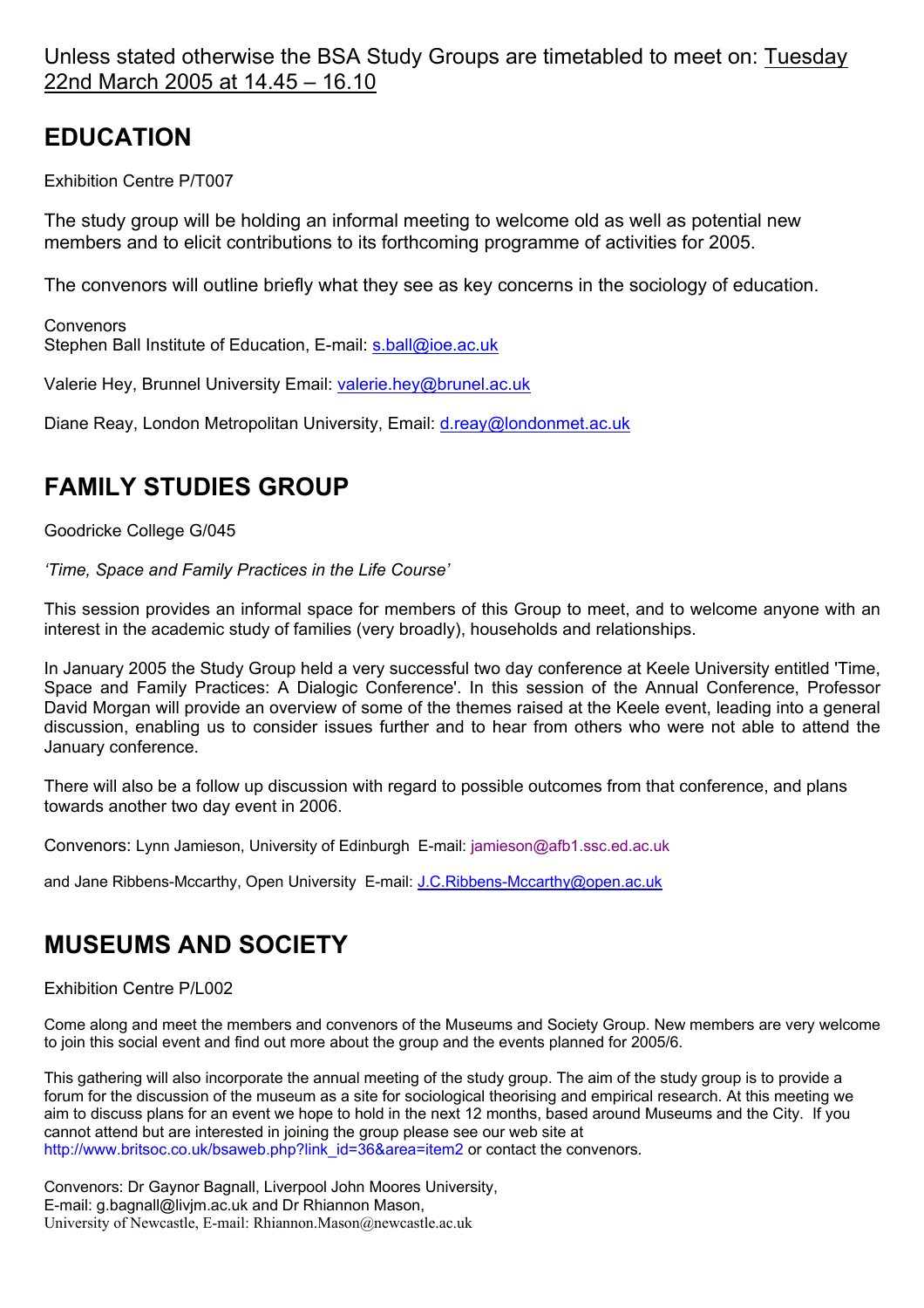# **SOCIOLOGY OF MEDIA STUDY GROUP**

Exhibition Centre P/L006

Convenor: Dr Sharon P Lockyer, De Montfort University E-mail: [Slockyer@dmu.ac.uk](mailto:Valerie.Hey@brunel.ac.uk)

The sociology of media study group session will involve 4 paper presentations:

### **Dr Stuart Price, Senior Lecturer in Media and Cultural Production, De Montfort University**

### **'Satan in Fallujah': Categories, Themes, and the Iraq 'Insurgency'**

On 23rd November 2004, US Marine Colonel Gary Brandl described the enemy he faced as 'Satan' and went on to say, 'he's in Falluja - and we're going to destroy him'. This paper examines how linguistic categories and established themes have been employed by official sources to distinguish between the various armed groups which continue to exist in Iraq. 'Insurgents', for example, are rarely described as 'Iraqi', a term reserved for those forces sanctioned by the occupying powers. The ideological orientation suggested by the mediated repetition of official terms may be traced back to their source - an authoritarian political practice. This practice demands a unitary depiction of social reality which, ultimately, cannot account for the complexity of events. While some categories are 'mutually exclusive' (in the sense that it is difficult to accept that a person or thing or event which belongs to one condition, can also belong to another) they are, however, sometimes generated as 'solutions' when events threaten to unsettle previously established meanings. Examples of unusual combinations include 'Taleban Moderates' and 'American Taleban' (the press description of John Walker Lindh). These instances demonstrate a common dilemma faced by media forms ~ how to adjust categorical 'imperatives' to take account of occurrences which do not fit official explanation.

### **David Beer, University of York and York St John College**

### **'Reflecting on the Digit(al)isation of Music'**

This piece is a collection of notes written in response to the main themes contained in Martin Kretschmer's essay 'Artist's earnings and copyright: A review of British and German music industry data in the context of digital technologies' (2005), which was published recently in First Monday. These notes are intended to focus briefly on the exploration of these themes with the intention of generating and developing questions that may open doors for future study. The objective of this piece is not the review of Kretschmer's essay; rather it is an attempt to probe, to examine, and to question its findings and guiding themes. These notes, therefore, are left as a set of open suggestions rather than defining statements. It is hoped that this fits with the emergent and yet to be embedded field of study to which they relate.

#### **Dr Nic Groombridge, Senior Lecturer in Sociology and Media Arts, St Mary's College, a College of the University of Surrey**

#### **'Criminology's case Against the Media Reconsidered with Special Reference to Radio'**

I am a criminologist with an ongoing interest in the media. I teach a course in media and crime; and, after further training and the guidance of colleagues, contribute to media courses on issues unrelated to crime. I was obviously professionally aware of the criminological critique of 'the media' and the contention amongst psychologists and campaigners that the media caused crime or violence. A life long radio listener I had not adequately recognised that my favoured medium was included implicitly in the criminological critique of the media or, more often, ignored. Teaching the literature on media and crime, but now sensitised by further study and reflection, lead me to question this implicit and explicit (but unsupported) inclusion of radio in the contention that media misunderstands, distorts or uses crime for ideological purposes. My research therefore seeks to test the extent to which radio might properly be included. At the same time – as a radio listener and as a criminologist with an interest in communicating about crime – I wanted to see what scope there might be to differentiate radio from the worst excesses of the media and explore its potential to communicate complex issues about crime and criminal justice.

To this end the literature has been critically evaluated, radio crime news has been roughly quantified and its content qualitatively assessed. To explore the positive potential of radio a number of interviews with professionals in the field of crime and communication were interviewed and two case studies are presented to further investigate the potential of radio.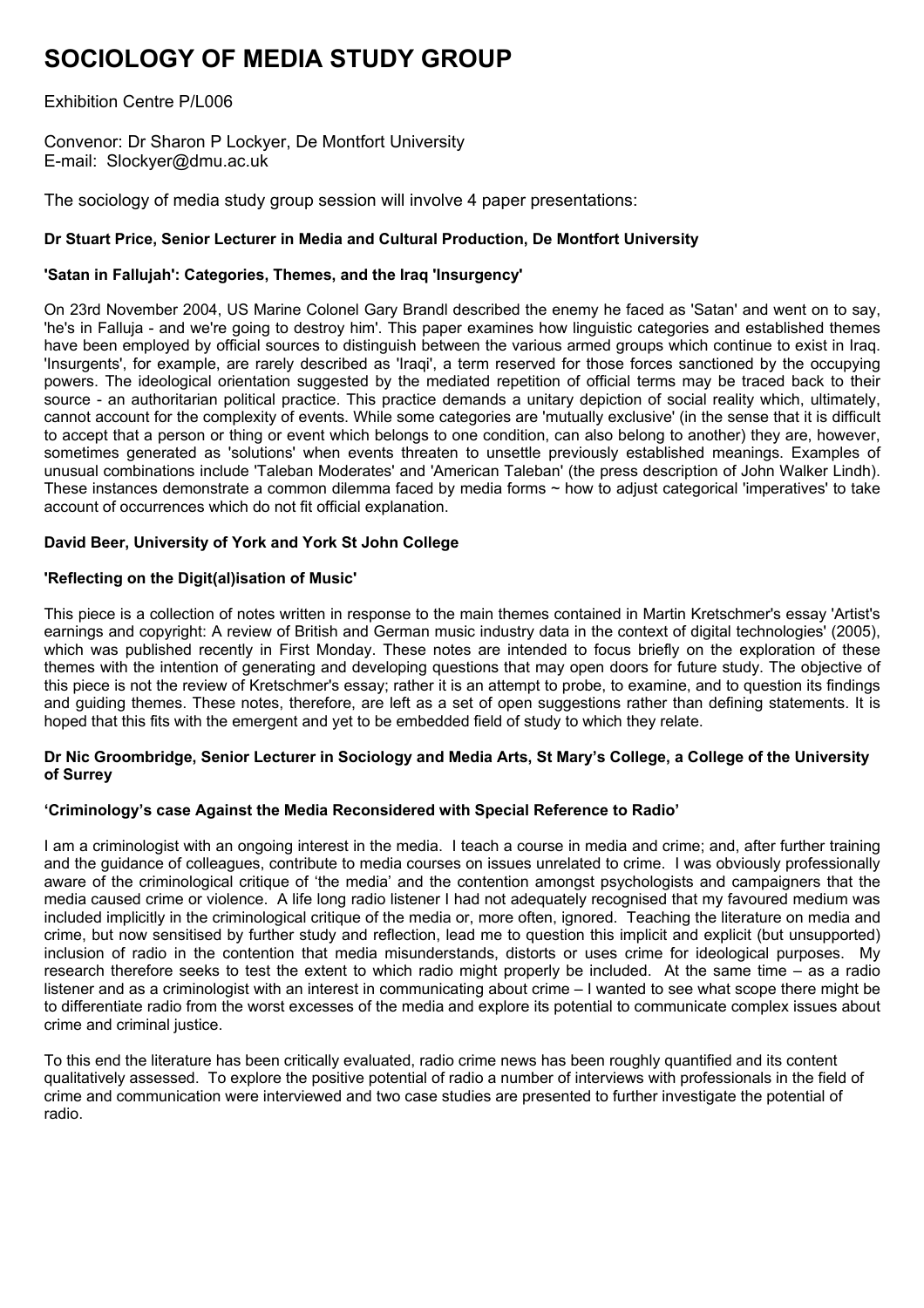#### **Professor Ivor Gaber, Emeritus Professor of Broadcast Journalism, Goldsmiths College University of London**

### **'The Looney Left Rides Again: The Media and the Introduction of the London Congestion Charge'**

In 2004 Ken Livingstone was re-elected Mayor of London. He was a successful Labour candidate in year that saw many local Labour candidates lose their seats. Much of the credit for Livingstone's victory wasattributed to the success of the London congestion charging scheme which he had introduced the previous year. However, in the lead-up to the introduction Livingstone and his 'mad cap scheme' had been subjected to a barrage of media hostility that was, in its intensity and language, not dissimilar to the barrage that was unleashed against him and the so-called 'loony left' Labour boroughs 20 years earlier. This paper looks at media coverage of congestion charging - based on a comprehensive analysis of all national and regional press and TV coverage of the issue between January 2002 and June 2003. The analysis revealed not just the details of how the campaign against the charge was orchestrated, with the London Evening Standard taking the lead, but also illustrates aspects of the British media that have far wider implications. theses include: the media's obsession with negativity, how news is frequently framed in terms of plots, threats and unforeseen consequences, the media's selectivity in only reporting aspects of a story which reflect its own particular narrative and the way that, once it becomes clear that the dangers and threats are not going to materialise the story is, in effect, ignored despite the fact that it might have enormous implications for the daily lives of millions of people.

The research was funded by the Greater London Authority and was carried out at the Unit for Journalism Research in the department of Media and Communications at Goldsmiths College, University of London by Professor Ivor Gaber i.gaber@gold.ac.uk and researcher Emily Seymour.

# **BSA RACE AND ETHNICITY STUDY GROUP**

Exhibition Centre P/L005

*Multicultural toleration and the limits of Liberalism: reflections in the wake of Birmingham Rep's production of 'Bezhti'* 

Speakers: Dr Gurminder K. Bhambra, ESRC Postdoctoral Fellow, Department of Sociology, University of Sussex

Professor Les Back, Sociology Department, Goldsmiths College, University of London

Study Group Convenor Dr Max Farrar School of Social Sciences, Leeds Metropolitan University Email: [m.farrar@lmu.ac.uk](mailto:m.farrar@lmu.ac.uk)

# **REALISM AND SOCIAL RESEARCH STUDY GROUP**

Goodricke College G/010

This session will begin with the paper presentation '*Emergence, naturalism, and the shape of social science' Dave Elder-Vass*, School of Politics and Sociology, Birkbeck College

The groups' business meeting will follow the paper presentation. New members very welcome.

Convenors Dr Bob Carter (Chair) - Centre for Research in Ethnic Relations; University of Warwick

Katia Amore - Centre for Research in Ethnic Relations; University of Warwick

Aoife O´Grady - Centre for Research in Ethnic Relations; University of Warwick

Email: [bsarealism@hotmail.com](mailto:bsarealism@hotmail.com)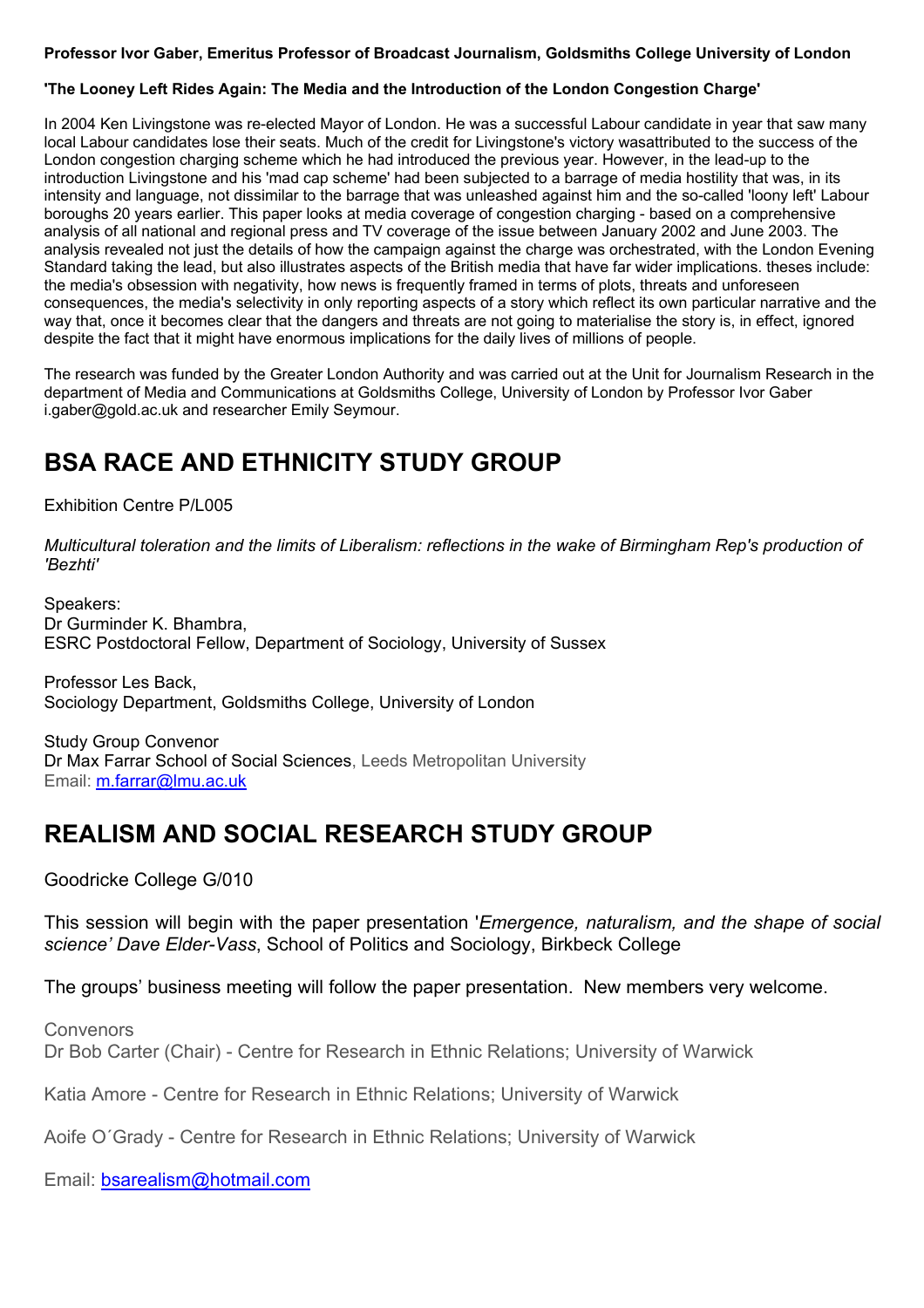# SYMPOSIUM/PANEL SESSIONS

## *'NEGOTIATING PATHWAYS INTO AND OUT OF CRIME: YOUNG PEOPLE, RISK, RESILIENCE AND DIVERSITY'*

Monday 21<sup>st</sup> March 2005 at 14.00 - 17.20 Exhibition Centre P/T007

In late modern society the 'youth question' has been synonymous with the 'crime problem'. Even though youth crime has decreased over the past 10 years it still remains a central focus of state concern. Historically, the state and its agencies have drawn upon fears and anxieties surrounding 'dangerous youth' who are 'out of control' and a 'threat to social order' as a justification for policies that are massively interventionist and in many cases contradictory constructing a 'caring verses tough' dichotomy. This approach has had a major impact on how youth are understood and perceived. In more recent times governments have turned to 'science' as a solution to the 'youth problem'.

Prevention of future youth crime and antisocial behaviour has been dominated by approaches that claim to be able to predict those individuals who are most likely to be 'at risk' of being future offenders. Yet such approaches are built upon using 'correlation measures' and 'scientific methodologies' that have little understanding or recognition of the social and cultural factors that are at play in young people's negotiations with activity deemed 'criminal'. Neither do they recognise the political nature of the 'youth crime problem' or the mythology of 'risk' and 'crime' and how it shapes and impacts upon the everyday lives of the young. It is these questions this symposium will explore.

Over the past four years the presenters have been undertaking a Priority Research Network funded by ESRC on young people's pathways into and out of crime. At its core are questions of how different diverse groups of young people negotiate their relationships with 'crime'. The ESRC Network is multi-disciplinary, bringing together researchers from sociology, education, criminology, family studies and health studies. The Networks five research projects are longitudinal and focus on issues of drugs, social capital, parents in prison, community perceptions of risk and crime, and issues of social intervention. The projects employ a range of methods to explore the social and cultural construction of risk and crime in the lives of young people with different life experiences. The work emphasises they ways in which young people actively negotiate 'risk' in their daily lives, challenging the often-promoted view of young people as passive recipients of risk and protection.

The symposium will take place over two hours and will consist of a range of presentations based on findings arising from the five research projects involved in the ESRC Network. At its heart will be a discussion session on the implications of its findings on understanding young people's pathways into and out of crime in late modernity.

#### **Contributors**

Alan France Director of the Centre for the Studies of Childhood and Youth, Department of Sociological Studies, University of Sheffield

Hazel Kemshall Professor of Community and Criminal Justice, and Head of Research in the Faculty of Health and Community Studies, DeMontfort University

Thilo Boeck Senior Research Fellow, Centre for Social Action, DeMontfort University.

Louise Marsland Chief Research Officer, Department of Health and Human Sciences, Essex University.

Richard Hammersley Professor and Director of the Centre for Behavioural Aspects of Health and Disease at Glasgow Caledonian University.

Kaye Haw Research Fellow, Urban Programmes Research Group, School of Education, University of Nottingham Jean Hine Reader in Criminology, The School of Health and Applied Social Science DeMontfort University

Pete McCarthy; Principal Research Associate in the Newcastle Centre for Family Studies.

Leigh Dunkerton; Research Fellow, University of Sheffield.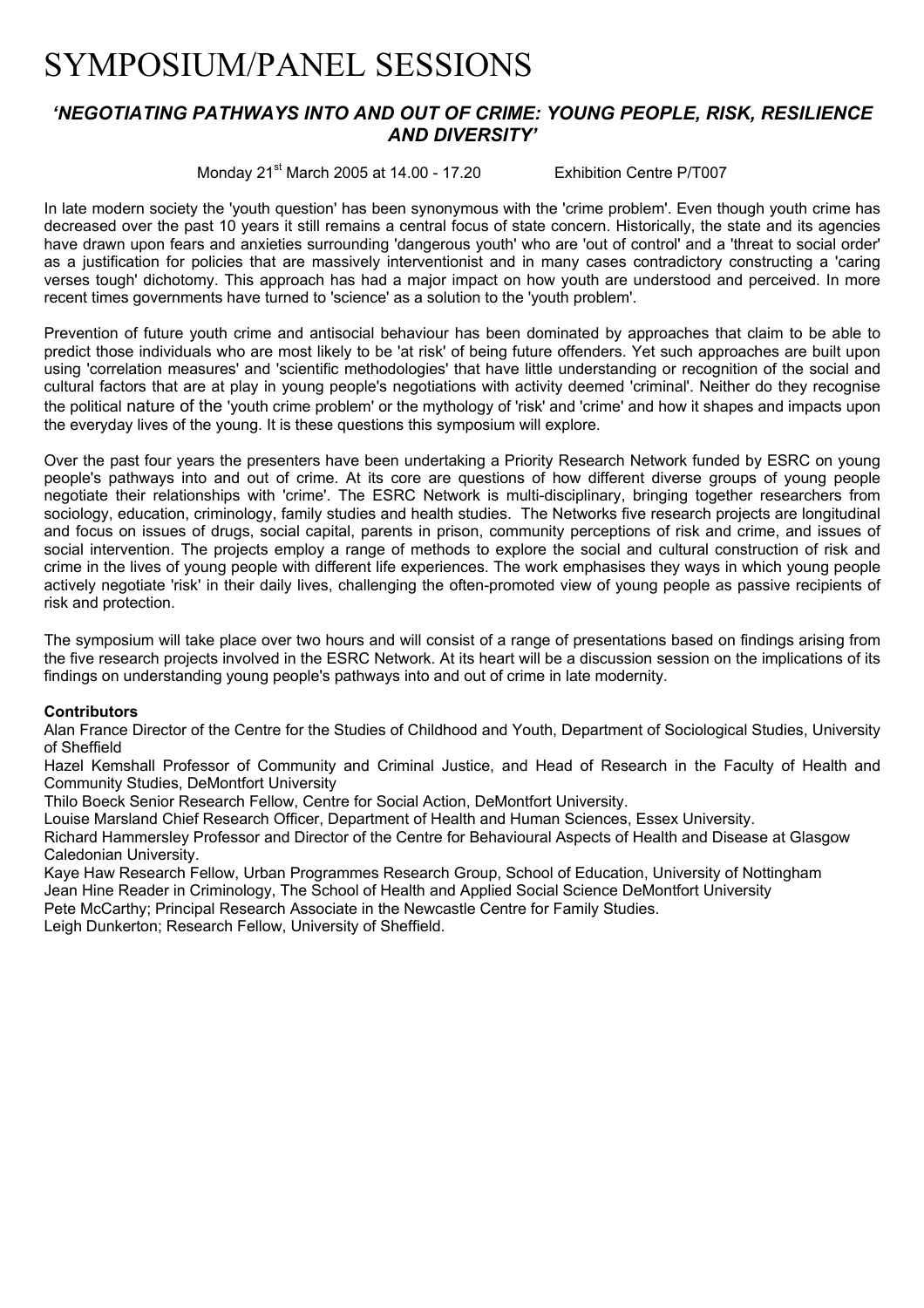# *THE CHANGING LIFE-COURSE IN BRITISH SOCIOLOGY*

Monday 21st March 2005 at 14:00 -16:10

Exhibition Centre [P/X001]

A panel of sociologists who started their careers at different historical periods, and in different working situations, describe their own professional life-courses, and consider how these have been influenced by external factors such as the state of the sociological labour market, intellectual movements within or crosscutting sociology, external pressures from government policies, departmental character, wider political changes, student demands – How far has their professional life-course seemed determined by social factors, and how far by personal intellectual development? What can we learn from these stories about the history and the future of British sociological careers?

Chair: Jennifer Platt, University of Sussex

**Contributors:** 

Michael Banton Emeritus Professor of Sociology University of Bristol

Ceridwen Roberts Senior Research Fellow Department of Social Policy and Social Work University of Oxford

Dr Gayle Letherby Reader in the Sociology of Gender and Deputy Director of the Centre for Social Justice, Coventry University

Syd Jeffers Senior Lecturer in Sociology University of East London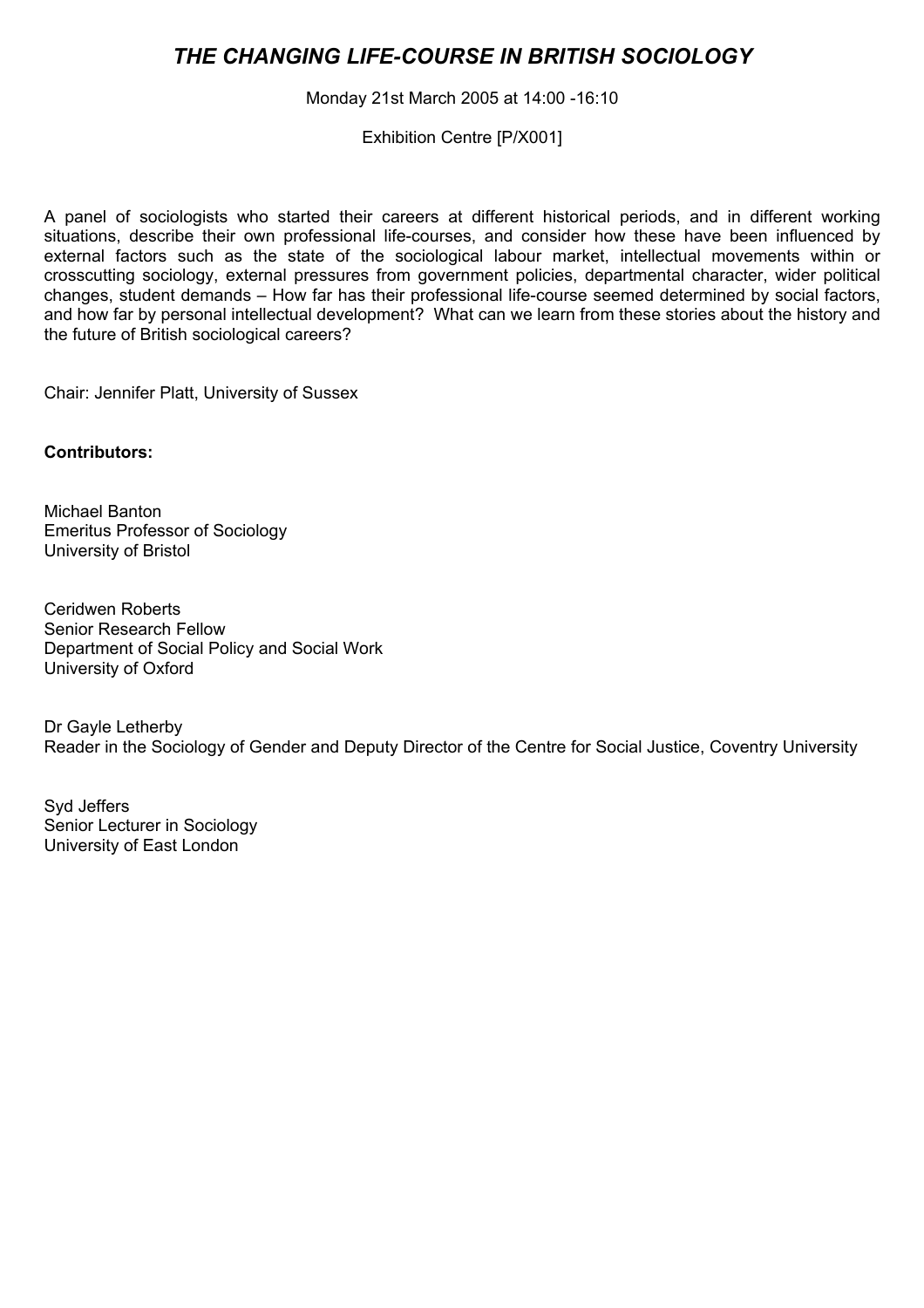# *THE SECURITY DILEMMA: NEWS PUBLICS AND CHANGING PERCEPTIONS OF SECURITY*

### Monday 21st March 2005 at 15.10 - 17.20

#### Exhibition Centre P/T111

**Contributors:** Ben O'Loughlin, Andrew Hoskins, Karen Qureshi, *Ammar Al-Ghabban,* David Herbert and Marie Gillespie,

This panel provides the first opportunity to present preliminary findings from an ESRC collaborative research project on changing public perceptions of security (www.mediatingsecurity.com). The papers will explore perceptions of the security dilemma among different socio-cultural groups. It will examine whether the heightened sense of insecurity among certain social groups, in the aftermath of September 11 2001 and the so-called 'war on terrorism', is perceived as a product of a new and enduring state of affairs or a media amplified panic that serves the interests of security-driven states.

The papers present 'work-in-progress' on the changing relationships between government, media and multicultural publics in the UK. The war on/in Afghanistan and Iraq and subsequent events, not least the Hutton and Butler Reports, raise important questions about public perceptions of risk and trust, security and civil liberties. Why has there been a significant erosion of trust between politicians, journalists and news publics? How are new challenges to security framed by news media? How do different social and cultural groups interpret news about threats to security? How are ideas about risk, fragmentation and social cohesion understood by different groups at different life stages: for example, young minority ethnic groups or senior citizens who have experienced previous and threats to security?

Twenty-first century armed conflict is probably the most visually-driven in the history of warfare. With the low-cost and portability of audio-visual recording technologies, some have attributed a new 'transparency' to the media. Some even claim that 'we are all media producers now". Yet only a very tiny proportion of images of events that are recorded are ever widely disseminated. In our multi-media and multi-channel world, do the same stock narratives and imagery of the enemy 'other' still dominate? Do the internet and satellite TV filter and frame very different versions of events to very different audiences? What possibilities exist for dialogue and exchange across these different news media publics? To what extent is the 'public sphere' fragmenting and democratic debate being weakened? Do dichotomous discourses on the 'war on terror', and the iconic images that underpin 'ideologies of difference', support tendencies towards fragmentation and conflict?

#### **1. Explaining today's news culture: the battle for legitimacy through discursive ordering**

#### **Ben O'Loughlin**, Rothermere American Institute, University of Oxford

If we are to understand how 'security' might be presented/ represented, produced/reproduced in today's news culture, we must consider how this news culture has come to be the way it is. A news culture is understood here as an effect of the relations between media, state and public (and other interest groups). These relations form an ongoing and incomplete process in which certain 'frames' emerge allowing news audiences and producers to comprehend events through common prisms (of memories and ideological assumptions). Framing is never fully totalising because of disparate experiences and ideologies, hence continual disagreement about the nature of events we are all 'witness' to. But the legitimacy of state policy depends on public consent to the accepted version of events. Hence, it is no exaggeration to suggest that the formation of news cultures today and the framing processes therein constitute a battleground for political supremacy.

At the same time, a new mode of political ordering has emerged since the 1980s in which Western states, to an unprecedented extent, make policy – i.e. try to order the world – by using language and images to tell stories. Rather than winning agreement for courses of action through reasoned debate and rational plans, Western states make policy through 'manipulated emergence'. Key terms are placed into defined contexts, be they national news cultures or local hospitals, in order to redefined actors' understandings in a manner that re-orients them towards states' goals.

In the context of these new tendencies, this paper addresses the conditions for the *discursive ordering of global security*. Indeed, at the very moment that new technologies allow for a proliferation of news sources and anyone can be a news producer, so political players in global security – nation-states, al-Qaeda and other counter-insurgent groups – are finding new ways to control the production of news. In Iraq, CNN and al-Jazeera each provide embedded journalists to report their 'truth'. Channels frame events by situating them within prior discourses of, respectively, liberation or occupation. Each deploys a method of 'journalism of attachment', focusing on individuals' tragedies to capture public emotion rather providing information and contextual knowledge so that citizens can form reasoned judgements. Yet this new dynamic does not 'just happen'.

This paper also examines the trends that make such desperate developments possible, e.g. the cycle of mistrustexaggeration-mistrust that has gripped the UK government and public, the competition for market share of audiences, the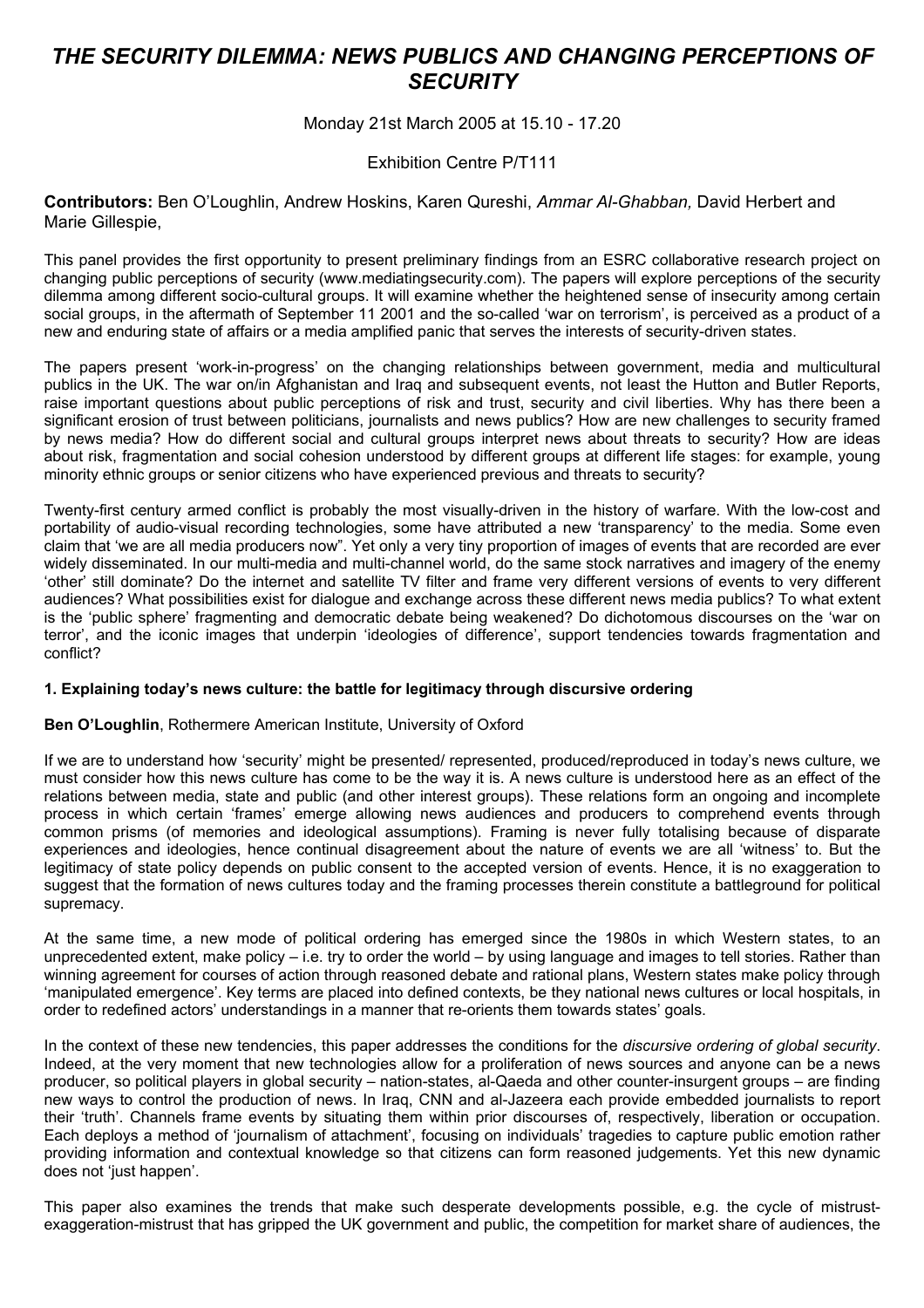demands of 24/7 news coverage, and innovative discourses which again negate reasoned debate, e.g. Rumsfeld's 'known unknowns' and Blair's 'regular guy facing tough choices' communicative style.

#### *2. War Without End: Television and 'New Memory'*

#### **Andrew Hoskins,** Swansea University

Project Co-ordinator ESRC New Challenges to Security Research Programme

This paper addresses the relationship between warfare, media and memory. Television is a medium of historical contradictions. It simultaneously embraces the past through the repetition of key images and sounds, whilst discarding a great deal of the rest. Personal memory works selectively by matching the here-and-now with an intelligible there-andthen, shifting contexts and re-framing meaning. Television memory operates through the frequent repetition and reframing of key TV images. It extends the past into the present in new ways, creating *templates* which impose 'ways of seeing' the world today through a televisual prism. Television as a global memory bank is both liberating and lethal.

Individual and social memories appear to be increasingly intertwined with and reliant on media data (language, image, sound) what we might refer to as 'new memory' (Hoskins 2001, 2004). On the one hand, the media overpower human memory, or diminish the need for memory, through potentially unlimited and increasingly complex documentation, storage, and instant retrieval and re-assemblage of our past(s). On the other, the media weaken the past, erasing it, diffusing it, arguably rendering it 'painless' or even 'neutral'. In these circumstances, some advocate the pursuit of a 'living' representation and memory of warfare that is wounding and partisan, but potentially redemptive.

This paper explores some of the possibilities and limitations 'new memory' for the comprehension of conflict and security in a mediated age. In an environment where on-location reporting is the norm, journalists are increasingly central to the construction of media templates as co-present witnesses to events, emerging as authentic 'tellers' and 'keepers' of history. Drawing upon data from the Western television coverage of the 1991 and 2003 Iraq Wars (re-circulated and remediated in print and other media), I examine the media's role in perpetuating an appropriately sanitised vision of warfare, that simultaneously appears 'up close and personal', but nonetheless, remains safely distant and remote.

#### *3. News, Security and the Imperatives of Identity*

#### **Karen Qureshi,** The Open University

This paper reports on preliminary findings and analysis from ethnographic interviews and observations multilingual news audiences in Edinburgh and shifting senses of security in the aftermath of September 11<sup>th</sup> 2001 and the Iraq War 2003. The paper examines viewers' interpretations of news events identified as 'security salient'. It examines how different audiences use multilingual news sources, and how they perceive and discuss hegemonic discourses about security in mainstream and alternative news media. Responses to news among 'Scottish Pakistani Muslims', for example, suggest complex identifications are being negotiated on a daily basis via consumption of multilingual news sources. 'Security events' and how these are represented are perceived by some viewers as having significant implications for their lives. Such viewers show high levels of involvement with news. Others distance themselves from mainstream news and its presentation and are more detached and speculative in their assessments of security threats and how they are represented by different news sources.

#### **4. Going global in East London: Multi-ethnic youth responses to television news**

#### *Ammar Al-Ghabban,* ESRC New Challenges to Security Programme

This paper explores responses to 'security'-related news by an ethnically and linguistically diverse cross-section of East London youth using the 2003 'war' in Iraq as a trigger for discussions. It analyses young viewers' perceptions of the neutrality and bias, credibility and reliability of different news sources in the context of their nascent or pre-existing political loyalties. It looks at how class, race and religion impact on their interpretations of news coverage of America's occupation of Iraq, and how notions of 'threat', 'anxiety' 'personal' and 'national security' are discussed and perceived. The paper highlights the divergences between the agendas of news providers and the priorities of young British news viewers. The main aim of the paper is to investigate the *political significance* and the *social impact* of news discourses about 'terrorism', 'liberty' and 'security'. Such discourses resonate in particular ways for East London viewers from different ethnic and linguistic groups. The news media's presentation of Western government security policies elicits a range of responses: confusing some young viewers, alienating others and making some – especially those who have strong pre-existing political frameworks – extremely angry and frustrated.

#### **5. Shifting Securities: Irish Cross-Border and Cross-Community Perspectives**

#### **David Herbert**, Trinity College Dublin (Belfast) and Open University

This paper will report on the initial phases of interviews conducted in Belfast, Portadown, Newry and Dublin investigating the perceptions of security of Northern and Southern Catholics and Protestants as conveyed in discussions of their news consumption since January 2005. Many people across Ireland receive both UK broadcast and Republic broadcast terrestrial television and radio, so one of the issues to examine is how the dual UK/Republic input is received and the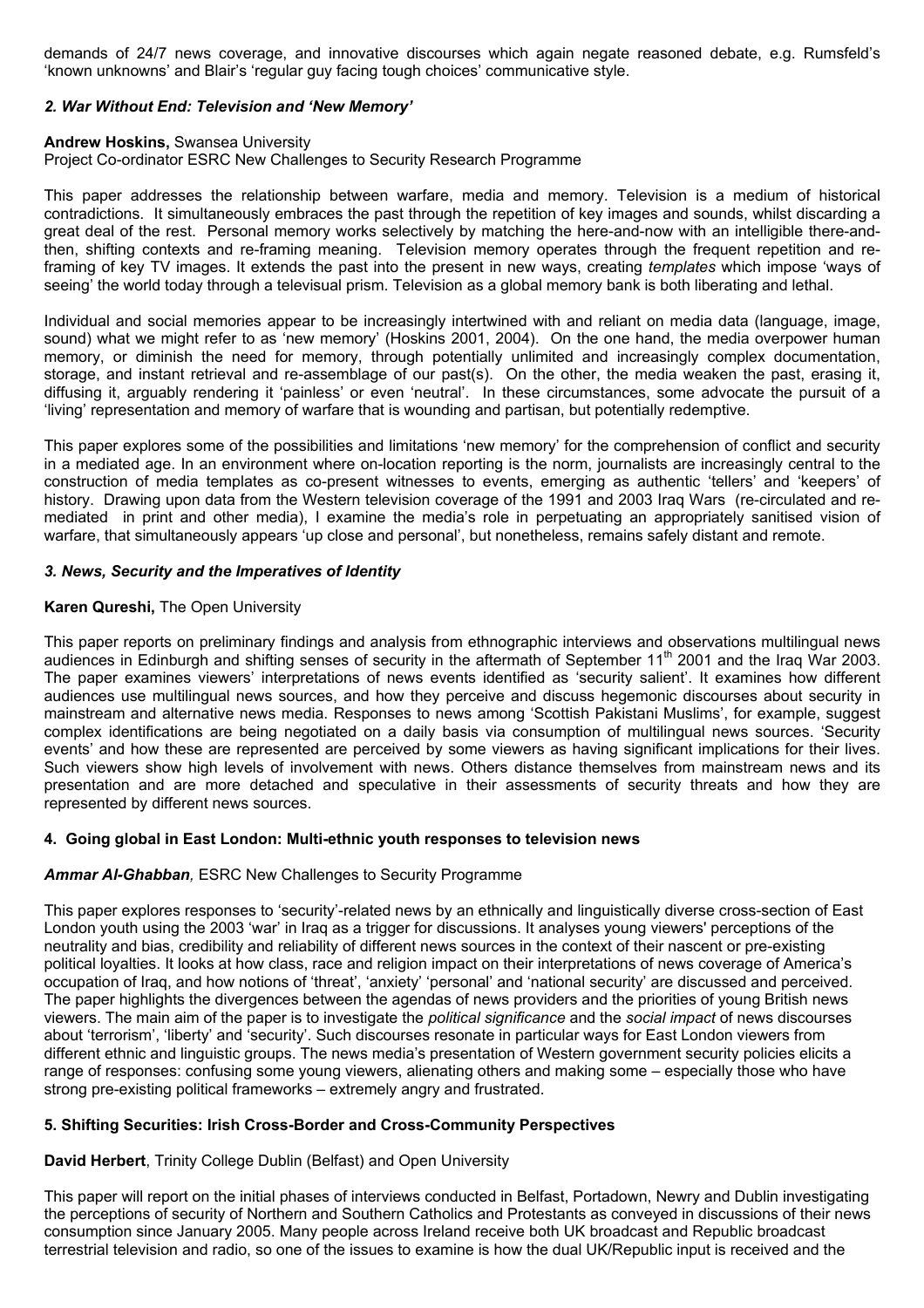impacts on public perceptions of security. In the interviews conducted so far, developments in the 'peace process', since December 2004, feature strongly in perceptions of security issues. Developments in Iraq seem to be perceived as less salient to security issues in an Irish context, but perceptions of a 'terrorist threat' post 9/11 seem to rank alongside domestic security issues, and interact with the rapid increase in immigration (from a very low base) to urban areas that both jurisdictions have experienced during the last decade.

### **6. Perceptions of Risk, Diversity and Fragmentation: A Collaborative Ethnography of News Audiences**

#### **Marie Gillespie,** Open University & Project Co-ordinator ESRC New Challenges to Security Programme

The interconnectedness of television audiences around global media events is often characterised as unifying and liberating. However, the availability of transnational news channels and internet news sources in hundreds of different languages mean that audiences can, if they wish, choose to watch news in the language of their choice. They may also choose to watch news that offers the security of confirming a particular world view or political perspective. Is this diversification of news audiences fragmenting news publics and weakening democratic debate or is it a sign of pluralisation (of voices and views) and democratisation? This paper will draw selectively on the larger body of data gathered on this project to address the themes of risk, fragmentation and diversity. It will outline some of the distinctive patterns of response to news representations of threats to security. It hopes to encourage debate about the initial findings of our 'collaborative ethnography' of news audiences.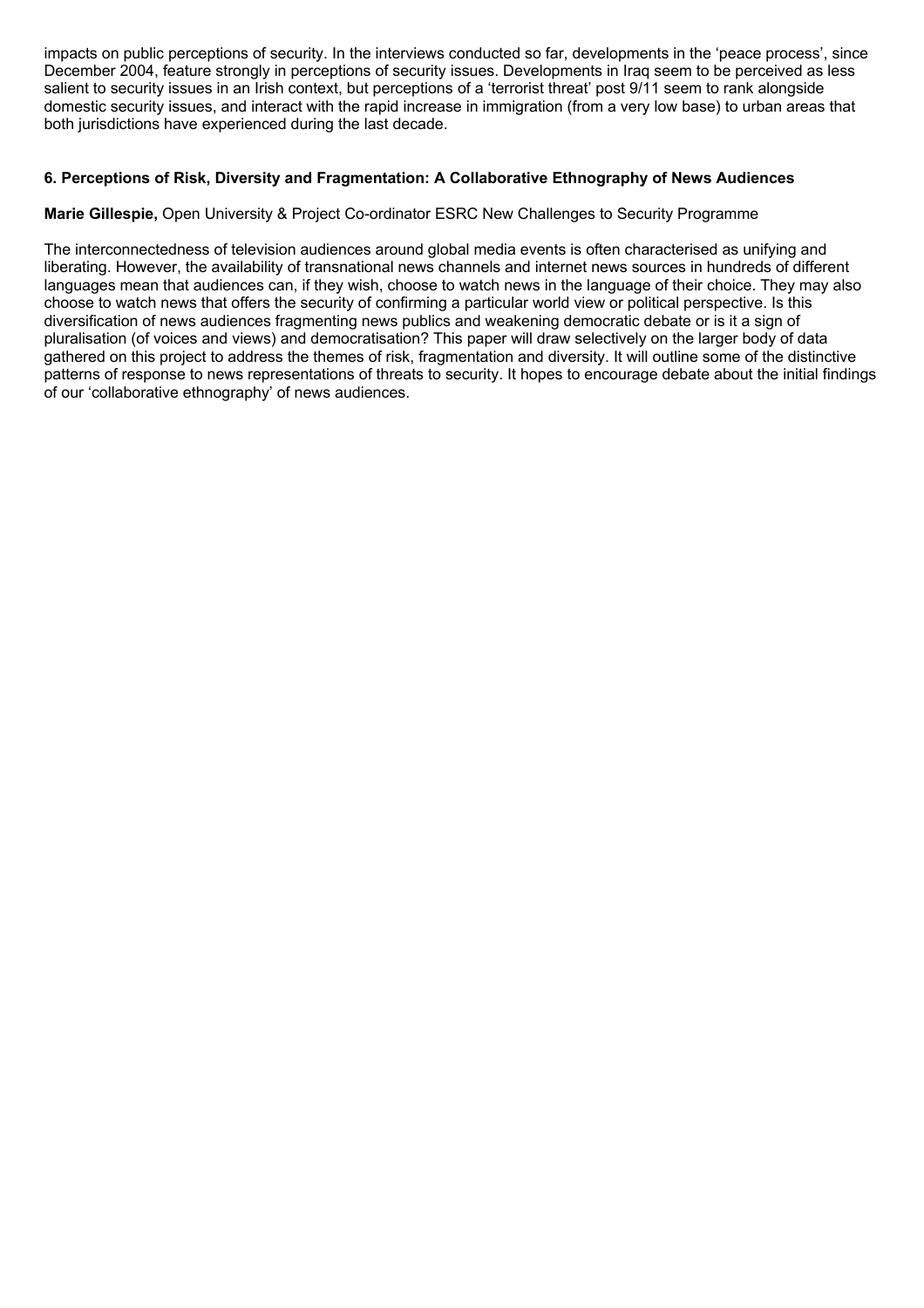# *SOCIOLOGY, SUBJECTIVITY AND PSYCHOANALYSIS*

Tuesday 22nd March 2005 at 10.30 - 12.40 G/013 in Goodricke College

**Contributors:** Janet Sayers, Frank Furedi and Anthony Elliott

#### **Janet Sayers**  University of Kent **Sociology of the emotions: Perspectives from art and psychoanalysis**

How, if at all, is psychoanalysis relevant to the sociology of the emotions? In answering this question I will focus on the visual arts and on Freudian and Jungian clinical practice. Freudian practice arguably seeks to transform its recipients' unconscious emotional experience into consciousness via

(1) their analysands' free association deconstruction of their socially conditioned account of their experience in terms of their personal history, anecdotes, dreams, and so on

(2) the analyst's analogous evenly-suspended attention to, and deconstruction of the transference and countertransference experience of the session

(3) the analyst's resulting interpretation in terms of this experience in terms of prevailing social norms without which his or her interpretation cannot be understood

To highlight the contradictory character of this process of deconstructing prevailing social norms and also using them in interpreting experience, I will relate it to a similar contradiction occurring in the visual arts. By contrast, I will argue, this contradiction is not so evident in Jungian analysis given its methods of amplification and active imagination geared to unifying the analysand's conscious and personal unconscious experience with socially-given universal symbols and archetypes in the collective unconscious.

The above comes out of research for my most recent book, Divine Therapy: Love, Mysticism and Psychoanalysis (OUP, 2003), for an article, "Healing aestherics: Kristeva through Stokes (Theory and Psychology, in press), and for my next book, provisionally called, Seeing Cure: Art and Psychoanalysis.

#### **Frank Furedi**  University of Kent **Emotions and the changing conceptualisation of adversity**

The aim of the this paper is to explore how ideas about adversity, misfortune and disasters have changed in line with the current therapeutic influence over contemporary society. The paper explores and critiques the concept of vulnerability and suggests that its use by social scientists reflects an unconscious turn from the social to the psychological. Finally it looks at the way that the frame of vulnerability influences contemporary ideas about adversity and pain and its impact on present day subjectivity.

#### **Anthony Elliott**  University of Kent **Social theory since Freud: The poetics of social action**

This paper reconsiders the intersections between sociology and psychoanalysis, arguing that the former has provided a transformative political and social dimension to Freudian thought and the latter an enhanced affective dimension to critical social theory. The essential value of psychoanalytic conceptualizations of the subject for critical social theory lies in its stress on the unconscious aspects of social reproduction. Recent advances in psychoanalysis, particularly post-Lacanian perspectives, indicate that social theory must grasp not only how individual dispositions or memory traces are pressed into structured action with reference to preconscious or even unconscious figurations, but rather how structured action is structured at each and every moment with reference to primitive identificatory processes, pre verbal sensory experience of others and objects, as well as the ongoing impact of fantasy upon the work of self construction. Drawing in particular from the conceptual departures of Cornelius Castoriadis, Jean Laplanche and Julia Kristeva, the paper argues for a new approach to the creativity of action.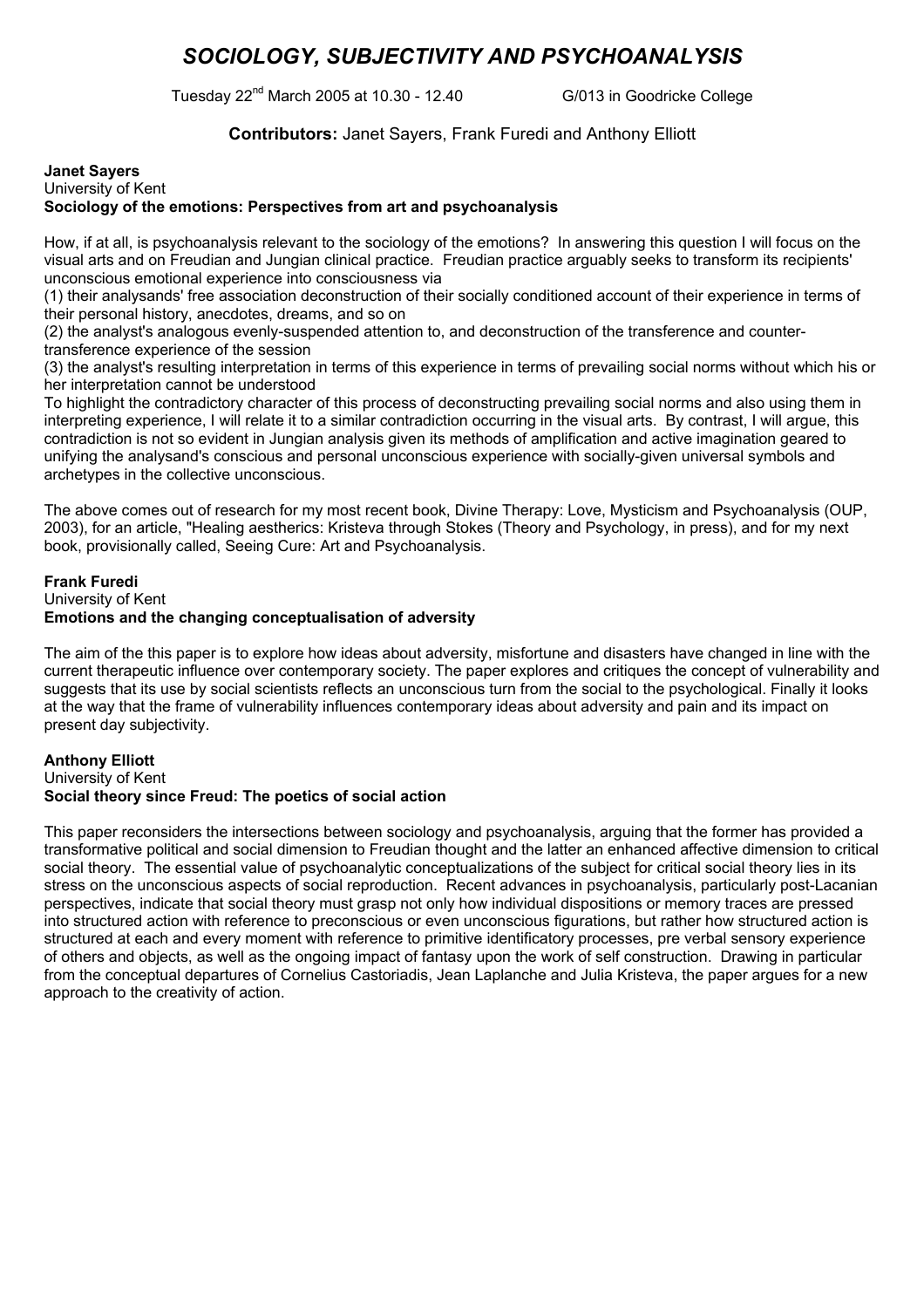### *ESRC NETWORK ON SOCIAL CONTEXTS AND RESPONSES TO RISK*

### Wednesday 23rd March 2005 at 9.00 – 12.40 Exhibition Centre P/X001

This session discusses the current research of the ESRC network on *Responses to Risk in Everyday Life* and *Methodological and Conceptual Issues in Risk Research* (see www.kent.ac.uk/scarr) It will present on new research findings across a variety of areas and their contribution to understanding of risk and will then present new analytic and methodological work and consider developments at the theoretical level.

#### **I: Response to Risk in Everyday Life**

#### **The Impact of Difference on Risk Perceptions and Planning for Unemployment.**

David Abbott, Norah Fry Research Centre, University of Bristol, and Anwen Jones & Deborah Quilgars, Centre for Housing Policy, University of York

Writers like Lash, Douglas & Lupton place emphasis on group membership and social categories in structuring response to risk – 'risk cultures' rather than 'risk society'. This paper is based on data collected as part of an on-going research project which looks at how different social and cultural groups frame and respond to the risk of unemployment.

As the first stage of data collection, our project convened 8 focus groups in Bristol and Leeds with groups of: 1) Lesbian, gay and bisexual people; 2) people from Black and Minority Ethnic backgrounds; 3) Disabled people; and, 4) people who actively practice a religion.

Preliminary analysis of the data suggests that participants did not see strong links between their sexuality, race, disability or religion and their perceptions of, or responses to, risk. Income and 'quality of work' were cited as the two major determinants in being able to plan for the risk of unemployment.

#### **Perceptions of Risk in Intimate Relationships**

#### **Jane Lewis, Sophie Sarre, LSE**

The traditional, married, male breadwinner model family was long believed to offer protection against risk, particularly for women and children, and both social policies and family law rested on basic assumptions as to what the family should look like. Labour market and family change have resulted in the substantial erosion of this traditional model over the last twenty years.

Some social theorists have conceptualised the changes in terms of 'individualisation', whereby people's lives come to be less constrained by tradition and custom and more subject to individual choice, which in turn means that people take more individual responsibility for planning their lives and evaluating risks. In addition, a large and influential number of English-speaking commentators have focused on the outcomes of the changes, particularly in terms of the effects on child welfare, and have concluded that people are acting as selfish individualists.

However, we know relatively little about how people perceive and weigh-up their options for partnering, reproduction and employment at the level of the household, and in particular what they are prepared to 'take a chance on' and what kind of security they seek. Yet this is important for policy purposes. To what extent are people acting self-reflexively or selfishly in regard to these issues?

This paper will first, flesh out the kind of considerations that are necessary for a better understanding of the nature of risks and uncertainty arising from processes of individualisation. The substantive sections that follow will draw on in-depth interviews (carried out in 2004) with a heterogeneous sample of 21 cohabiting and married men and women, drawn from an Omnibus representative sample survey. The extent to which individuals regard entry into a partnership and how the balance of risk is perceived later on, with the arrival of children and the decisions that must be made about the division of paid and unpaid work, will be explored, together with the way in which respondents sought to manage them.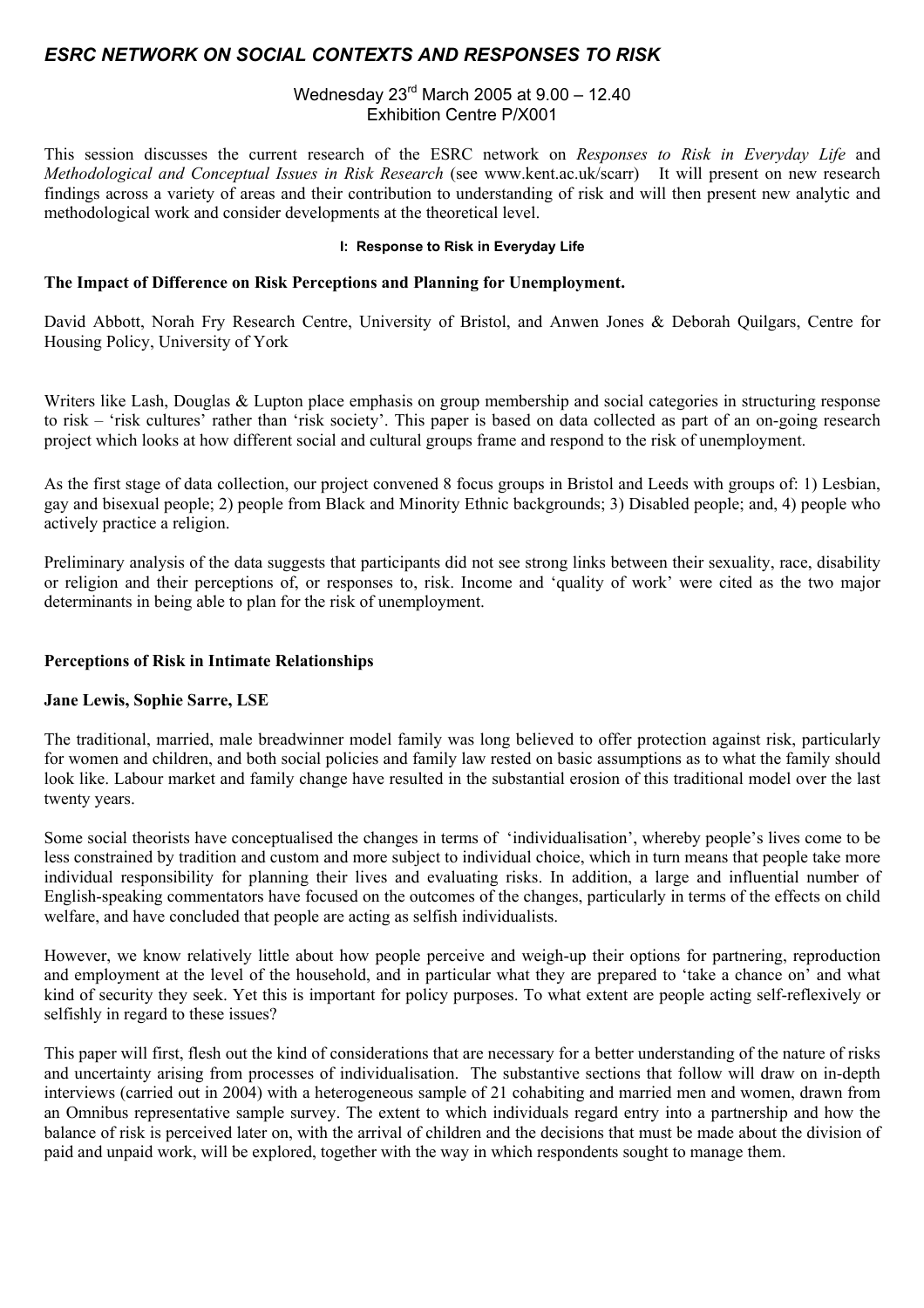#### **In the Name of the Consumer/viewer: an analysis of regulator policy documents**

#### **Peter Lunt, University College London and**

*Sonia Livingstone, London School of Economics and Political Science* 

The media and financial service sectors in the UK have been subject to recent large scale restructuring of regulation. In both cases a number of specialist regulators, which varied in scope, remit and relation to the relevant industry have been replaced by overarching regulatory bodies with wide ranging powers. These new regulators (OFCOM and FSA) have a diversity of functions including consumer/viewer education and consumer/viewer research. They also act as a forum for engagement between a diversity of interests including commercial/production, NGO's, policy makers and legislators. These two aspects of the role of the new regulators (relations with publics and key actors) are the topics of our study into the public understanding of regulation in which we will examine the production of knowledges of the consumer/viewer in the activities of the regulators and public understanding of the regulatory regime. This study will analyse policy documents, media representations of regulation and public understanding. In this paper we present an analysis of the early documents and consultation exercises of the FSA and OFCOM focusing particularly on their framing of citizens as viewers and consumers. This analysis will be related to a discussion of 'soft' regulation, public education and consumer/viewer representation.

#### **II: Methodological and Conceptual Issues**

### **Narrative, Individualisation and Socio-Technical Risk**

### *Karen Henwood, Nimh Moore, Peter Simmons, Nick Pidgeon, University of East Anglia*

This paper addresses some of the methodological and theoretical challenges associated with developing new interpretive approaches to risk research which adequately understand and represent the complex ways in which citizens and other stakeholders are working through their responses to, and ways of living with, risk. Many questions have been raised about the consequences for people, science, and society at large of living in a world that has apparently become saturated with risk. At the heart of these concerns lie questions about greater individualization and reflexivity of risk relations. Such developments bring the issue of risk biography to the fore. Although an established tradition of contextually-based interpretive risk research exists, in this paper we consider some of the uses that have been made of different narrative approaches to this issue. We go on to reflect upon their main potentials and limitations as ways of exploring questions pertaining to people's risk biographies. The paper draws upon data from narrative interviews with individuals living with major sources of socio-technical risk.

### **Mediating Risk : Professional Practices and Popular Understandings**

*Graham Murdock Loughborough University Jenny Kitzinger University of Cardiff Emma Hughes Cardiff University*

At present there are two substantial literatures on risk and communication, one produced by professionals interested in understanding and managing risk, the other generated within the rapidly expanding fields of media and cultural studies. So far they have developed separately with few points of contact or cross fertilisation. Drawing on the authors' recent and current research on popular representations and public understandings in a range of risk areas this paper provide a critical up-to-date review of current thinking and research on the media and risk and points to emerging areas of investigation and debate looking particularly at the questions raised by the growth of the Internet and new digital communications technologies .

### *Sociological Approaches to Risk in an Interdisciplinary Perspective*

## Peter Taylor-Gooby, Jens Zinn, University of Kent

*Sociologists have approached risk from a number of perspectives, the most important being: risk society and reflexive modernisation; cultural and socio-cultural approaches; governmentality and systems theory. Different perspectives have been associated with distinctive quantitative and qualitative research methods. Economists and psychologists have been more strongly influenced by rational actor models, although cultural approaches and stress on the importance of affect have recently attracted more attention. This paper reviews the various approaches to risk and seeks to identify differences and similarities, the extent of cross-disciplinary similarities in approach and the contribution from different disciplines to study of currently emerging issues.*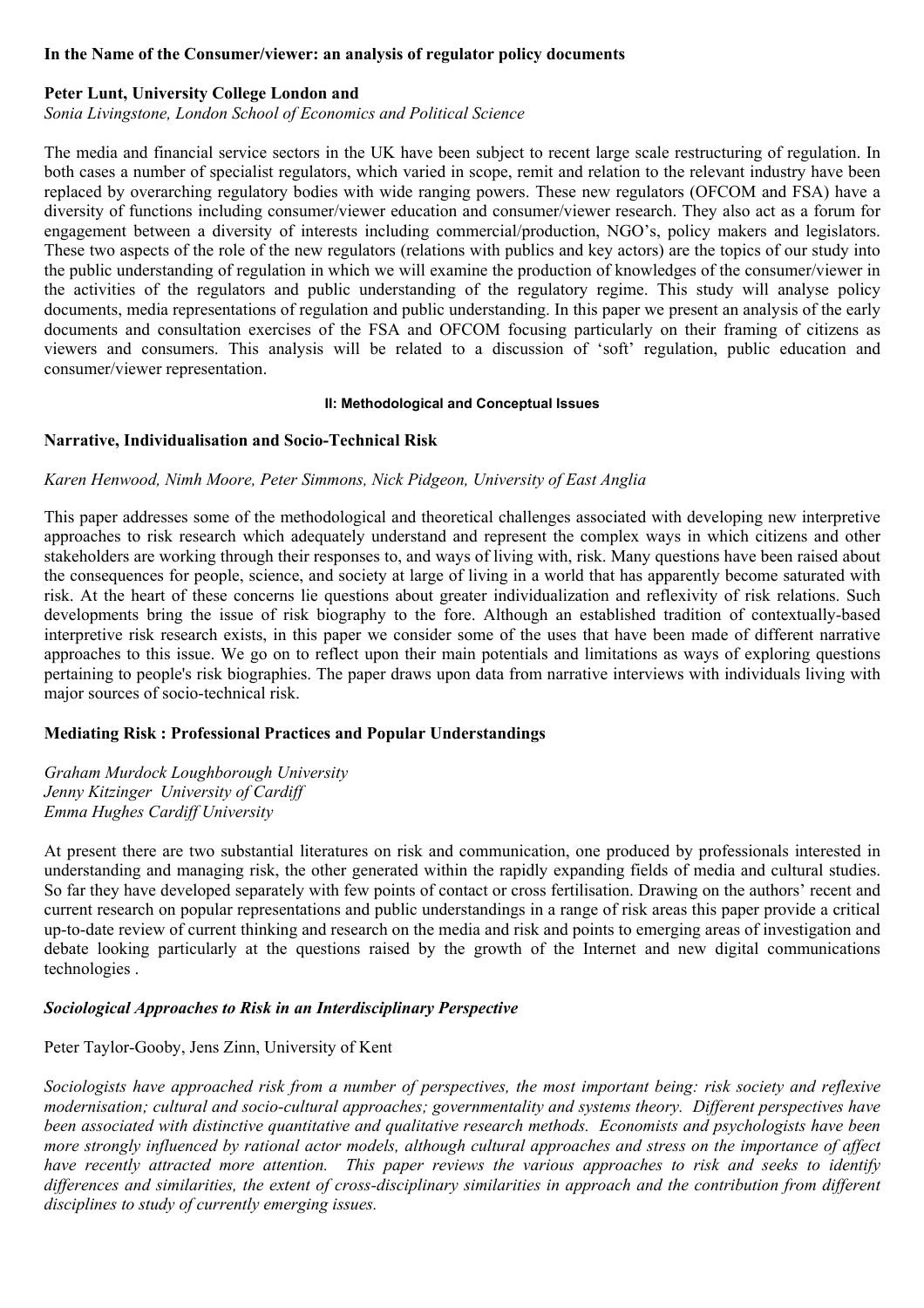## *RELATING NARRATIVES, NARRATABLE SELVES*

Wednesday 23rd March 2005 at 10.30 - 12.40 Goodricke College G/013

**Contributors:** Molly Andrews, Catherine Kohler Riessman, Corinne Squire & Maria Tamboukou

**Discussant**: Professor Barbara Harrison, University of East London

**Molly Andrews** 

University of East London

#### **Trauma, voice and the myth of the 'empowerment narrative'**

There has been much emphasis on the importance of victims and perpetrators of injustices telling their story as a means of working through the past. This story telling has occurred not only in the context of truth commissions, but in research on those who participated in such institutions, amongst others. As 'excavators of truth' many researchers see their job as documenting those stories. But what are the responsibilities of being an audience to tales of suffering? Oftentimes, researchers working with in-depth interviews tell themselves that through their work they are 'giving a voice to' their informants. However, the closer one looks, the more apparent become the cracks in the 'empowerment narrative' (Walkerdine, 2003). This paper will explore the potential for 'othering' to become an implicit, though rarely analysed, aspect of research of this kind, and will consider the ethical boundaries of our responsibilities as listeners, and readers of traumatic stories.

#### **Catherine Kohler Riessman**

Boston College, USA

#### **Practicing ethics: a narrative about narrative research in South India**

There is a growing movement calling for practicing ethics-in-context, realized in the give and take of research relationships on the ground, rather than in abstract principles. I look back on complex ethical conflicts faced during field research in South India when I was studying the meaning and management of infertility, Rather than writing in the propositional voice of mainstream scholarship, I develop a narrative composed of two linked episodes about ruptured understandings with a village family, and difficult experiences in an infertility clinic. At the micro level, there were failures in communication, and at the macro level gender relations fraught with inequality. Storytelling makes the moral backstage visible, specifically dialogic field relations and emotions. The narrative form creates space for many voices and subjectivities. The paper adds to current debates about practicing ethics in health research in the developing world by problematizing informed consent, confidentiality, and other abstract technical solutions.

#### **Corinne Squire**

University of East London

#### **Narrating lives with HIV: The many epidemics of signification**

This paper analyses a group of interviews performed over 12 years with people living with HIV in the UK. It tracks the formations of identity constructed at different moments and from different positions in the epidemic; the discourses against and within which these formations range themselves; and the genres of signification they deploy. This variability of these identity formations qualifies, without undoing, the determining power of HIV. Across 12 years, participants become 'different people,' and the virus's epidemiological and medical meanings also transmute. At the same time, the narratives generate chains of meaning between them, as well as breaks in the chains, where meaning fails.

#### **Maria Tamboukou**

University of East London

#### **Spatial stories/narratable selves: Rethinking the private-privacy**

Narratives of space have been a medium through which women's lived spaces have both been represented and interrogated. In this paper I am exploring spatial themes in the epistolary and visual narratives of Gwen John, a British woman artist who lived and worked in France in the beginning of the twentieth century. In following trails of John's 'desire for an interior life', what I am mostly interested in, is to explore how her spatial narratives are structured along the discursive constraints of the private/public dichotomy, but also-and perhaps most importantly-how the latter is being renegotiated in her narratives, opening up possibilities for the deployment of the private-privacy connection. In John's narratives, speech is portrayed as a hindrance rather than a medium of communication. Writing on the other hand is a solitary experience par excellence-it requires the ambience of an interior life as a sine-qua-non condition of its own possibility. However, it is by leading and indeed painting an interior life that Gwen can actually communicate with people without being crashed by their material presence. Paradoxical as it seems, solitude becomes a condition of possibility for her self to be constituted as relational and narratable.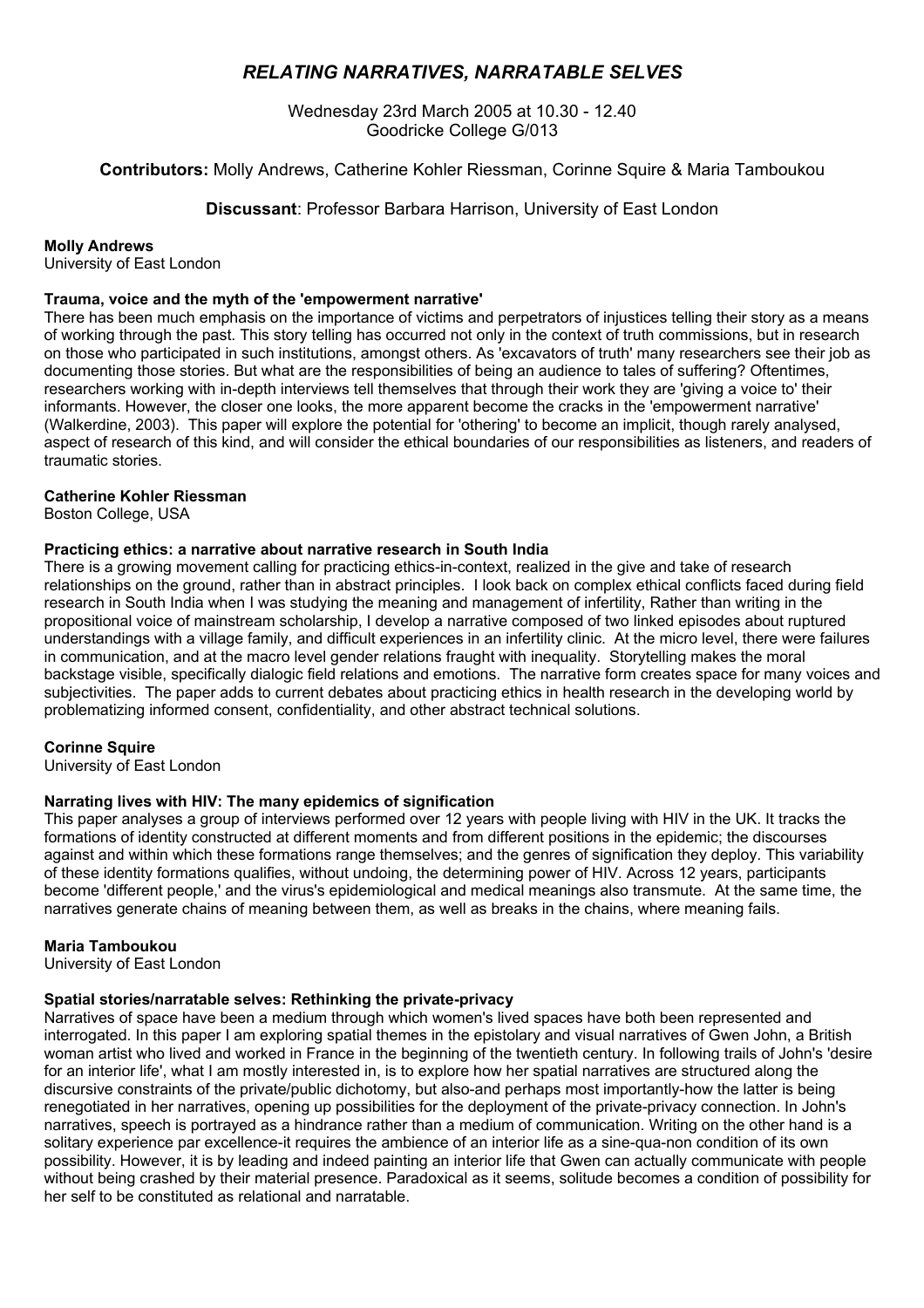### *MANAGEMENT OF RISKS AND UNCERTAINTIES IN THE LIFE COURSE*

Wednesday 23rd March 2005 at 14.05 - 16.15 Goodricke College G/013

**Contributors**; Jens O. Zinn, Dawn Lyon, Claudine Burton-Jeangros & Uta Karstein

#### **Jens O. Zinn**

University of Kent at Canterbury

#### **The significance of trust and luck in order to cope with risk and uncertainty in the life course**

Although with modernisation rational worldviews have conquered the world, 'irrational' strategies - referring to God, fate, emotion and luck - remain significant in order to manage uncertainties in the life course. For example, some fighter pilots working in a high-technological and personal skills based profession believe rather in their luck than in their competencies. In contrast sky surfers (or other edge workers) trust in their competencies rather than good fortune, and their death will be interpreted by comrades as a lack of skills. Even gamblers believe rather in their ability to read the signs or influence their fortune than in the theory of probability.

These examples show not just a lack of professionalism, the weariness of life or an illness, but a variety of strategies how people manage uncertainties in modernity. By transforming uncertainty into certainty they maintain their ability to act even though the circumstances are quite uncertain. This is not just a psychological question of personality but of the social available semantics which enable people to make sense of their world.

These examples show where the modern idea of rationality is useful to open up new unknown domains of man's ability to act but also where it meets limits and other strategies are applied to enable people to act even though no certainty is in sight.

The proposed presentation will explore by the notions of 'trust' and 'luck' in which social contexts 'irrational' strategies are used to manage uncertainty in the life course.

**Dawn Lyon** 

University of Essex

#### **The inescapable and the inexplicable; Fate and luck in narratives of career histories**

This paper draws on biographical research based on career history interviews with men and women in high level positions in business and politics in Belgium, Britain and France. The extent to which their own accounts of their careers are marked by references to fate and luck is striking. This paper analyses where these references emerge, i.e. the context of their work at that point in the story, and if there are any gendered differences in their expression. It also analyses these references in relation to other elements of the accounts which emphasize control. Whilst some accounts effectively deny agency - accepting the restrictions of fate, or the fortunes of luck - others claim excessive agency. The paper argues that it is in situations of the relative predictability of careers, e.g. the 'orderliness' of organisational careers, that recourse to fate and luck in accounts of success is limited, and other elements feature more strongly. In contrast, in situations of uncertainty, fate and luck are more frequently mentioned, perhaps as attempts to secure one's life in the face of uncertainty. The paper discusses what these narratives can tell us about some modes of confronting uncertainty in present-day Europe.

#### **Claudine Burton-Jeangros**

University of Genève

#### **Cultures of health and normalisation of risks among Swiss families**

The objective of this research was to examine how families are coping with risks and uncertainties relating to health. The study was conducted in Switzerland with mothers having one child aged 7 to 8 years old. Quantitative (1'295 questionnaires) and qualitative (individual interviews and focus groups) data were gathered. Based on a cluster analysis combining indicators on risk evaluations, attitudes towards health and health practices, four models of risk management were described: the 'expert model' (39%), the 'exteriority model' (39%) the 'egocentric model' (13%) and the 'reflexivity model' (10%). These responses, when examined for specific risk issues (lung cancer, Creutzfeldt-Jakob disease, road accidents), also included strategies of risk normalization. Our data showed that in various domains, lay people adopt practical or cognitive strategies that do not necessarily affect the probability of risks itself, but rather that make these seem normal or acceptable. For risks out of personal reach, women referred to fatalism as a coping mechanism allowing them to accept the inherent uncertainty of daily life. For risks in personal reach, mothers described the pragmatic rules they adopted to circumscribe danger for their family. This study shows that, even when a central discourse - health promotion or rational risk management - exists, lay individuals develop various responses to risks. These responses, not clearly related to social position indicators, partly integrate scientific evidence, but also reflect the mothers' social experience of danger and uncertainty.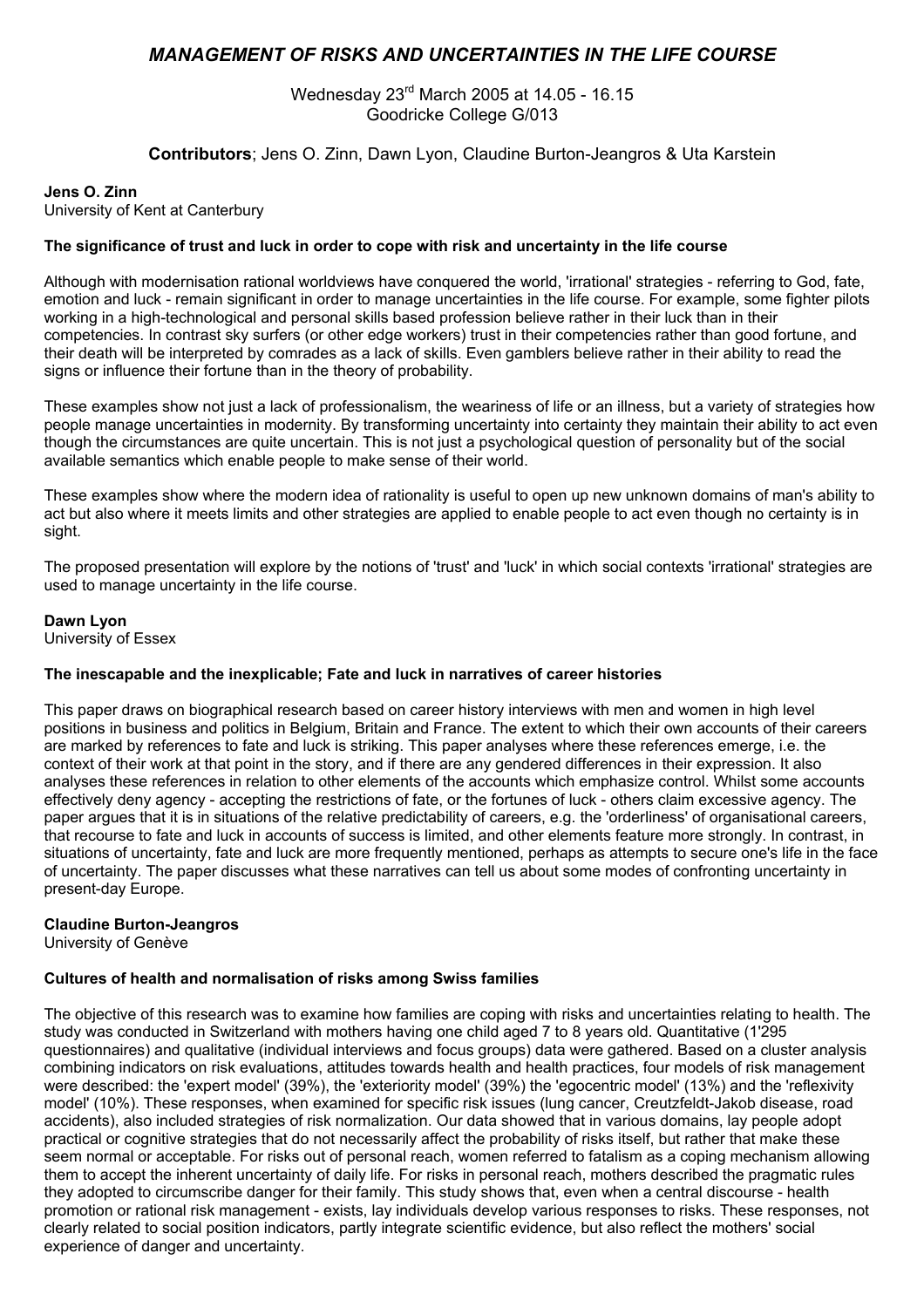### **Uta Karstein**

University of Leipzig, Germany

#### **Coping with uncertainty - Communicative strategies of East-German families**

The subject of this presentation is part of a research project at the University of Leipzig, conducted by Monika Wohlrab-Sahr. It is titled "Religious change as a generational change. The case of East-Germany". In this project we have conducted 20 family interviews with three to five members. These persons belong to three generations, participating in the interview. These interviews are about family histories and personal histories against the background of the social transitions during and after the GDR-regime. The project mainly focuses on the relationship between the structural secularisation and individual secularisation.

I will present first findings on the question, how families deal with uncertainties, caused by the political change of 1989. The dramatic social change had a deep impact on the socio-economic structure and institutional configurations as well as on social norms and individual orientations. But these processes of transition had different effects on the single cohorts in terms of opportunity structures and risks. That provokes a specific problem for the family's life: on the one hand, new possibilities and disadvantages divide the family and its members. On the other hand the family is still a main resource in times of disorientation and multiple challenges.

In the lecture different communicative strategies will be presented, which the family's members use in order to bridge this divide. By doing this, I concentrate on the different worldviews (religious as well as non religious), family's members refer to in order to create a frame of reference that suggest equality and conceal real inequality.

### *NEW METHODS FOR NEW LIVES AND NEW ORGANISATIONS*

Wednesday 23rd March 2005 at 14.05 - 16.15 Goodricke College G/002

**Contributors**: Prue Chamberlayne, Lynn Froggett, Michael Rustin & Tom Wengraf

**Prue Chamberlayne**  Open University

#### **New lives, new methods: interactive subjectivity in biographical research**

Biographical case studies capture how lives are being 'newly lived' at the forefront of social change. They are also useful in exploring what happens subjectively at the crucial interface between professionals and service users. This paper illustrates these sociological and policy advantages through case studies from two research projects which have employed BNIM: the seven country EC-funded SOSTRIS project (Social Strategies in Risk Society, 1996-9), and OU funded research Ways In/Ways Out of Homelessness (2000-2). Specifically, it shows how techniques such as comparing the lived and the told story and examining the structure of the narrative text uncover a deeper underlying 'case structure' that goes beyond the interviewee's conscious self -presentation and overt self-perceptions. It shows how such deeper interpretations and case comparisons by no means stick at the micro level but contribute to new and 'surprising' sociological and policy understanding. Subjectivity is taken here as multi-layered, contradictory and enduring. But 'whole case' thinking also calls on multi-layered subjectivity in the researcher, whose interpretations weave between everyday, analytical and more syncretistic and imaginative ways of thinking. This links to the next paper, by Lynn Froggett, which shows ways in which such thinking has been more deliberately used in subsequent research and evaluation. The paper's key point however is how understanding and working with the dynamics of lives requires a methodology which goes beyond overt self-perceptions and linear rationality, and the value of BNIM in capturing complexity.

#### **Lynn Froggett**

University of Central Lancashire

#### **Capturing continuity in change: artistic perception and depth interpretation**

Micro-sociological localisation of horizons within narrative and case-based research has evacuated depth metaphor and underlying structure, privileged the discrete and diverse as objects of enquiry and questioned the possibility of shared experience across communities. Methodological preferences thus mirror the fragmentation and individualisation of social life.

The Bromley-by-Bow research uses biographic narrative methods within an arts-based community centre hailed as a social enterprise flagship. The organisation works flexibly, networks, partners, adapts to uncertainty and has prospered during the marketisation of welfare. In many ways paradigmatic of 'active welfare', the Centre stimulates a counternarrative: activism is balanced by respect for passivity and dependency, contingency by continuity. It generates 'new' projects without fetishising novelty and offers outreach from an 'enclave'. Its 'integrated solutions' are premised on shared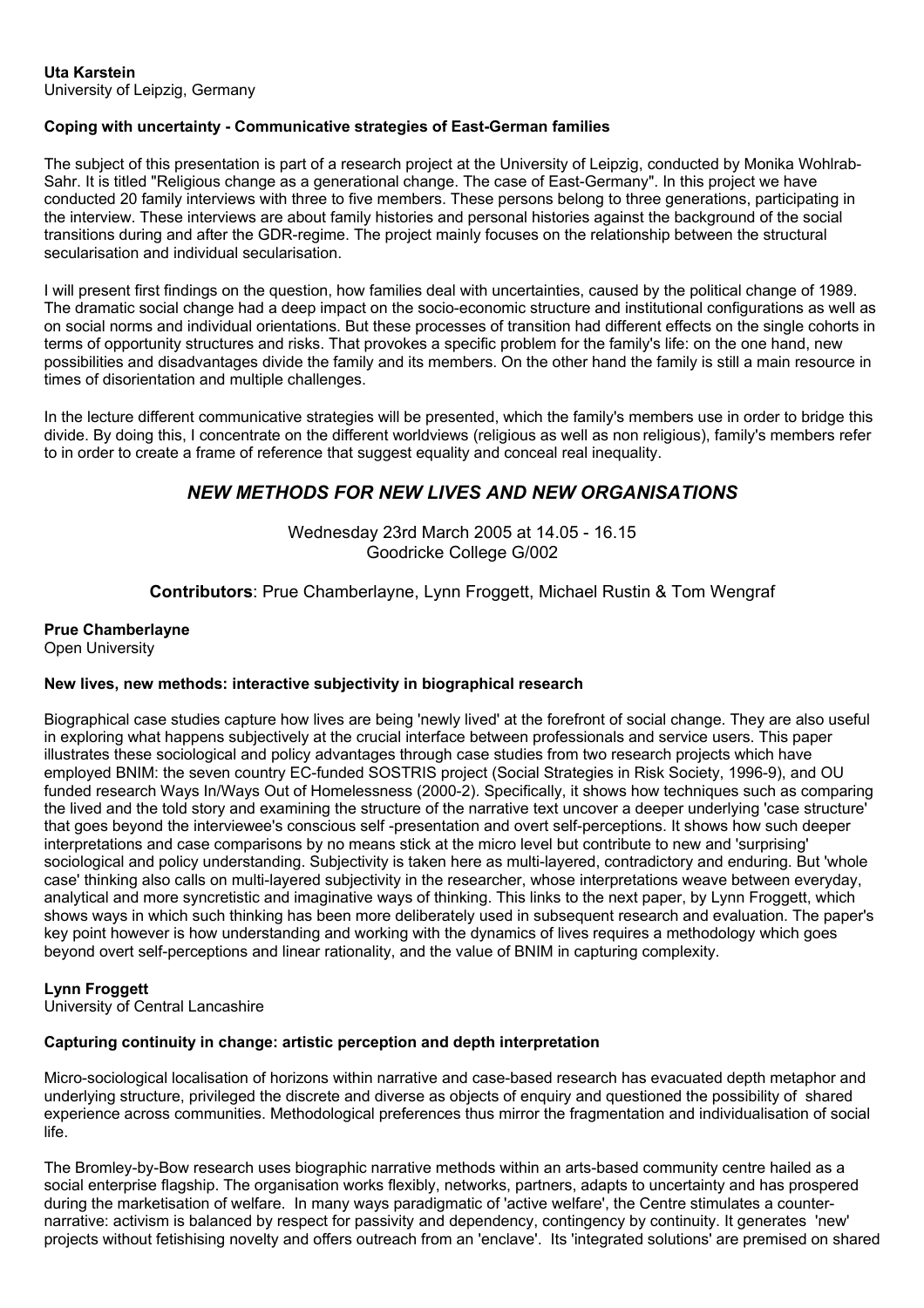experience across ethnic, class and generational identities and a dialectic between tradition and innovation, change and sustainability.

Research design adequate to this dialectic involved psychodynamic interpretive reflexivity which considered the research process mirroring and enacting paradox within the research site. It recognised the contribution of art to a relational environment which allowed oscillation between different modes of being and understanding. Aspects of artistic perception were intensified within the research stimulating the team's creative capacity. Whilst identification of gestalt within interview texts highlighted the plausibility of the Centre's positioning within a discourse of active welfare, a shift towards depth interpretation allowed appreciation of its simultaneous location within practice traditions that recognise common features of human vulnerability and the need for slowly evolving, dependable infrastructures of care.

#### **Michael Rustin**

University of East London

#### **Using socio-biographical methods to map the cultural specificity of institutions**

Socio-biographical methods are able to show that individuals' response to situations defined as 'social exclusion' are often complex, specific, and reflexive. Our research, in the Sostris and other projects, identified emergent identities arising from individuals' experience of deprivation, loss or conflict. It is the fact that meanings and narratives are constructed by research subjects, rather than pre-defined by researchers which makes this research method so sensitive to the discovery of emergent features of social life.

Our research method also proved able to capture the specific institutional cultures of social agencies. One such community agency made use of expressive art-forms to facilitate individual development. We adapted the sociobiographical method we had devised for the study of individuals for research at an institutional level.

The regulation of the public sector in modern Britain is characterised by procedures inimical to difference. Standardised audits, and fiscal priorities have reduced the scope of practioners, in education, health, and social services, to develop distinctive forms of practice. Methods of accountability in these institutions tend to ignore what is distinctive about an agency, instead defining and measuring outputs by standardised criteria.

We hold that good institutional practices, and in particular the capacity to innovate, depend on the specificity of cultures. We will draw attention to a sample of institutions where the benefits of distinctive institutional cultures can be demonstrated. We will show how a method of institutional investigation derived from socio-biographical methods can capture such specificities, and demonstrate their value.

#### **Tom Wengraf**

University of East London

#### **Comparative interviewing, observing and experiencing: the use of 'interpretive panels' in psycho-societal research.**

Building from the previous papers of Chamberlayne and Froggett, this paper considers in greater detail methods of datacollection and data-interpretation developed in the Bromley-by-Bow research. It suggests lessons that might be considered about the use of interpretive panels in studies that could be termed 'psycho-societal'.

The core methods of data gathering used at BBB can be characterised as biographic-narrative (and other) interviewing together with largely lay but also psychoanalytically informed institutional observation and participation/action research. These are briefly discussed.

The core process of 'interpreting' the experience and materials took the form of largely free-associative panels of two sorts. A highly proceduralised (BNIM: biographic narrative interpretive method) sort or of a perpetually-improvised (ordinary team meeting) sort. The paper considers issues of case-interpretation and case-comparison that arose in BNIM and other work.

This was undertaken by a research team from a variety of academic specialisations and research (and life) experiences: given their full ventilation and inspection and contestation by other members of the team, the paper shows – using a model of 'defended researcher subjectivity'-- that these can irritate each other fruitfully in the process of panel interpretation. It argues that 'institutional research' is a privileged location for the productive interplay of 'psychological' and 'sociological' paradigms that need to be embodied in bi- or multi-disciplinary teams, the output of which can be 'psycho-societal'.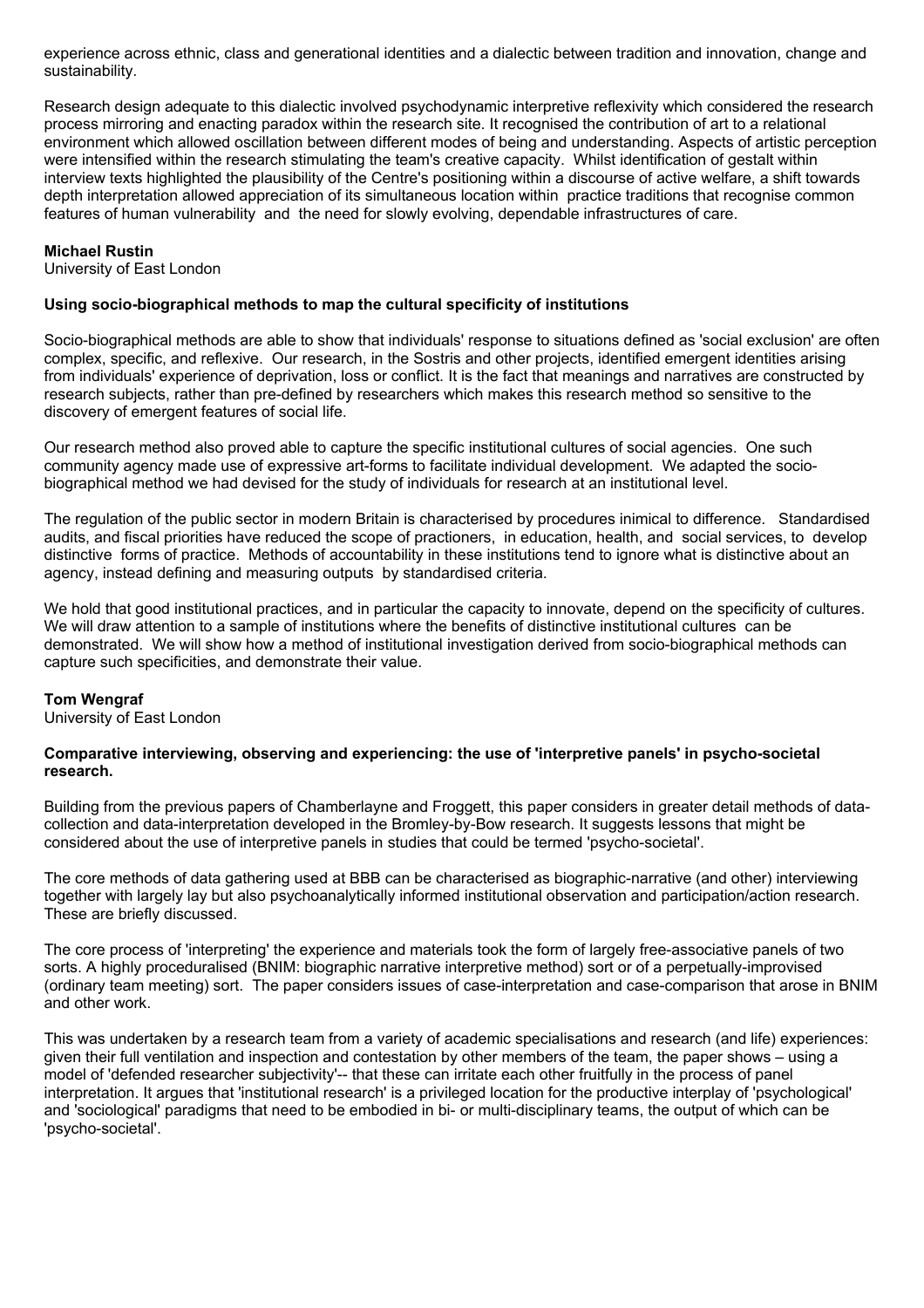# POSTGRADUATE SESSIONS

### **Exhibition Centre P/T111**

### **Monday 21st March: 1 – 1.45pm**

### *Postgraduate Forum*

This introductory session will be an opportunity to meet other postgraduates, find out about the 2005 BSA Summer School, and discuss 'Future Trends in Sociology'.

The Postgraduate Forum Convenors (Tam Sanger and Bronagh Byrne) and Postgraduate Liason Officer (Dr Emmanuelle Tulle) will be joined by Dr Gayle Letherby of Coventry University.

Information will also be available about postgraduate sessions being held throughout the conference.

### **Tuesday 22nd March 2005: 10.30-11.30am**

### *What Next? Continuing your Academic Journey*

Myra Hird, Associate Professor of Queen's University, Canada, will lead a discussion on how to get your work published and find a job following the completion of your PhD.

### **Tuesday 22nd March 2005: 11.40-12.40pm**

### *Project Management*

Professor Linda McKie of Glasgow Caledonian University and Dr Jonathan Tritter, University of Warwick, will discuss effective ways in which to develop and manage research projects. After a brief presentation drawing upon their chapter in the forthcoming book The Essential Guide to Postgraduate Study in the Social Sciences, edited by Nigel Gilbert, Linda and Jonathan will facilitate a workshop based around experiences and issues from participants.

### **Tuesday 22nd March 2005: 4.20 – 5.20pm**

### *On the Home Run – Handling the last stages of the PhD*

Having recently successfully completed her PhD, Dr Emmanuelle Tulle of Glasgow Caledonian University, will enlighten us as to how she overcame the trials and tribulations of the PhD journey and brought her thesis to fruition.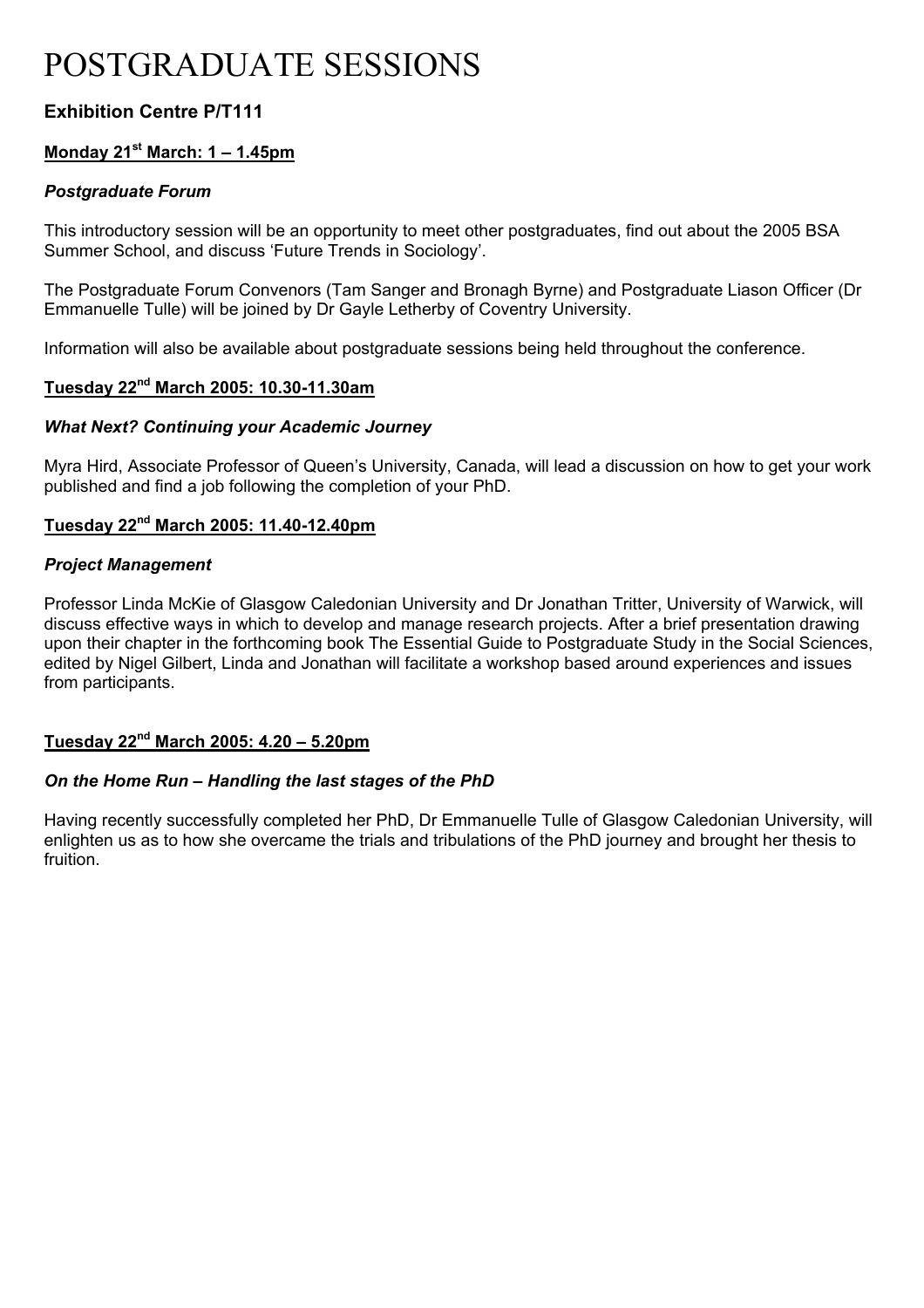



# **Tuesday 22nd March: 9 – 10.00 am**

Exhibition Centre P/T111

'Applying to the ESRC'

Naomi Beaumont Senior Science Manager, Senior Science Manager, ESRC will be here to talk about current and forthcoming funding opportunities. She will also share some tips for putting together research applications. There will be an opportunity afterwards to ask any questions.

In addition the ESRC will have a display in the exhibition area providing hand-outs and information all day Tuesday.

If you wish to speak to them/ask any questions ESRC Representatives will be available at their stand **between** 

**10.00 - 10.30** and between **12.30 - 13.30 Tuesday 22nd March** 

**\*\*\*\*\*\*\*\*\*\*\*\*\*\*\*\*\*\*\*\*\*\*\*\*\*\*\*\*\*\*\*\*\*\*\*\*\*\*\*\*\*\*\*\*\*\*\*\*\*\*\*\*\*\*\*\*\*\*\*\*\*\*\*\*\*\*\*\*\*\*\*\*\*\*\*\*** 



MEET THE 'SOCIOLOGY' EDITORIAL TEAM

**Wednesday 23rd March: 10.30 – 12.30** Exhibition Centre P/T111

This is an informal session in which delegates are offered the opportunity to come and meet the **Sociology** Editorial Team who will be available to answer any queries regarding the journal.

\*\*\*\*\*\*\*\*\*\*\*\*\*\*\*\*\*\*\*\*\*\*\*\*\*\*\*\*\*\*\*\*\*\*\*\*\*\*\*\*\*\*\*\*\*\*\*\*\*\*\*\*\*\*\*\*\*\*\*\*\*\*\*\*\*\*\*\*\*\*\*\*\*\*\*\*\*\*\*\*\*\*\*\*\*\*\*\*\*\*\*\*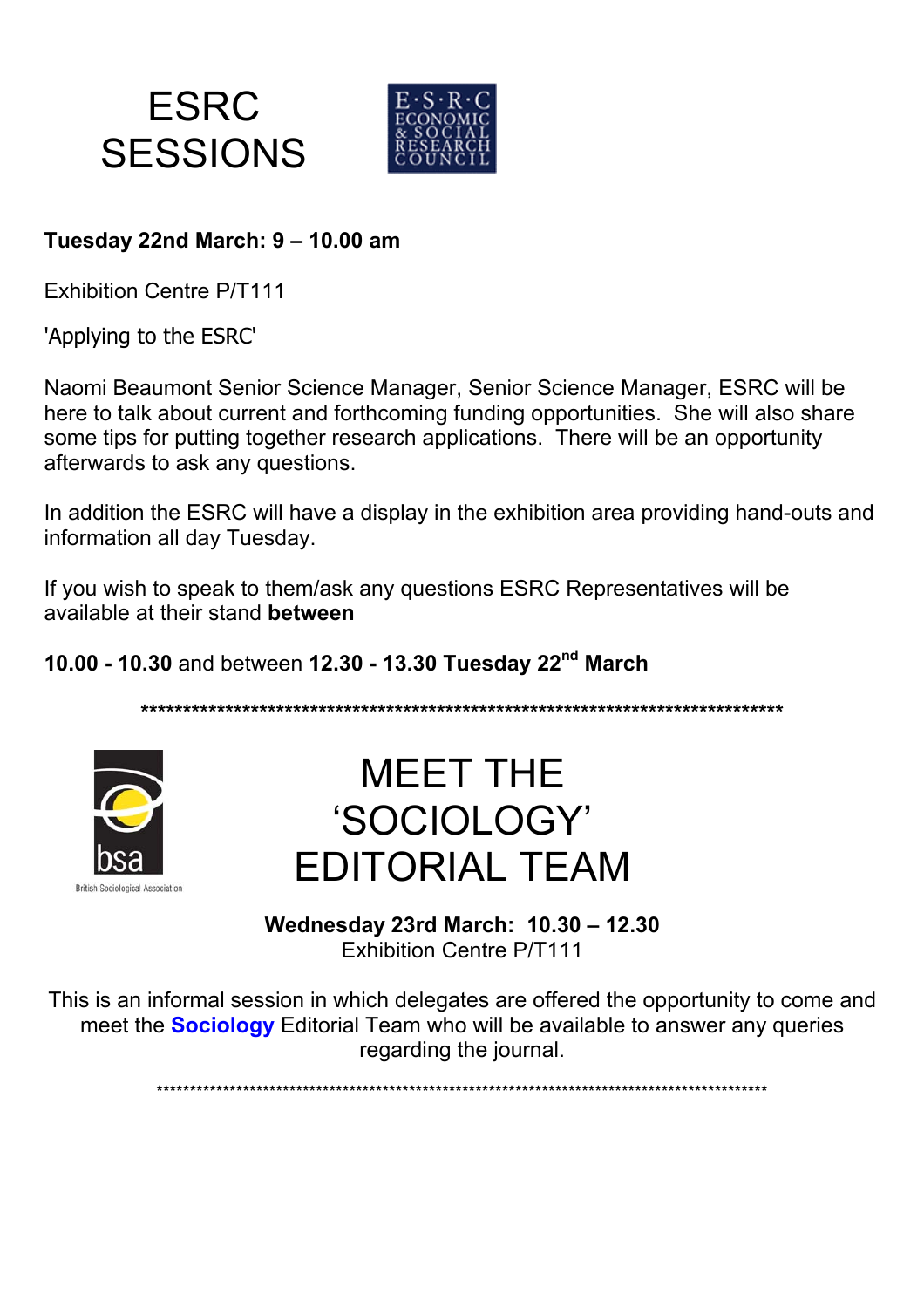# MEDIA WORKSHOP

# **'SOCIOLOGIST BITES DOG" GETTING THE MOST OUT OF THE MEDIA'**

Monday 21st March 2005 at 14.00 – 15.00

## **P/T111 Exhibition Centre**

This media workshop is designed to help sociologists get the most out of their media encounters. It will cover how the media works and how sociologists can achieve media coverage that accentuates the positive and minimises the negative.

The media workshop is lead by **Professor Ivor Gaber, Emeritus Professor of Broadcast Journalism, Goldsmiths College University of London**.

Ivor Gaber, who combines the roles of academic, journalist and media consultant.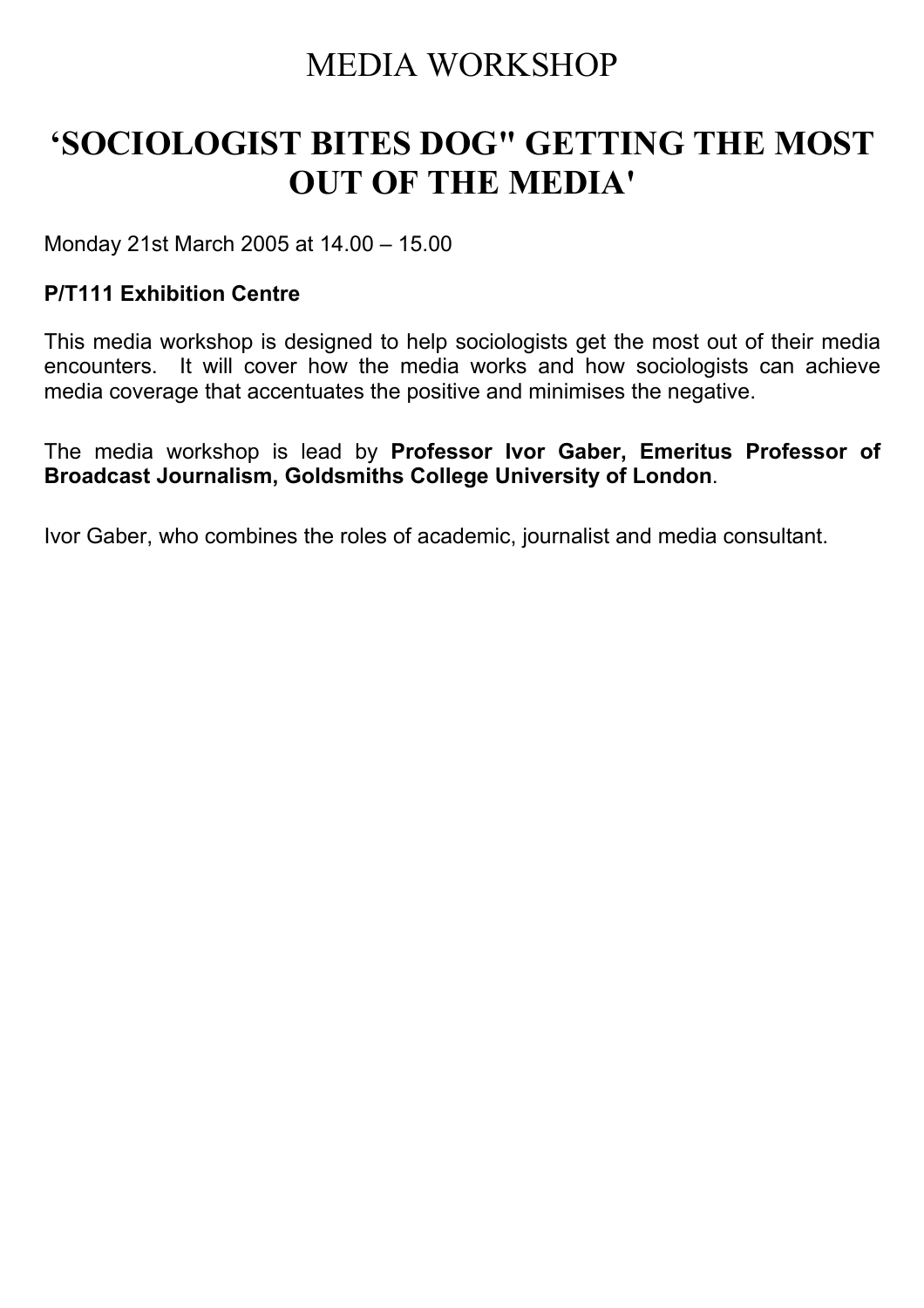# Monday the 21 March 2005 at 13.00 - 13.45

### *Postgraduate Forum Exhibition Centre P/T111*

This introductory session will be an opportunity to meet other postgraduates, find out about the 2005 BSA Summer School, and discuss 'Future Trends in Sociology'. The Postgraduate Forum Convenors (Tam Sanger and Bronagh Byrne) and Postgraduate Liason Officer ( Dr Emmanuelle Tulle) will be joined by Dr Gayle Letherby of Coventry University. Information will also be available about postgraduate sessions being held throughout the conference.

# Monday the 21 March 2005 at 14.00 - 15.00

### *Gender, Race and Sexuality Exhibition Centre P/L005*

*Hird, M.J.*

Express your self: The corporeal generosity of the life course

*Raisborough, J.* Contexts of choice and gender legacies: The risky business of cosmetic surgery

# *Making Sense of Life Trajectories*

*Exhibition Centre P/L006*

*Gerodetti, N.* Individualised identities: Narratives in care in the context of psychiatric institutions

### *Open Goodricke College G/010*

*Sanders, T.* Selling sex through the Internet: New markets, communities and identities

### *Risk Exhibition Centre P/L001*

### *Wild, L.J.*

Transgressive terrain. Nomadism, otherness and risk identity

### *McGrath, N.*

Environmental justice and collective identity: Resisting the individualisation of risk inequality

### *Social Identities and the Life Course Exhibition Centre P/L002*

*Frost, J.*

Uncertain Age: "Older" Women and "Early" Miscarriage*Jomeen, J.*

"Mother in waiting": An interpretation of pregnant women's narratives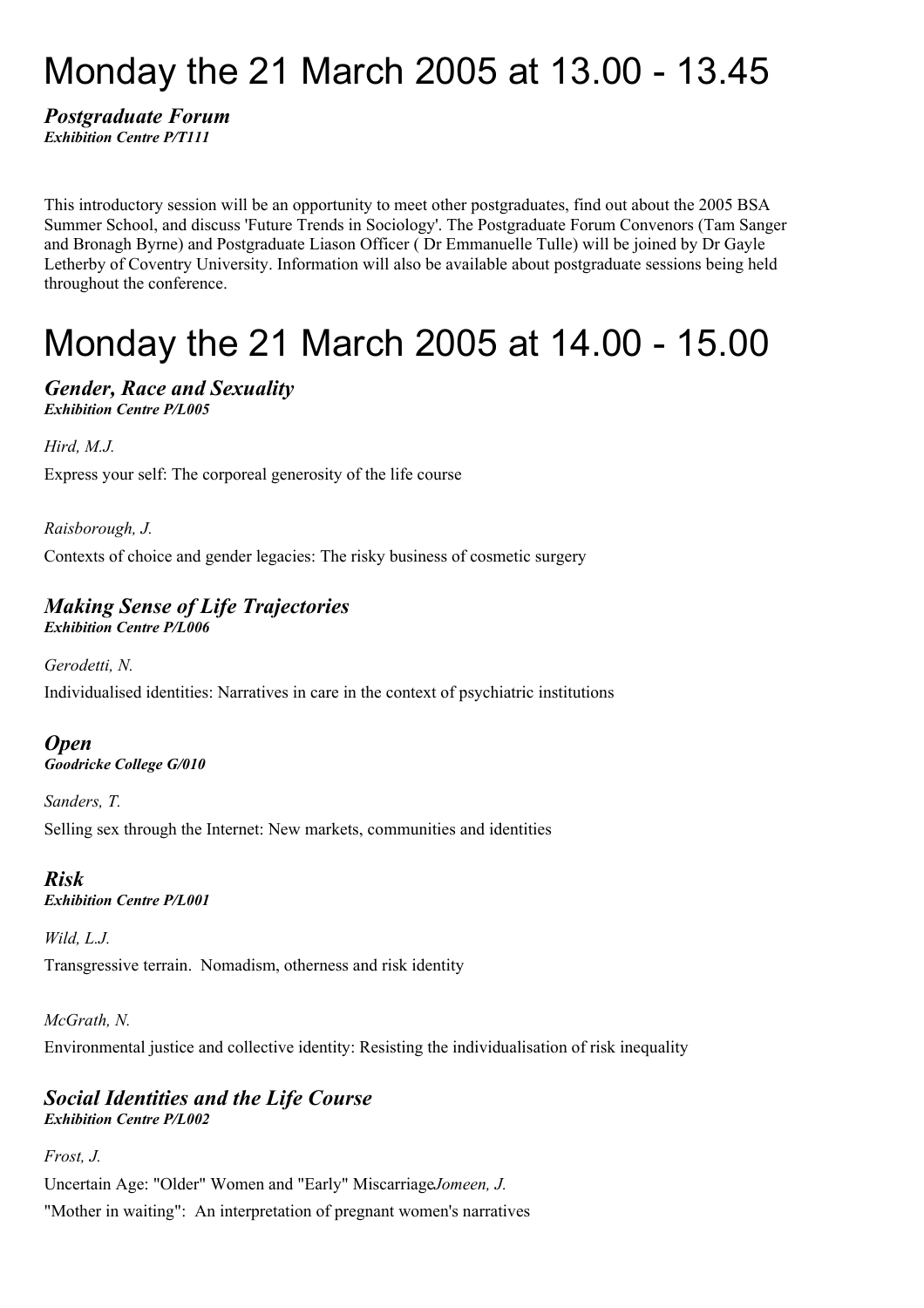# Monday the 21 March 2005 at 14.00 - 15.00

## *Youth*

*Goodricke College G/020*

*Barron, C.*

"Nasty girls": The impact of the risk society on female young offenders

*Ringrose, J.L.* Neo liberal discourses of success and failure and the problem of girls' aggression

### *Work, Family and Negotiation Goodricke College G/045*

*Holmes, M.* Love lives at a distance: Distance relationships over the lifecourse

*Charles, N., Davies, C.A., Harris, C.C.*

Family support networks: continuity and change

### *MEDIA WORKSHOP: "Sociologist bites Dog" - getting the most out of the media' lead by Ivor Gaber Exhibition Centre P/T111*

This media workshop is designed to help sociologists get the most out of their media encounters. It will cover how the media works and how sociologists can achieve media coverage that accentuates the positive and minimises the negative.

*Theory Study Group Goodricke College G/002*

Theory Group co convener Dr Darren O'Byrne (Roehampton University) will be on hand for an informal discussion with current and potential Theory Group members. The group has been inactive for a while and we are keen to bring it back to life with some exciting and intellectually stimulating events in 2005 and 2006. We welcome suggestions for panels, day conferences, speakers, and other events that could be promoted under the group's banner. We'd also welcome anyone interested in helping out with the running of the group.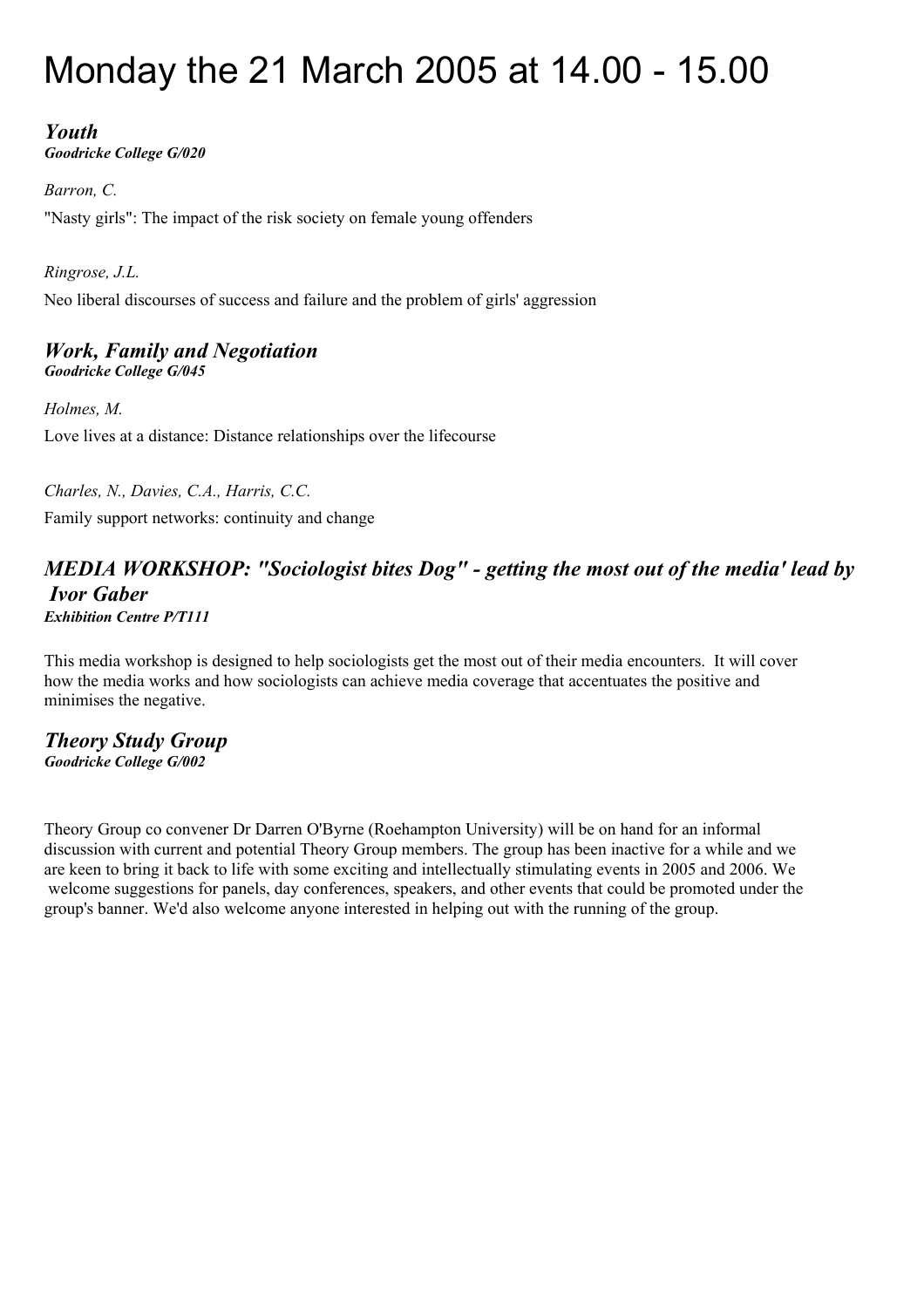# Monday the 21 March 2005 at 14.00 - 16.10

### *The changing life-course in British sociology Exhibition Centre P/X001*

### *Chair: Jennifer Platt, University of Sussex*

A panel of sociologists who started their careers at different historical periods, and in different working situations, describe their own professional life-courses, and consider how these have been influenced by external factors such as the state of the sociological labour market, intellectual movements within or crosscutting sociology, external pressures from government policies, departmental character, wider political changes, student demands - How far has their professional life-course seemed determined by social factors, and how far by personal intellectual development? What can we learn from these stories about the history and the future of British sociological careers?

Panel Contributors

Michael Banton, Emeritus Professor of Sociology, University of Bristol

Ceridwen Roberts, Senior Research Fellow, Department of Social Policy and Social Work University of Oxford

Dr Gayle Letherby, Reader in the Sociology of Gender and Deputy Director of the Centre for Social Justice, Coventry University

Syd Jeffers, Senior Lecturer in Sociology, University of East London

# Monday the 21 March 2005 at 14.00 - 17.10

### *Ageing, Body and Society Goodricke College G/013*

*Marshall, B.L., Katz, S.*

From androgyny to androgens: Remaking gender in the aging body

### *Tulle, E.*

How can ageing bodies contribute to sociological theorising?

### *Tate, S.*

What's shade got to do with it? Anti-racist aesthetics and Black beauty

*Yuill, C., Goringe, H., Haddow, G., Rafanell, I., Tulle, E.* Embodying Sociology: The significance of the body for sociological inquiry

*Wahidin, A.*

Reclaiming Agency - Managing Ageing Bodies in Prison

### *Negotiating Pathways Into and Out of Crime: Young People, Risk, Resilience and Diversity Exhibition Centre P/T007*

Contributors; Alan France, Hazel Kemshall, Thilo Boeck, Louise Marsland, Richard Hammersley, Kaye Haw, Jean Hine, Pete McCarthy, Leigh Dunkerton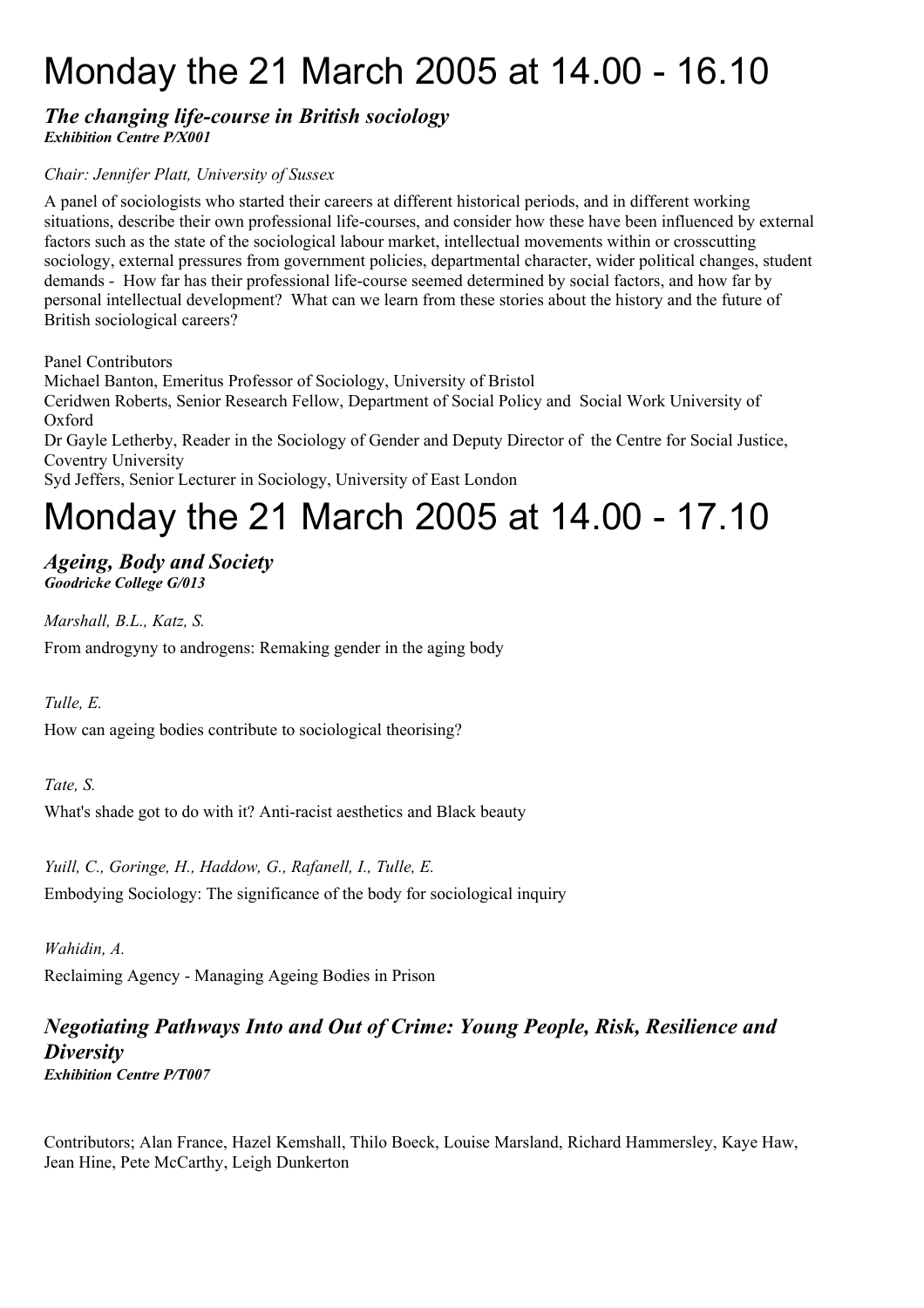# Monday the 21 March 2005 at 15.10 - 16.10

### *Caring Goodricke College G/002*

*Young, H., Grundy, E., Jitlal, M.* Who becomes an informal caregiver? A life course perspective

*Arber, S., Daly, T., Vandrevala, T., Hampson, S.* "Doing gender" and attitudes towards life prolongation in later life

### *Gender, Race and Sexuality Exhibition Centre P/L005*

*Wilson, C.* Straight talking sex: Reflections of fieldwork with young people

*Jagger, G.* Performativity, subjection and the possibility of agency

### *Making Sense of Life Trajectories Exhibition Centre P/L006*

*Arksey, H., Harris, D.* The neutralisation of risk by students in higher education

# *Open*

## *Goodricke College G/010*

*Hildon, Z., Blane, D., Montgomery, S.M., Netuveli, G., Wiggins, R.* Gendered resilience in early old age: A life course approach

*Hislop, J., Arber, S.* The trajectory of women's sleep across the life course

### *Risk Exhibition Centre P/L001*

*Antcliff, V., Saundry, R., Stuart, M.*

Individualisation, collectivism and the management of risk in a freelance labour market: The case of the UK television industry

## *Hand, M.*

Inermediation, disintermediation, and remediation: Constructing virtual products in the assurance industry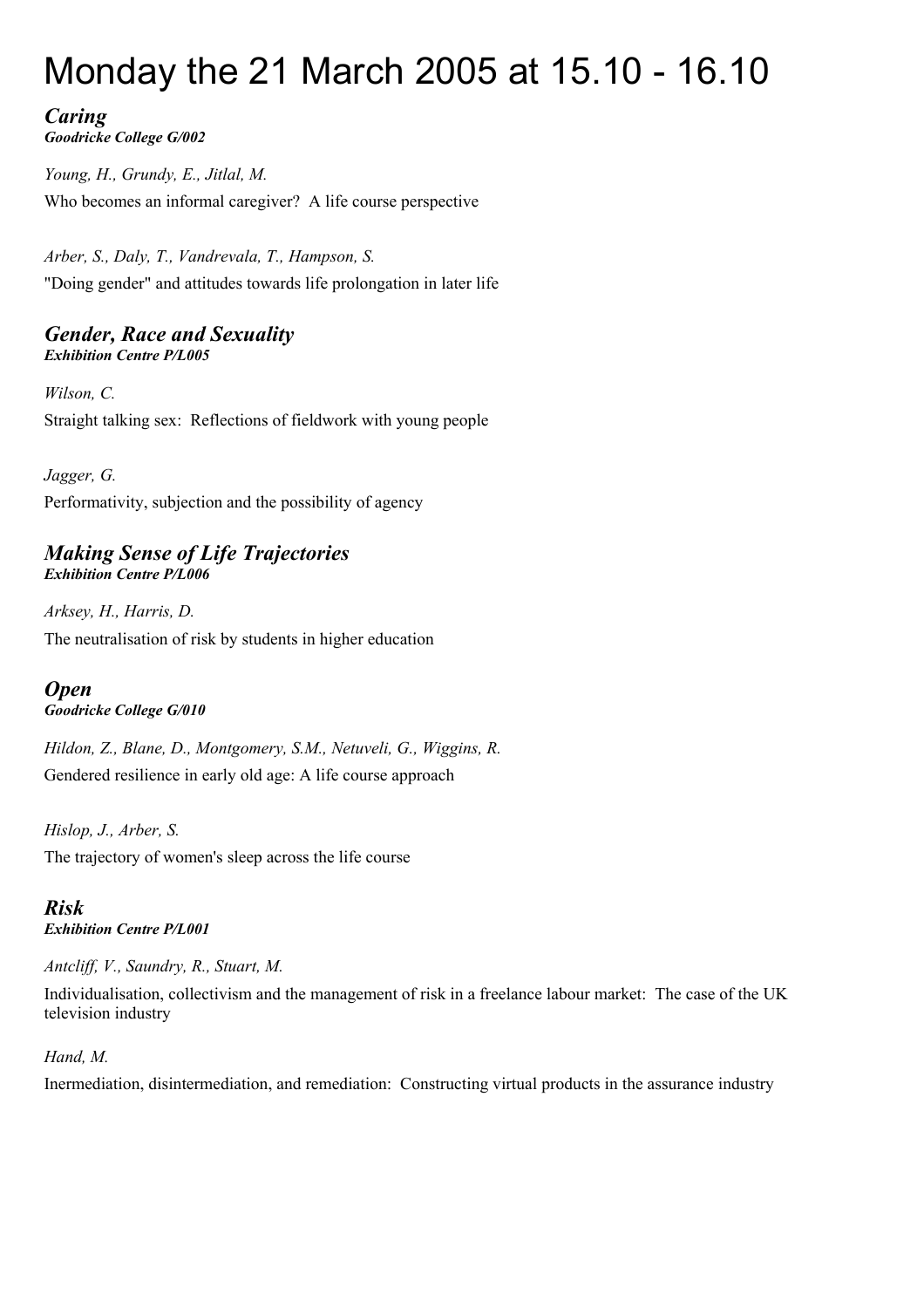# Monday the 21 March 2005 at 15.10 - 16.10

### *Social Identities and the Life Course Exhibition Centre P/L002*

*Fowler, B.* Collective memory and forgetting: Components for a study of obituaries as life trajectories

*Clarke, G.* Documents of death: Understanding the endings of life

*Youth Goodricke College G/020*

*Hunt, G., Evans, K.* Youth cultures, ethnicity, drugs and the dance scene

*Lindsay, J.* A big night out: Young people in commercial and niche drinking venues

## *Work, Family and Negotiation Goodricke College G/045*

*Everingham, C., Stevenson, D., Warner-Smith, P.*

"Things are getting better all the time?" Challenging the narrative of women's progress from a generational perspective

*Reichart, E.*

Parents' employment arrangements under transformation - the case of East and West Germany

# Monday the 21 March 2005 at 15.10 - 17.20

## *The Security Dilemma: News Publics and Changing Perceptions of Security Exhibition Centre P/T111*

*O'Loughlin, B.* Explaining today's news culture: the battle for legitimacy through discursive ordering *Hoskins, A.* War Without End: Television and 'New Memory' *Qureshi, K.* News, Security and the Imperatives of Identity *Ghabban, A.A.* Going global in East London: Multi-ethnic youth responses to television news Herbert, D. Shifting Securities: Irish Cross-Border and Cross-Community Perspectives *Gillespie, M.* Perceptions of Risk, Diversity and Fragmentation: A Collaborative Ethnography of News Audiences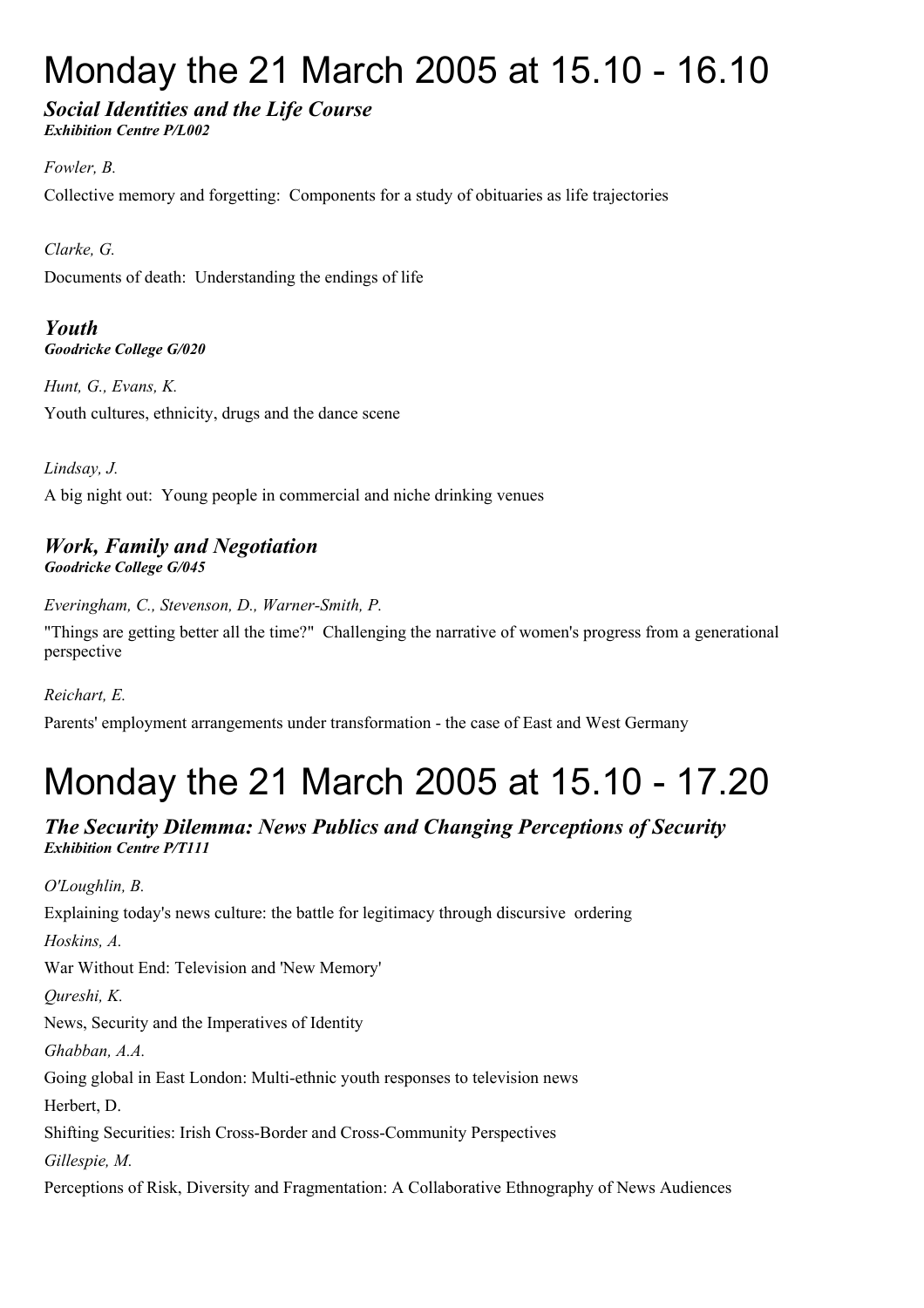# Monday the 21 March 2005 at 16.20 - 17.20

# *Caring*

*Goodricke College G/002*

*Gregory, S., McKie, L., Bowlby, S.* Care and (inter)dependency across the lifecourse

*Venn, S., Meadows, R., Hislop, J., Arber, S.* A gendered exploration of night time caring within couples across the life course

# *Cultural Criminology*

*Exhibition Centre P/X001*

This session will include presentations by Jeff Ferrell, Department of Sociology, Criminal Justice, and Anthropology,Texas Christian University, USA and Dr. K. J. Hayward. School of Social Policy, Sociology, and Social Research. University of Kent,

### *Gender, Race and Sexuality Exhibition Centre P/L005*

*Merryweather, D.*

New risks and old genders?: Risk-discourses and the construction of gendered identities amongst contemporary youth

*Evans, R.*

Negotiating social identities on the street: The life course trajectories of street children in Tanzania

# *Making Sense of Life Trajectories*

*Exhibition Centre P/L006*

*McNaughton, C.* 'Crossing the continuum of exclusion: The life trajectories of people experiencing homelessness

*Brehony, K.J., Goodman, J., Egan, B.*

Life and career trajectories in early childhood education: An academic field in formation?

# *Open*

*Goodricke College G/010*

*Hepworth, C., Stitt, S.*

"Social capital and faith-based community groups: A locality case-study"

*Bhopal, K., Myers, M.*

"Because they're black they're better off than us" - Gypsy travellers, social exclusion and marginalisation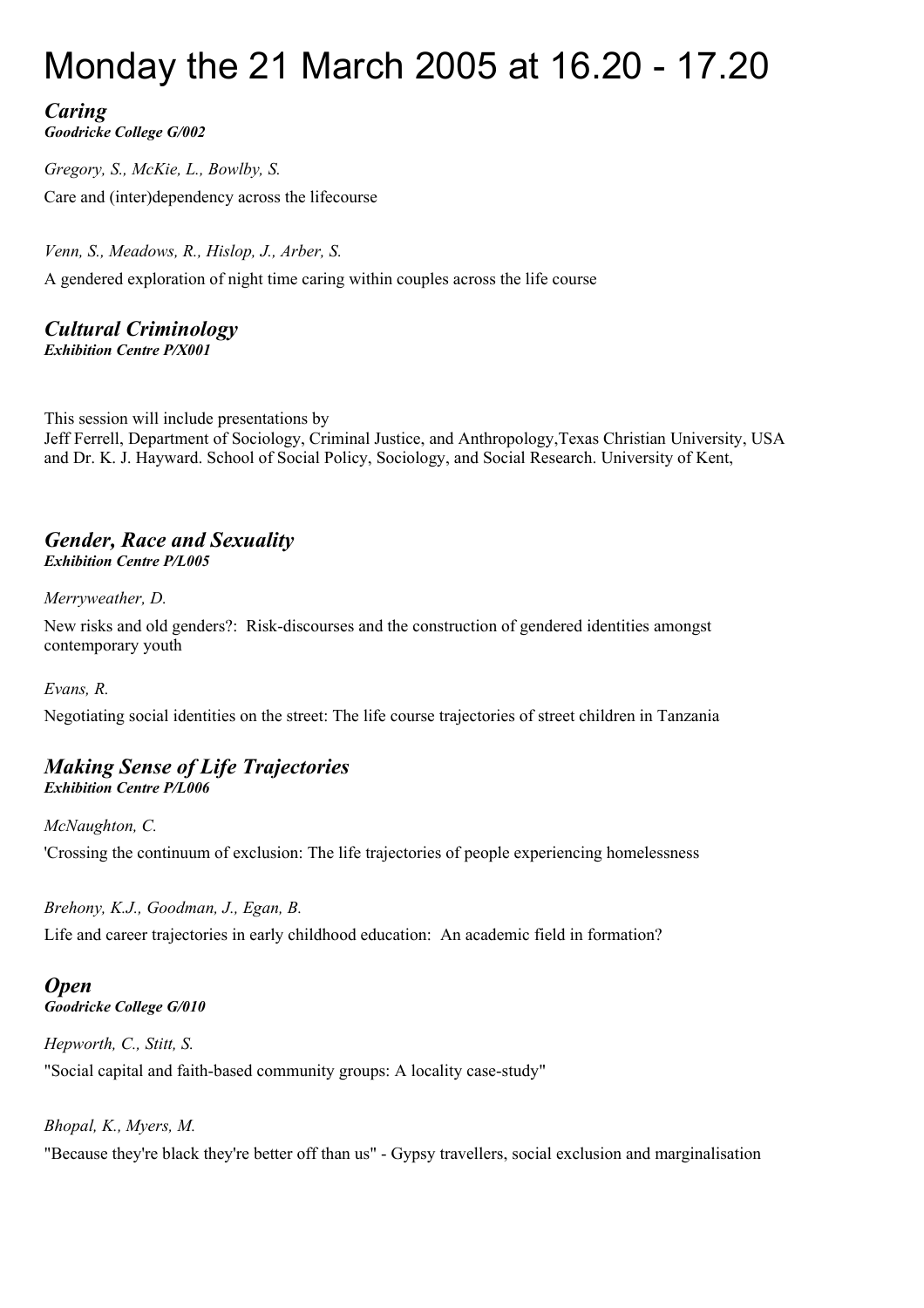# Monday the 21 March 2005 at 16.20 - 17.20

# *Risk*

*Exhibition Centre P/L001*

*Phillips, T.*

Uncivil relations with strangers: How people reflect on a commonplace experience in everyday life

*Lascaux, A.*

Linking trust to risk: On the limits of Coleman's conceptualisation of trusting relationships

# *Social Identities and the Life Course*

*Exhibition Centre P/L002*

*Scott, S.* Making shy identities: Self (re)presentation and or cultural creation?

*Bartley, M., Head, J., Stansfeld, S.*

Early motion environment, attachment style and adult adaptation in the Whitehall II study

### *Youth Goodricke College G/020*

*Killett, A.*

Fragmenting experiences: The challenge of engaging with the whole

### *Rimmer, M.*

"It depends what I'm listening to" or does it? Taste and participation in youth-based community music activities

### *Work, Family and Negotiation Goodricke College G/045*

*Maher, J.M., Lindsay, J.*

Beyond fragmentation: Renovating working motherhood

# Monday the 21 March 2005 at 17.30 - 19.00

### *Plenary Session Exhibition Centre P/X001*

*Liz Stanley*

Writing a life, taking its course: transitions, turning-points, time and the epistolary self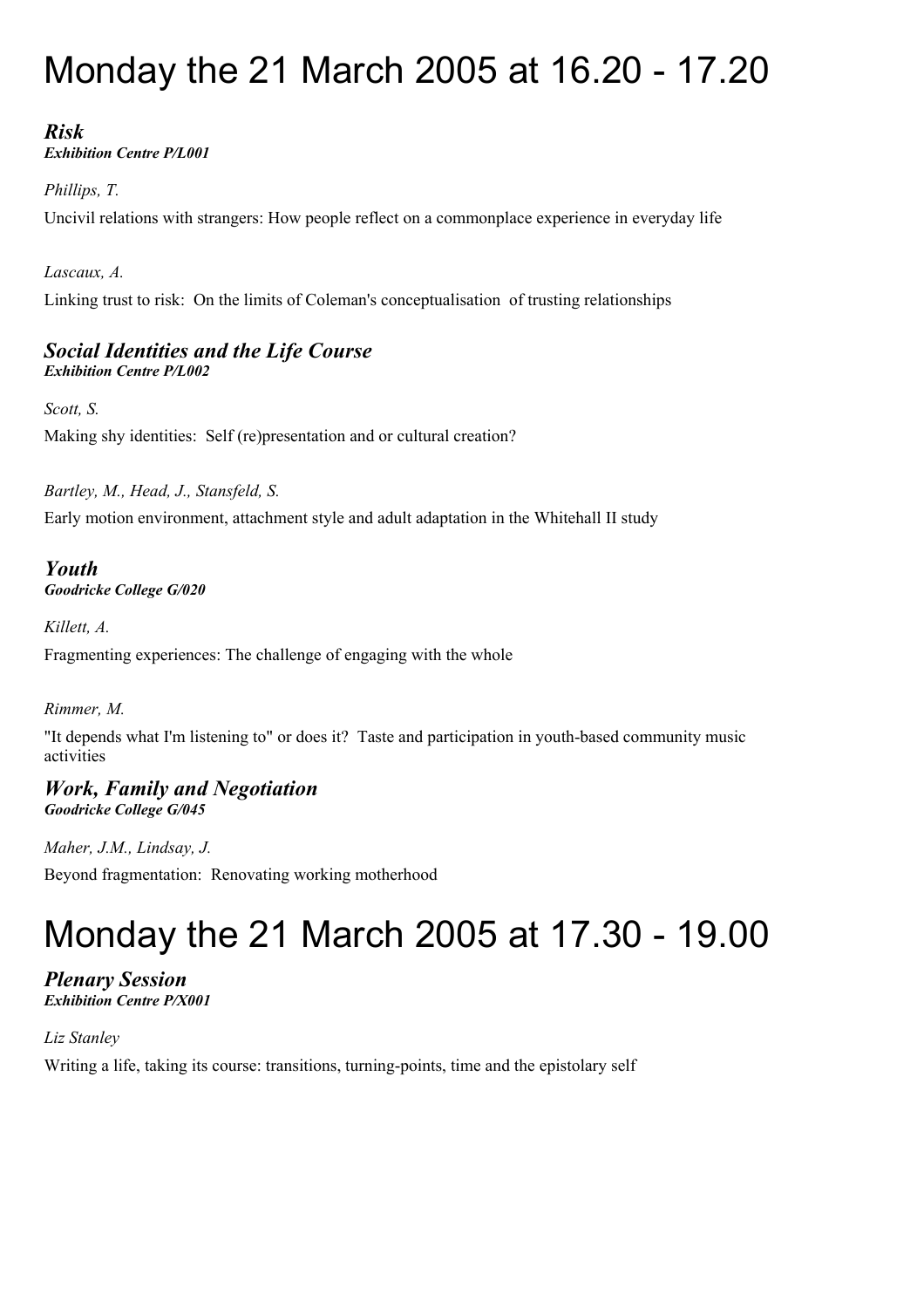# Tuesday the 22 March 2005 at 09.00 - 10.00

# *Caring*

*Goodricke College G/002*

*Allan, H.T., Bryan, K., Henry, L., Larsen, J., Mackintosh, M.M., Smith, P.A.* Challenging the vocational nature of nursing: The effects overseas nurses' migration to the UK

## *Class*

*Exhibition Centre P/T007*

### *Hey, V.*

Re-making the working class; Sure start's re-articulation of working class habitus in a local programme

## *Li, Y.*

Income differentials and social justice in contemporary China

### *Food, Eating and the Life Course Exhibition Centre P/X001*

*Gustafsson, U., Mitchell, J., Draper, A., Green, J., Thorogood, N.* Tony Blair won't eat our dinner: why do we

*Wills, W.J., Backett-Milburn, K., Gregory, S., Lawton, J.*

The 'use' and negotiation of family food rules and meal times by young teenagers living in deprived parts of Scotland

### *Making Sense of Life Trajectories Exhibition Centre P/L006*

*Shipman, B., Smart, C.* Shared Journeys: Partnering in uncertain times?

*Crow, G.* Family sociology's paradoxes

*Open Goodricke College G/010*

*Orr, N., Ravenscroft, M.* Heritage, leisure and identity in museum volunteering

*Boden, S.K., Pole, C.J., Pilcher, J., Edwards, T.* "Dedicated followers of fashion? The influence of popular culture on children's social identities"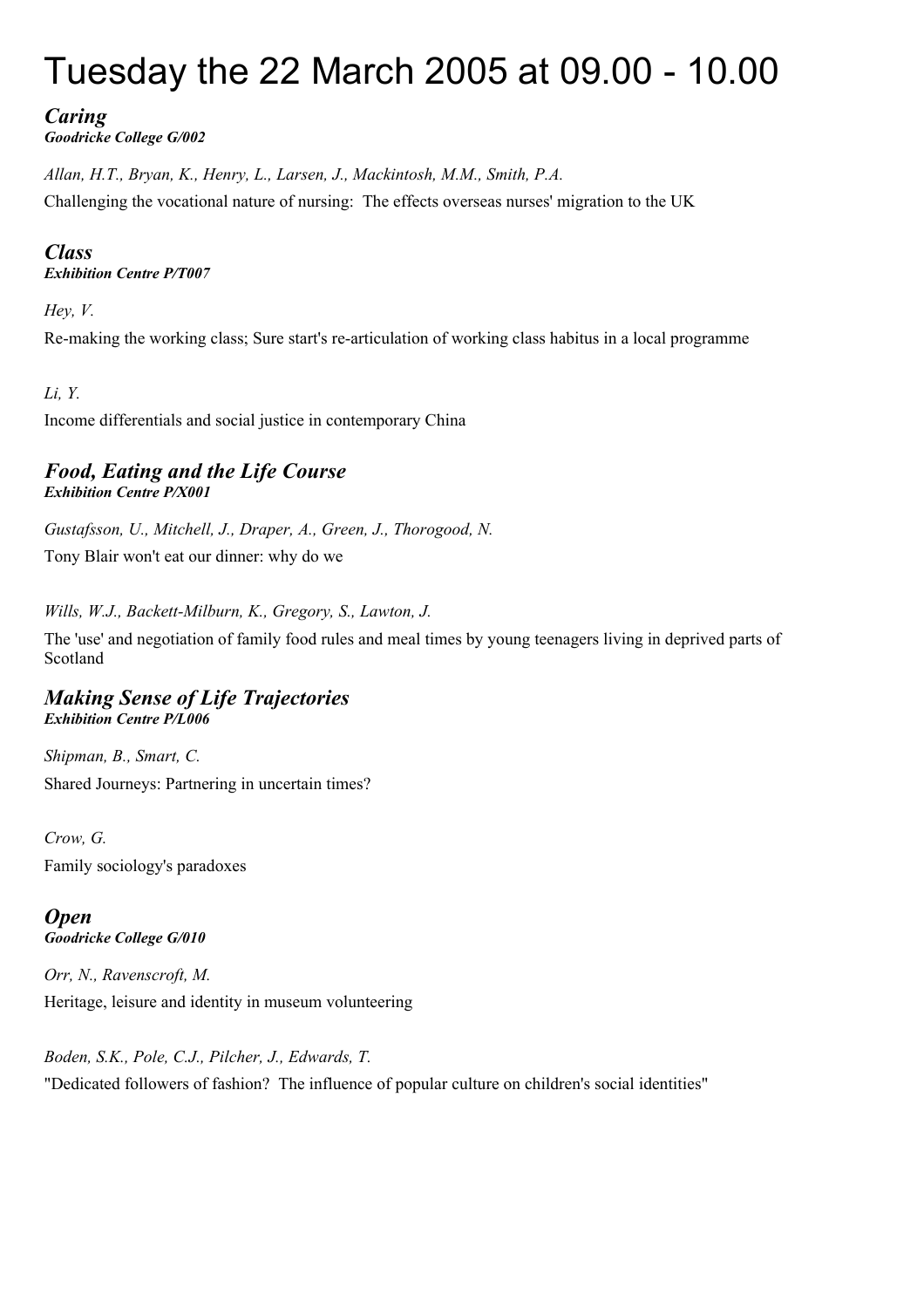# Tuesday the 22 March 2005 at 09.00 - 10.00

### *Open*

*Goodricke College G/013*

### *Olsen, W.*

Methodological pluralism and Indian labour markets: I work but it doesn't count

### *Ford, D.*

Towards a 21st century "sociological imagination": Critical realism and the contemporary substantive social problem issue of smoking

### *Risk Exhibition Centre P/L001*

*Swift, K., Parada, H., Callahan, M.* Institutional alchemy: From social problem to individual responsibility

### *Rozanova, J.*

The "great transformation" of welfare regimes and the diversification of social risk management: Long live welfare corporations?

### *Social Identities and the Life Course Exhibition Centre P/L002*

*Horton, D.*

Environmental activism, Green lifestyles and the Life course

*O'Donnell, M.*

Now we are (nearly) 60: Reflections of radical generation

### *Youth Goodricke College G/020*

*Shoveller, J.A., Prkachin, K., Johnson, J.*

"Around here, they roll up the sidewalks at night": A qualitative study of youth living in a rural Canadian community

### *Work, Family and Negotiation Goodricke College G/045*

*Fernandez, J* Emerging ethnic families for drug service provision: The medical model: An issue for health education

*Myklebust, J.O.* Disability and economic independence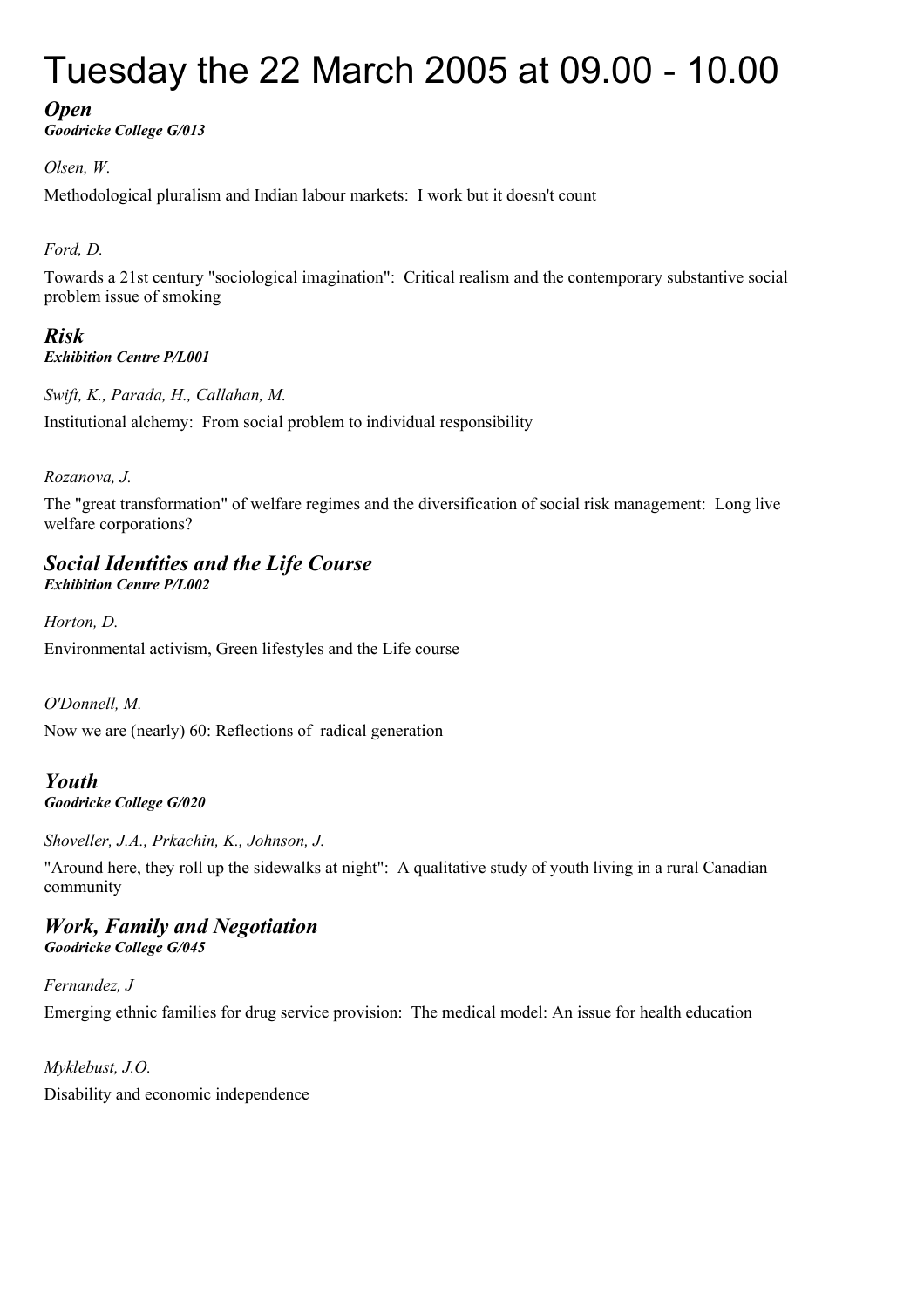# Tuesday the 22 March 2005 at 10.30 - 11.30

*Caring Goodricke College G/002*

*Milne, A., Hatzidimitriadou, E., Chryssanthopoupou, C* Continuing to care: The needs and roles of older carers of people with dementia

*Prendergast, D.* Old age, death and the modern Korean family

*Class Exhibition Centre P/T007*

*Taylor, Y.* After school detention: Class and sexuality in schools - and beyond

*Friel, J.*

'Disaffection': A way of being for the new 'workless class'?

### *Food, Eating and the Life Course Exhibition Centre P/X001*

*Marshall, H., Davidson, K., Lumbers, M., Raats, M., Arber, S.* The significance of late-life re-partnership for food in later life

*Bishop, L.*

Oot o' the Groun' and Intae a Pot: A sociological study of fresh and processed food consumption

### *Gender, Race and Sexuality Exhibition Centre P/L005*

*Smyth, L.*

Sex education and abortion: Cultural politics, sexuality and reproductive rights in Northern Ireland

### *Making Sense of Life Trajectories Exhibition Centre P/L006*

*Larsen, J.A.* Existential crisis and the social re-negotiation of life projects

*Vass, J.*

Saving grace: the changing resources of life-course coherence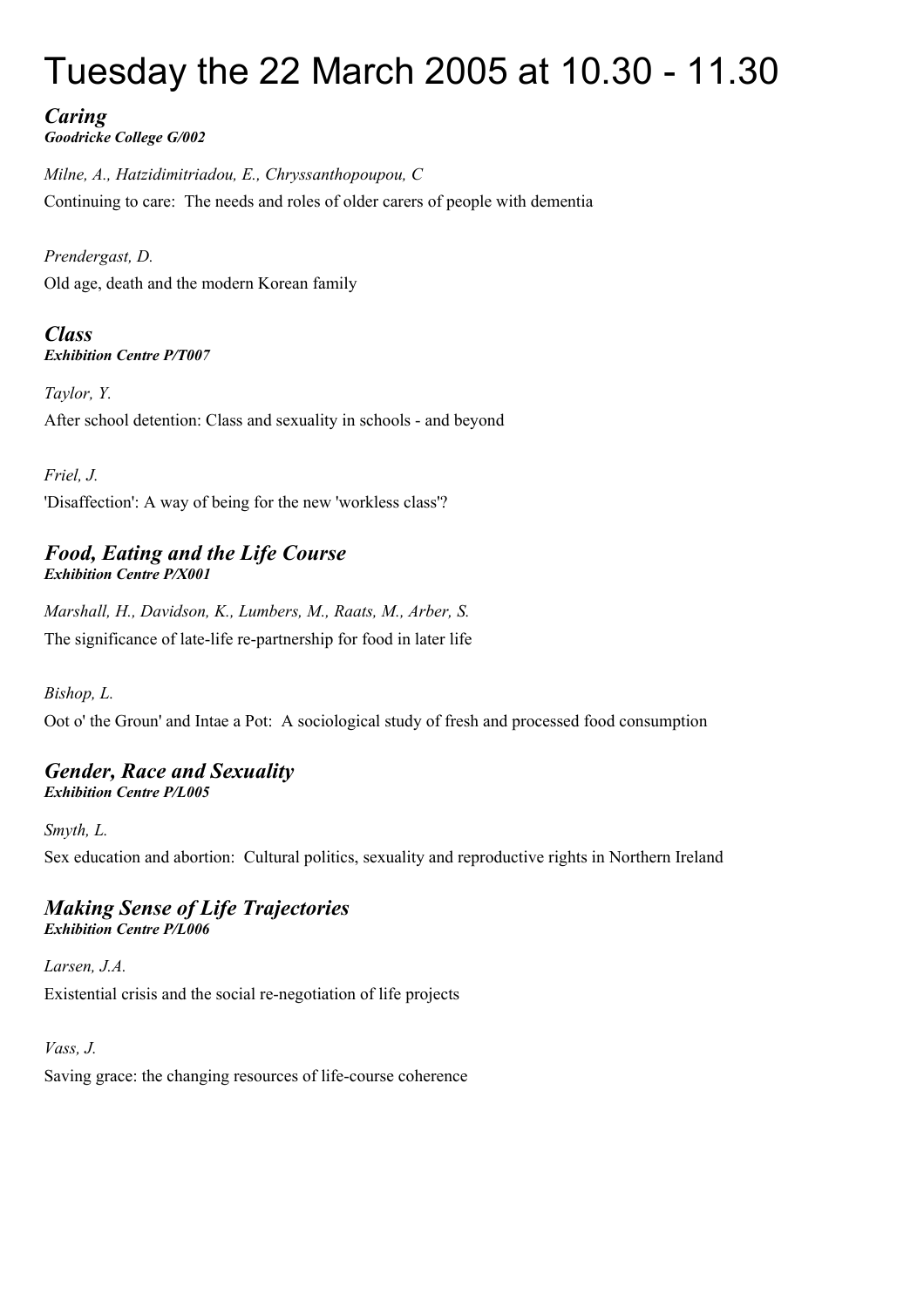# Tuesday the 22 March 2005 at 10.30 - 11.30

## *Open*

*Goodricke College G/010*

*Olsen, W., Southerton, D., Cheng, S., Warde, A.*

Differences in practices of consumption: Analysis of the diffusion of consumer culture using multi-national time-use data 1975-2001

*Rowlingson, K., McKay, S.* Who cares for inheritance?

*Risk Exhibition Centre P/L001*

*Smith, N., Cebulla, A., Cox, L., Davis, A.* Decision-making in the face of everyday risk

*Cooke, M.*

Social Assistance, lone mothers, and the life course

## *Social Identities and the Life Course Exhibition Centre P/L002*

*Sweetman, P., Bottero, W.*

"I like what I like": Habitus, consumption, and patterns of distinction

*Pilcher, J., Pole, C., Boden, S., Edwards, T.* Labels "R" Us? Children's consumption of fashion

### *Youth Goodricke College G/020*

*Holm, G., Kelaher Young, A., Daspit, T.* The sky is always falling: (un)changing views on youth in the U.S.

### *France, A.*

The impact of "riskfactorology" on the "youth question" in late modernity

### *Work, Family and Negotiation Goodricke College G/045*

*Skinner, C.* "Lone parents" negotiated agreements over work and childcare

*Lloyd, S., Standing, K.* Lessons from the Netherlands on work life balance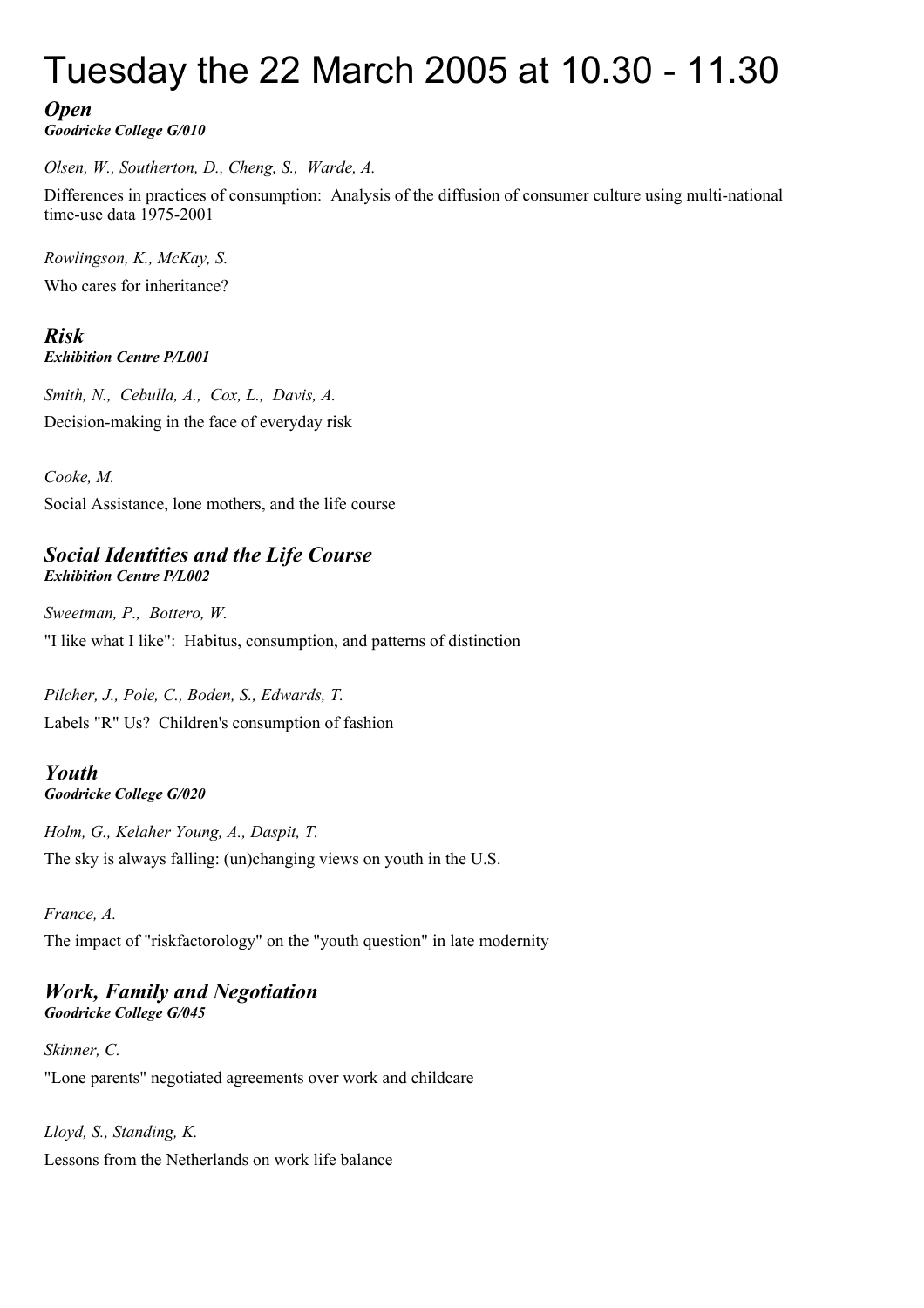# Tuesday the 22 March 2005 at 10.30 - 11.30

*Postgraduate Workshop (1 of 3) 'What Next? Continuing your Academic Journey' Exhibition Centre P/T111*

Myra Hird, Associate Professor of Queen's University, Canada, will lead a discussion on how to get your work published and find a job following the completion of your PhD

# Tuesday the 22 March 2005 at 10.30 - 12.40

*Sociology, Subjectivity And Psychoanalysis - A symposium Goodricke College G/013*

*Sayers, J.* Sociology of the emotions: Perspectives from art and psychoanalysis

*Furedi, F.*

Emotions and the changing conceptualisation of adversity

*Elliot, A.*

Social theory since Freud: The poetics of social action

# Tuesday the 22 March 2005 at 11.40 - 12.40

# *Caring*

*Goodricke College G/002*

*Cable, N., Sacker, A.* Adolescent binge drinking and adult problematic drinking

*Christie, E.*

An exploration of the experiences and impacts of young caring during adolescence in relation to the nature of parental illness

*Class Exhibition Centre P/T007*

*Gillies, V.*

Mothering, class and culture: Analysing the social and material context of childrearing

*Stephenson, C., Spence, J.*

Female survival strategies and the legacy of the miners' strike 1984-1985

### *Food, Eating and the Life Course Exhibition Centre P/X001*

*Gimlin, D.*

'It almost makes the diet bearable': The social functions of commercial weight loss groups across the female life course

*Lake, A.A., Hyland, R.M., Rugg-Gunn, A.J., Mathers, J.C., Adamson, A.J.*

Social and nutritional perspectives on dietary changes in the life course: from adolescence to adulthood.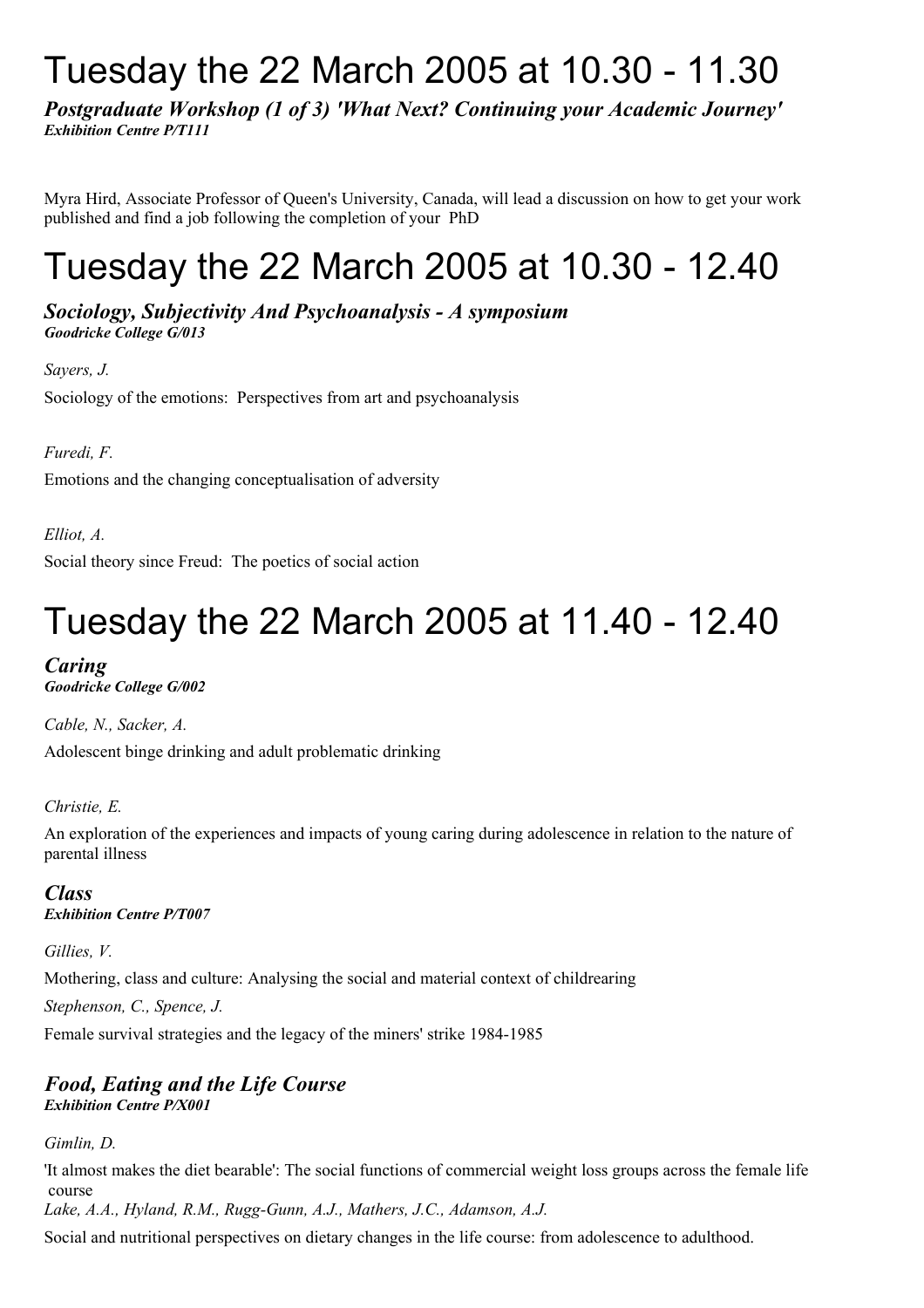# Tuesday the 22 March 2005 at 11.40 - 12.40

### *Gender, Race and Sexuality Exhibition Centre P/L005*

*Charsley, K.* Risk, trust, gender and transnational cousin marriage among British Pakistanis *Ku, H.B.* Gendered suffering: Middle-aged women's narrative on domestic violence in southwest of China

### *Making Sense of Life Trajectories Exhibition Centre P/L006*

*Cuzzocrea, V.* Orienting towards flexible career-paths as a way of life. A time-gender perspective *Roth, S.* Identities, biographies; and careers of humanitarian aid workers

*Open Goodricke College G/010*

*Wilkinson, I.*

The new cultural politics of compassion: An agenda for sociological debate

*Banks, M.*

Aspects of moral economy and cultural work

## *Risk*

*Exhibition Centre P/L001*

*Misoch, S.*

"Are authentic self-presentations on the web consequences of fragmentation and disembedding?"

*Hope, A.*

The social construction of risk, identity and school Internet use

# *Social Identities and the Life Course*

*Exhibition Centre P/L002*

### *Allatt, P.*

"It used to be so perfect and mapped out": A life course perspective on changing perspectives of the life course as seen by young people and their families

### *Scott, J.*

'But there's so much to see........: the Post-boomers, existential homelessness and backpacking.'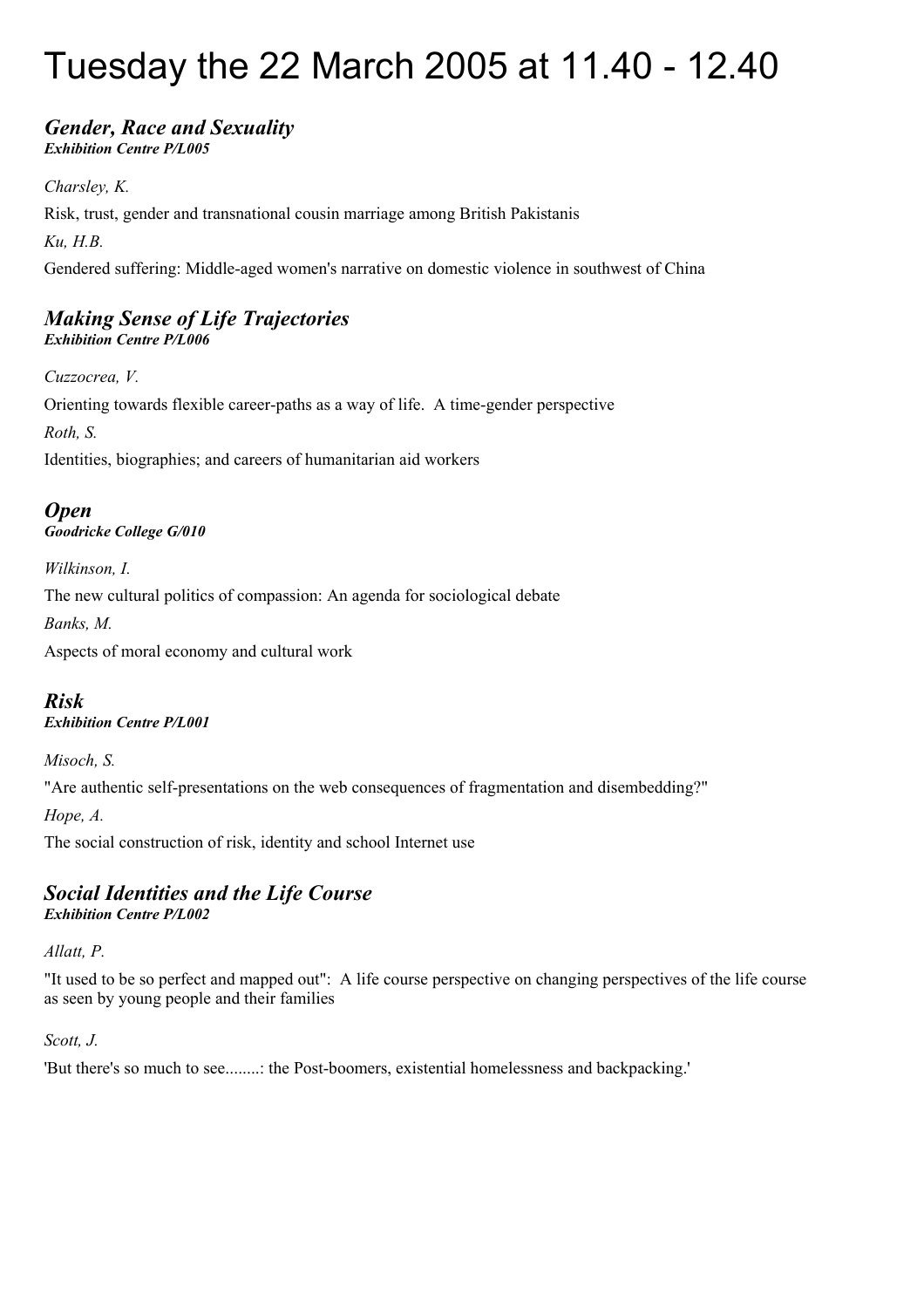# Tuesday the 22 March 2005 at 11.40 - 12.40

# *Youth*

*Goodricke College G/020*

*Shildrick, T., Hunt, G.* Youth culture, subculture and youth gangs: A critical exploration *Roberts, K.* What's the point in studying youth cultures?

### *Work, Family and Negotiation Goodricke College G/045*

*Wattis, L., Blinkhorn, L., Standing, K.* Exploring the work-life balance issue: From legislation to lived experience

*Yerkes, M.*

Hanging in the balance: Women and work life family balance policies in the Netherlands, Germany and the UK

### *Postgraduate Workshop (2 of 3) 'Project Management' Exhibition Centre P/T111*

Professor Linda McKie of Glasgow Caledonian University and Dr Jonathan Tritter, University of Warwick, will discuss effective ways in which to develop and manage research projects. After a brief presentation drawing upon their chapter in the forthcoming book The Essential Guide to Postgraduate Study in the Social Sciences, edited by Nigel Gilbert, Linda and Jonathan will facilitate a workshop based around experiences and issues from participants.

# Tuesday the 22 March 2005 at 12.45 - 13.45

### *HODs Council Meeting [Closed Meeting] Exhibition Centre P/L006*

A closed meeting of the Heads of Departments of Sociology Council.

The Council represents the Departments of Sociology in the Universities of England, Northern Ireland, Scotland and Wales

# Tuesday the 22 March 2005 at 14.05 - 14.35

# *BSA Philip Abrams Memorial Prize Nominees*

*Displayed in Exhibition Centre* 

Come along and meet the shortlisted nominees

# *BSA/ESRC Summer School*

*Displayed in Exhibition Centre* Meet one of the course directors of the 2005 BSA/ESRC Summer School.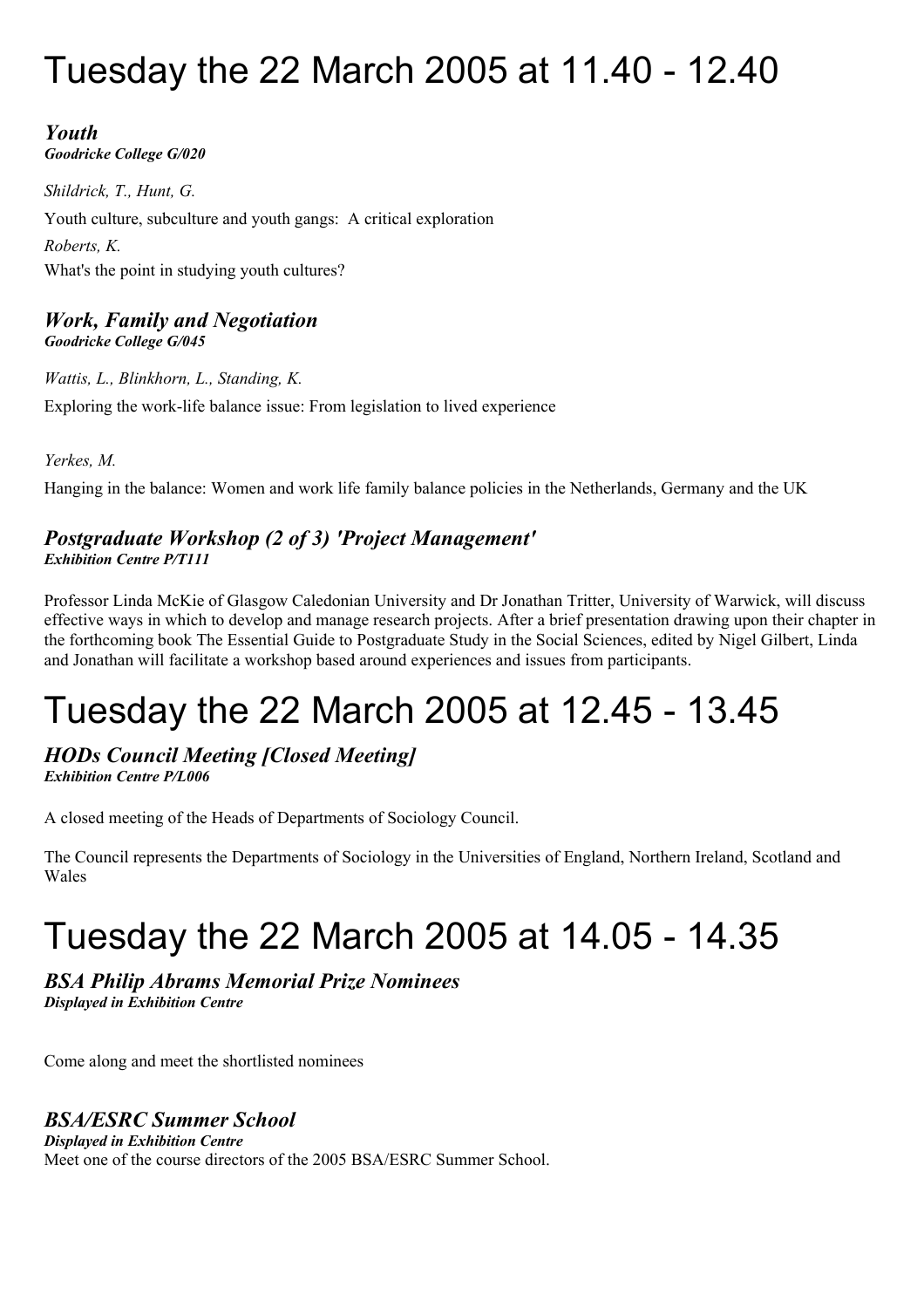# Tuesday the 22 March 2005 at 14.05 - 14.35

# *Posters Session*

*Displayed in Exhibition Centre*

### *Evans, N.B.*

Analysis of auto-biographical text using qualitative structures method (research based on material from Nina Barabora's "self-portraits")

### *Hunt, S.*

Believing and Belonging Through the Life Course

### *Krupnik, S.*

Refugee's experience. Autobiography

### *Letherby, G., Wilson, C., Brady, G., Brown, G.*

Research with Pregnant Teenagers and Young Parents: ethics, participation and policy issues

## *McKenzie, C., Lyon, F., Aitken, C.*

Malnutrition universal screening tool (MUST) audit

### *Mellor, J.*

Narratives of gender and ethnicity in class mobility: A study of northern, working class women

### *Merino, R., Garcia, M., Casa, J., Quesada, M.* Youth transition to adult life: Diversity of routes and modalities

# *Milne, A., Chyssanthopoulou, C.*

Dementia care-giving in black and Asian populations: Reviewing and refining the research agenda

### *Nicholson, L.*

From the margins of marriage to the margins of society? Family change, individualisation and risk: An ethnographic study of former UK military wives

### *Oliver, J.*

Occupational Health on the Edge

### *Rinken, B.*

One parent-families: Hetereogeneity in uncertainty managing strategies

### *Standing, K., James, L., Wattis, L., Lloyd, S., Blinkhorn, L., Ronan, N.*

Combining work and family life? The experiences of women in the UK and Netherlands

### *Strauss, S.*

Participation in voluntary organisations: A means of social integration for the unemployed? Germany and Britain compared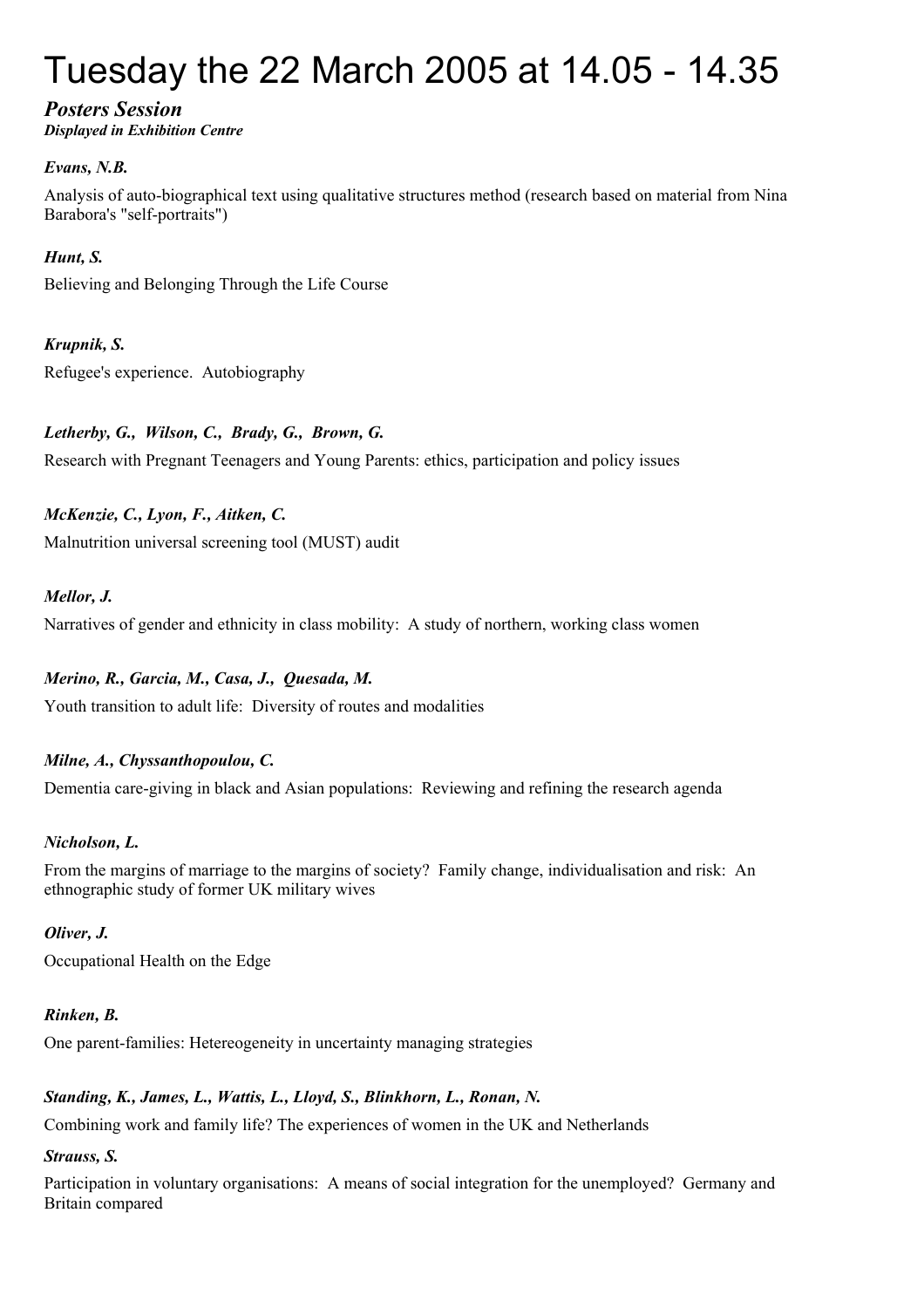# Tuesday the 22 March 2005 at 14.05 - 16.10

### *Food, Eating and the Life Course Exhibition Centre P/X001*

*Mitchell, J., Draper, A., Green, J., Thorogood, N., Gustafsson, U.*

Engaging the hard-to-reach: an evaluation of participatory methods used in research with secondary school students - POSTER Presentation

*Woodcock, A.D.*

Nutrition and malnutrition in hospital in-patient wards for older people - a study to examine communication about and provision of food choices to patients - POSTER Presentation

*Mitchell, J., Draper, A., Green, J., Thorogood, N., Gustafsson, U.* All the nuts in one basket: Participatory research and unexpected ethics

At approximately 15.15, following the presentations above there will be a discussion and Food Study Group business meeting

# Tuesday the 22 March 2005 at 14.45 - 17.20

**Youth Study Group** *Goodricke College G/020* 

Part One: (Chair - Paul Hodkinson)

14.45 - 14.50 Introduction

15.50 - 15.10:

Janet Holland and Rachel Thomson *'Working it Out: The Place of Labour in Young People's Biographies'*

15.10 - 15.30:

Mark Cieslik and Donald Simpson *'The Role of Basic Skills in the Transitions of Young Adults'*

15.30 - 15.50

Rachel Brooks *'Young Graduates, Education and Training'*

15.50 - 16.10: Discussion on papers 1, 2 and 3

\*\*16.10 - 16.20: Break\*\*

Part Two: (Chair - Mark Cieslik)

16.20 - 16.40:

Hilary Pilkington

*'In good company: Risk, security and choice in young people's drugs decisions'*

16.40 - 17.00:

Paul Hodkinson

*'Youth Cultures, Internet Communication and Individualisation'*

17.00 - 17.15: Discussion on papers 4 & 5

17.15 - 17.20: Closing comments.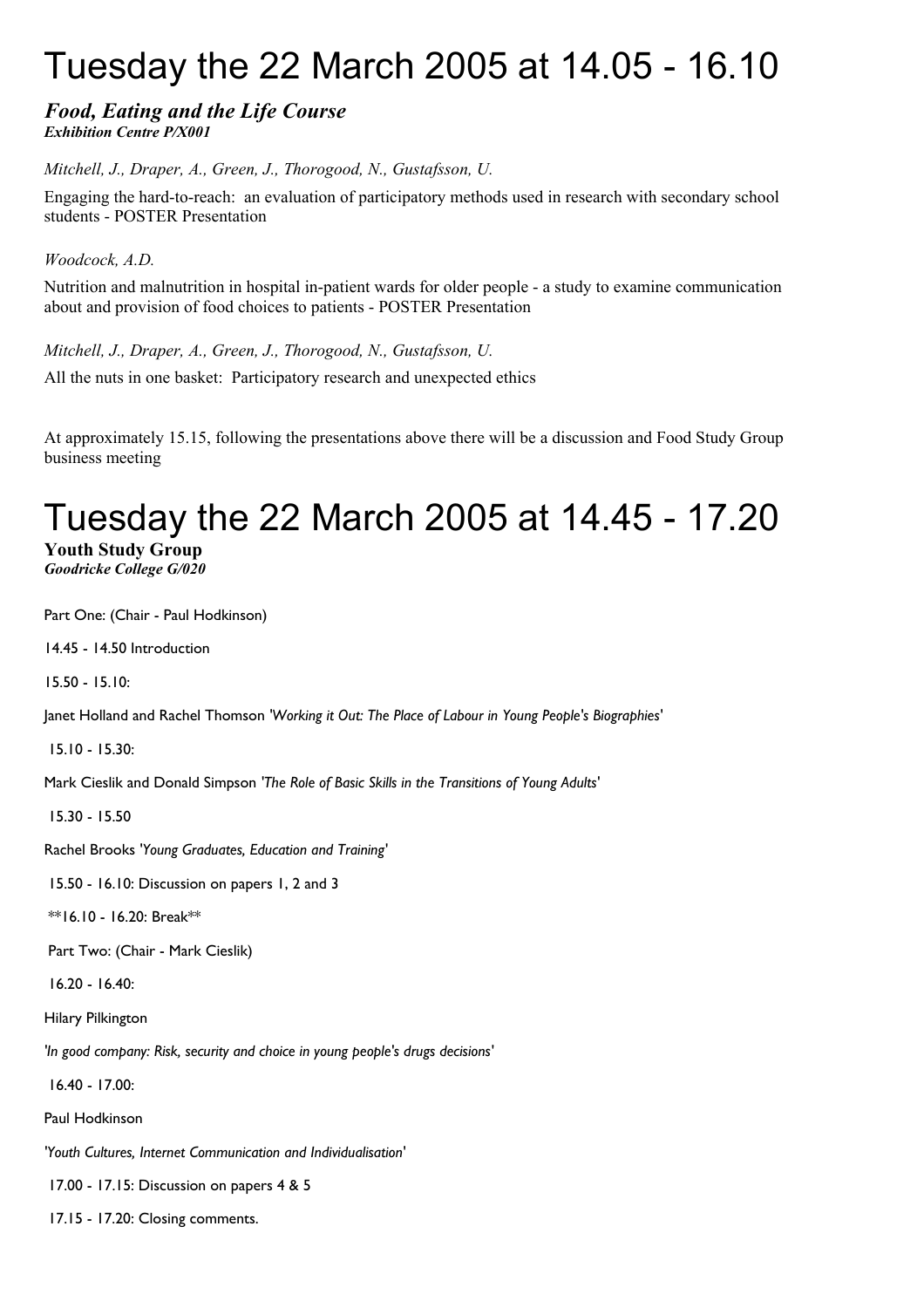# Tuesday the 22 March 2005 at 14.45 - 16.10

### *BSA Race and Ethnicity Study Group Exhibition Centre P/L005*

Panel session on 'Multicultural toleration and the limits of Liberalism: reflections in the wake of Birmingham Rep's production of 'Bezhti''. Participants: Dr Gurminder K. Bhambra, ESRC Postdoctoral Fellow, Department of Sociology, University of Sussex & Professor Les Back, Sociology Department, Goldsmiths College, University of London

### *Education Study Group Exhibition Centre P/L005*

The study group will be holding an informal meeting to welcome old as well as potential new members and to elicit contributions to its forthcoming programme of activities for 2005.

The convenors will outline briefly what they see as key concerns in the sociology of education

### *Family Studies Group - 'Time, Space and Family Practices in the Life Course' Goodricke College G/045*

This session provides an informal space for members of this Group to meet, and to welcome anyone with an interest in the academic study of families (very broadly), households and relationships.

In January 2005 the Study Group held a very successful two day conference at Keele University entitled 'Time, Space and Family Practices: A Dialogic Conference'. In this session of the Annual Conference, Professor David Morgan will provide an overview of some of the themes raised at the Keele event, leading into a general discussion, enabling us to consider issues further and to hear from others who were not able to attend the January conference.

There will also be a follow up discussion with regard to possible outcomes from that conference, and plans towards another two day event in 2006.

# *Language & Interaction Study Group*

*Exhibition Centre P/L001*

Come along and meet the members and convenor of the Language and Interaction Study Group. New members very welcome to join this informal social event.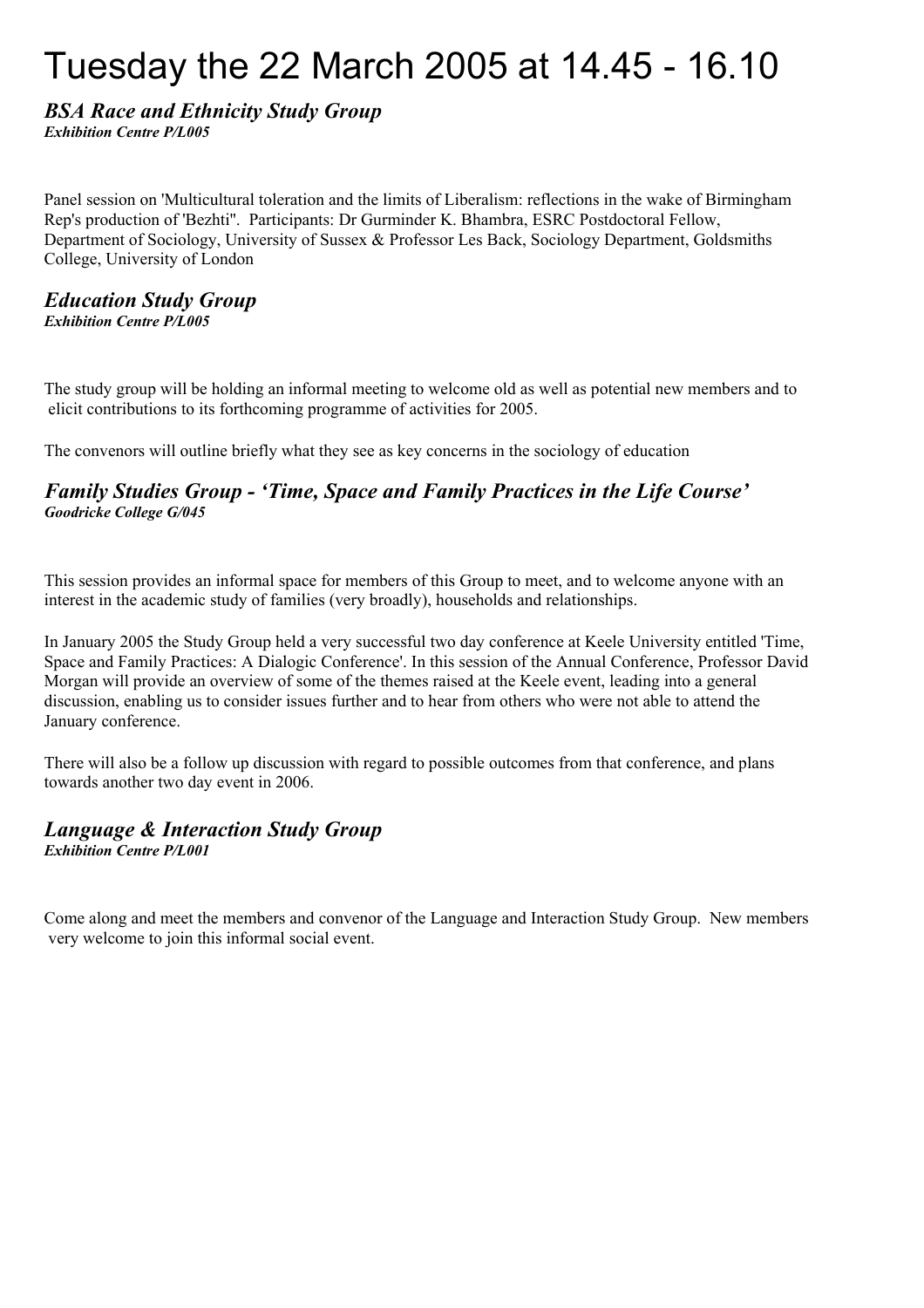### *Museums & Society Exhibition Centre P/L002*

Come along and meet the members and convenors of the Museums and Society Group. New members are very welcome to join this social event and find out more about the group and the events planned for 2005/6.

This gathering will also incorporate the annual meeting of the study group. The aim of the study group is to provide a forum for the discussion of the museum as a site for sociological theorising and empirical research. At this meeting we aim to discuss plans for an event we hope to hold in the next 12 months, based around Museums and the City.

If you cannot attend but are interested in joining the group please see our web site at http://www.britsoc.co.uk/bsaweb.php?link\_id=36&area=item2 or contact the convenors.

### *Sociology of Media Study Group Exhibition Centre P/L006*

This session will involve 4 paper presentations;

Dr Stuart Price, Senior Lecturer in Media and Cultural Production, De Montfort University who will speak on 'Satan in Fallujah': Categories, Themes, and the Iraq 'Insurgency'

David Beer, University of York and York St John College who will speak on 'Reflecting on the Digit(al)isation of Music'

Dr Nic Groombridge, Senior Lecturer in Sociology and Media Arts, St Mary's College, a College of the University of Surrey who will speak on 'Criminology's case Against the Media Reconsidered with Special Reference to Radio'

Professor Ivor Gaber, Emeritus Professor of Broadcast Journalism, Goldsmiths College University of London who will speak on 'The Looney Left Rides Again: The Media and the Introduction of the London Congestion Charge'

# *Realism and Social Research Study Group*

*Goodricke College G/010*

### *Elder-Vass, D.*

Emergence, naturalism, and the shape of social science

Following the presentation above there will be a discussion and the Realism and Social Research Study Group business meeting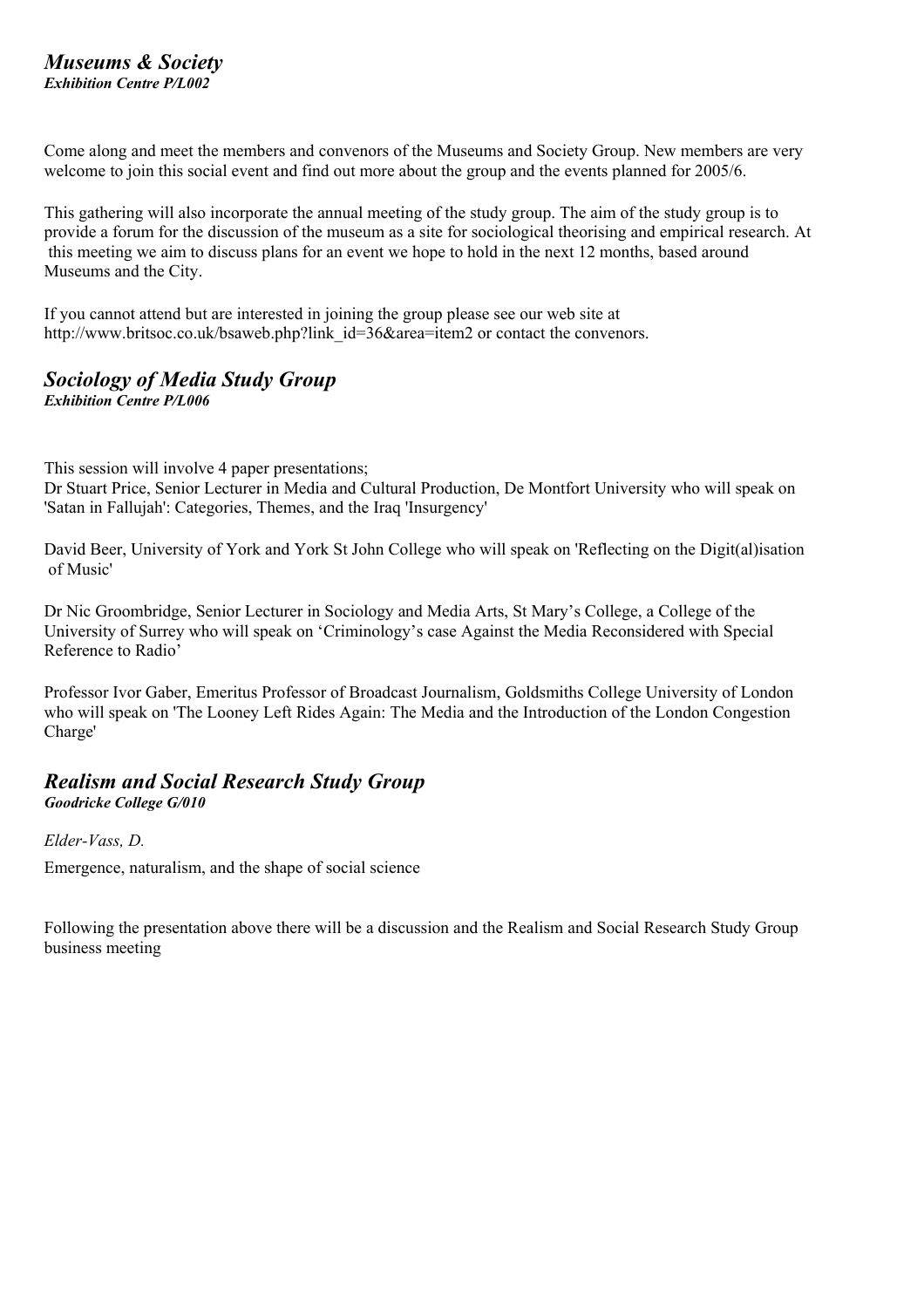# Tuesday the 22 March 2005 at 16.20 - 17.20

*Class Exhibition Centre P/T007*

*Bennett, T., Savage, M., Silva, E.B., Warde, A., Gayo-Cal, M., Wright, D.A.V.* Cultural capital and the cultural field in contemporary Britain

*Payne, G.*

Onward and upward: Assumptions about social mobility and intergenerational life

### *Food, Eating and the Life Course Exhibition Centre P/X001*

*Landman, J., Landman, M.* Cucumbers bursting with vitamins?: Expert nutritional advice in the 21st Century

*Dowler, E., Kneafsey, M., Holloway, L., Venn, L., Cox, R., Tuomainen, H.* Reconnecting with food: Reconstructing relationships

### *Gender, Race and Sexuality Exhibition Centre P/L005*

*Mellor, D.J.*

"Doing it" again (but changing the covers first): The re-branding of Melvin Burgess and the troubles with teenage sexuality

*Takhar, S.*

"The sexuality taboo and South Asian women"

### *Making Sense of Life Trajectories Exhibition Centre P/L006*

*Nazroo, J.* Well-being in later life: Diversity and inequality in economic and social transitions

*Köller, R.*

Lessons from the "endangered species" of contemporary retirees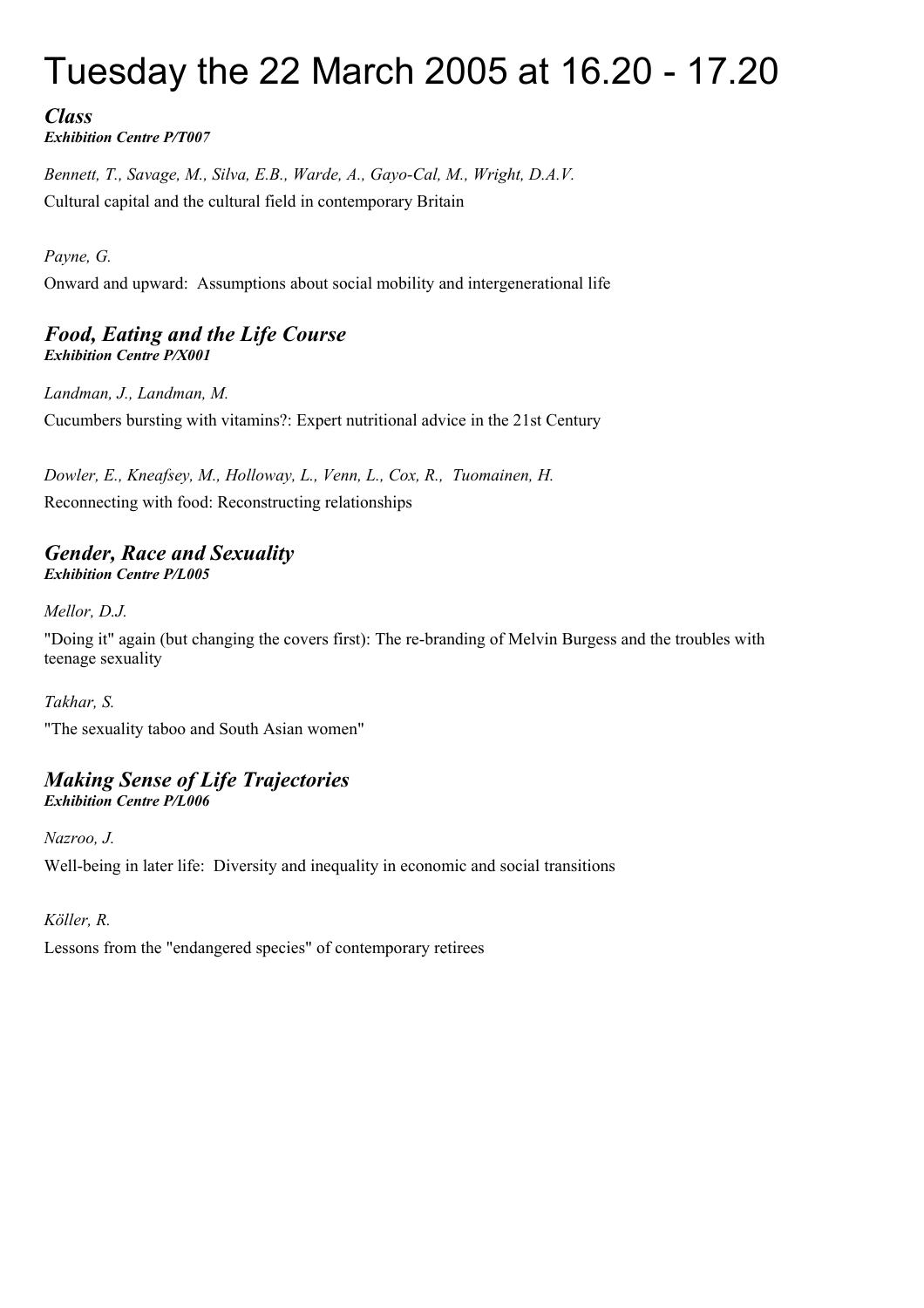# Tuesday the 22 March 2005 at 16.20 - 17.20

## *Methods*

*Goodricke College G/002*

### *Platt, J.*

Access to university: methods and conclusions of different approaches

*Loxley, A., Prosser, J.*

Telling stories with pictures: The application of reflexive photo participation in exploring the lifeworlds of "disadvantaged mature" university students

*Open Goodricke College G/010*

*Knight, D.E.*

Is there pressure to conform in a de-traditionalised society? Evidence from survey and interview data for a societal consensus on the "typical" age of life course transitions

### *Bytheway, B.*

Age identities and the celebration of birthdays

### *Open Goodricke College G/013*

*Hughes, J.E.* What do older learners want? Researching into the discourse of older people as learners

*Vanderstraeten, R.* Professional work in "late modern" society

*Risk Exhibition Centre P/L001*

*Adams, M.* Reflexivity and tradition: A critique of the individualisation thesis

*Carbonnel, W.* It could be you!/Nobody is safe

### *Social Identities and the Life Course Exhibition Centre P/L002*

*Erben, M.*

The fragmented identity: The life course without narrative - linking the sociology of Durkheim with the psychoanalysis of Freud

### *Shaw, J.*

Mannheim in Gansu: Generation, identity and social change in China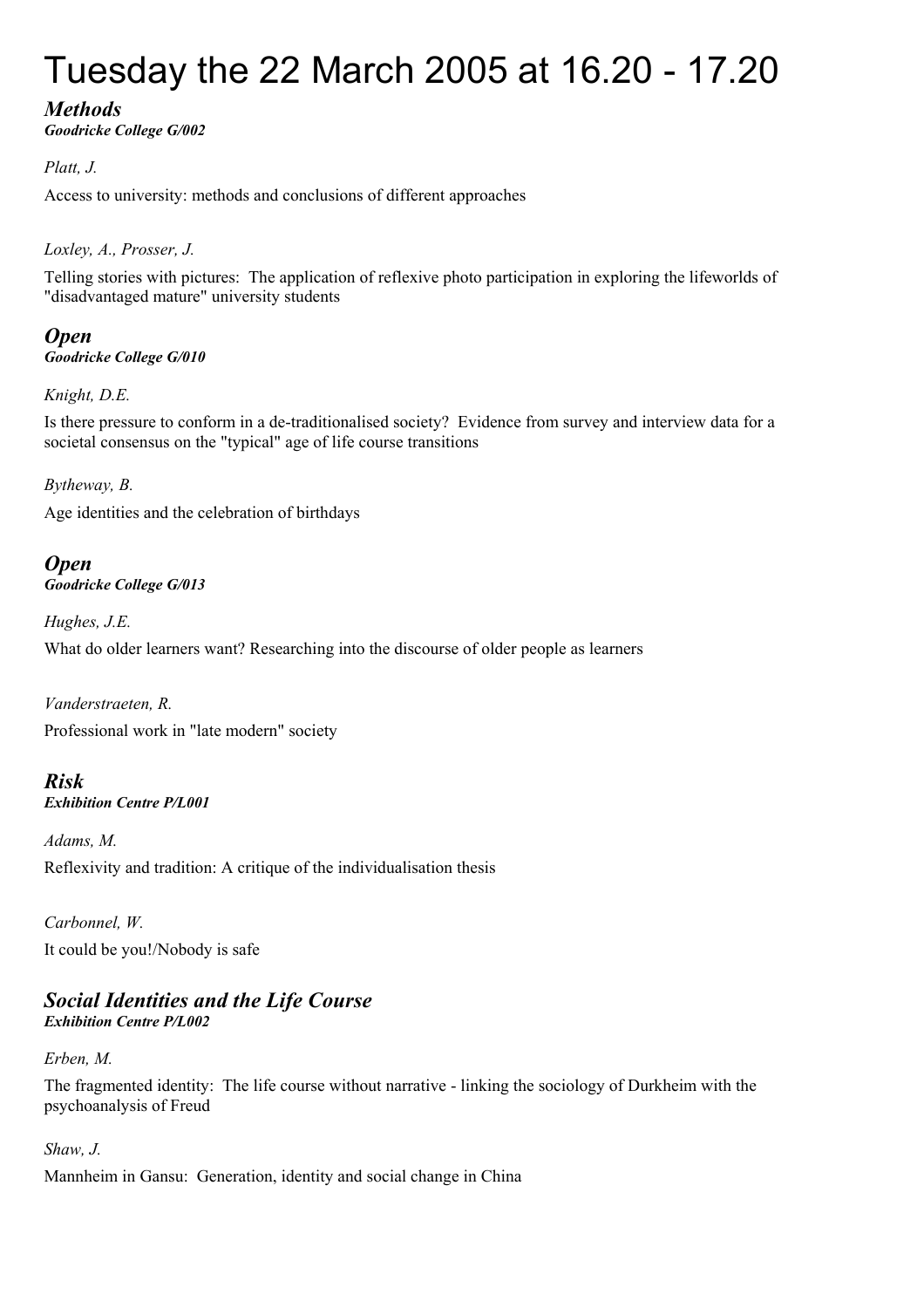# Tuesday the 22 March 2005 at 16.20 - 17.20

### *Work, Family and Negotiation Goodricke College G/045*

### *Herová, I., Kocmánková, L.*

Changes in social conditions of young and old people in Czech rural areas

*Walker, J.C.*

Structures, support systems and strategies: Negotiating the transition to adulthood in post-Soviet Russia

## *Postgraduate Workshop (3 of 3) 'On the Home Run - Handling the last stages of the PhD'*

*Exhibition Centre P/T111*

Having recently successfully completed her PhD, Dr Emmanuelle Tulle of Glasgow Caledonian University, will enlighten us as to how she overcame the trials and tribulations of the PhD journey and brought her thesis to fruition.

# Tuesday the 22 March 2005 at 17.30 - 19.00

### *The British Sociological Association Annual General Meeting Exhibition Centre P/L001*

AGM guest speaker - Professor Peter Alexander, Associate Professor, Department of Sociology, Rand Afrikaans University, South Africa. Professor Alexander will provide an overview of sociology post-apartheid and an account of some features of sociological research in South Africa.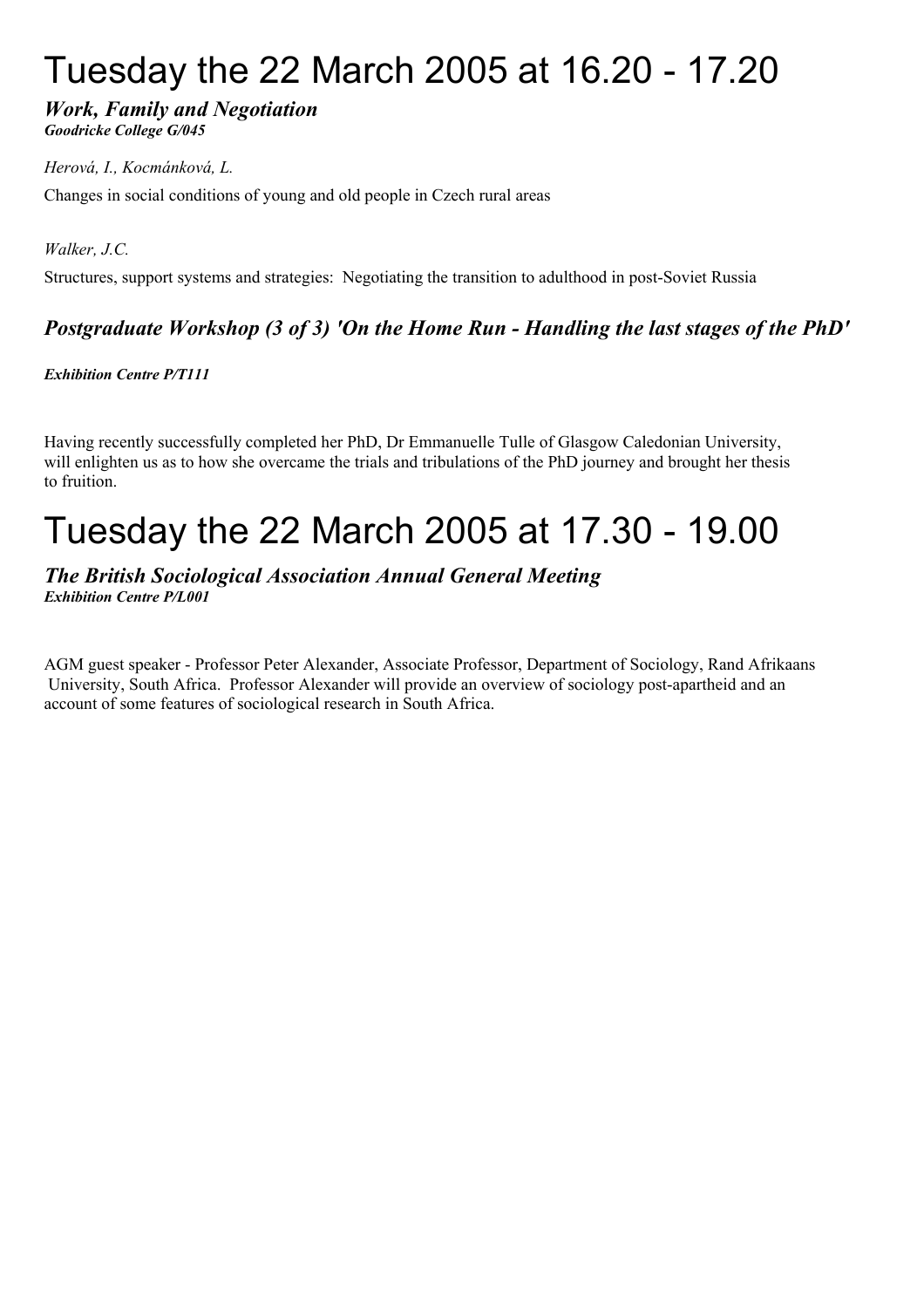# Wednesday the 23 March 2005 at 09.00 – 10.00

### *ESRC Network on Social Contexts and Responses to Risk Exhibition Centre P/X001*

*Peter Taylor-Gooby and Jens O Zinn, University of Kent* Sociological Approaches to Risk in an Interdisciplinary Perspective

*Jane Lewis and Sophie Sarre, LSE* Perceptions of Risk in Intimate Relationships

### *Gender, Race and Sexuality Exhibition Centre P/L005*

*Thapar-Bjorkert, S., Sangehra, G., Modood, T.* Masculinities and political activism in Bradford

*Chakraborti, N., Garland, J.* "Race", place and space: Re-examining notions of diversity and risk in rural communities

*Methods Goodricke College G/002*

*Tipper, R.V., Mason, J., Flowerdew, J.* Methodologies for researching kinship in children's everyday lives

### *Cocks, A.J.*

"I hope you've got clean knickers with you": The role of participant observation in seeking inclusivity in research with disabled children

*Open Goodricke College G/010*

*Leighton, R.* Teaching citizenship is a subversive activity

### *Deem, R., Morley, L., Tlili, A.*

Negotiating equity in UK Higher Education: Staff experiences of equal opportunities policies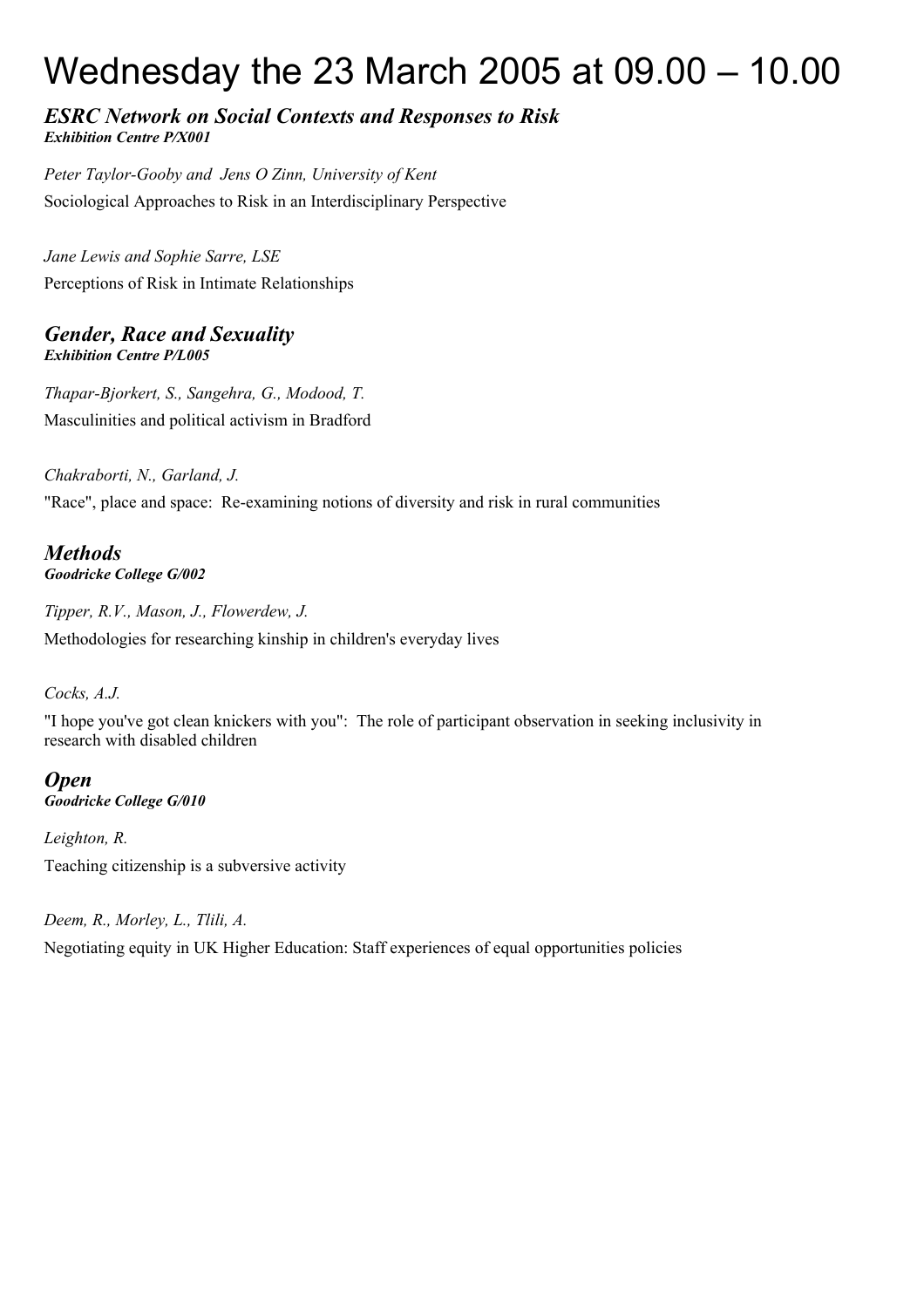# Wednesday the 23 March 2005 at 09.00 – 10.00

# *Open*

*Goodricke College G/013*

*Martin, P., Ross, A., Schoon, I.* Pathways into adult life: The case of teenage parents

*McNulty, A.*

"….and then I fell pregnant": "Teenage pregnancy" inn the life stories of women across three generations

### *Risk Exhibition Centre P/L001*

### *Keenan, J.*

The construction and negotiation of genetic risk: The experiences of households with inherited blood disorders

### *Philip, K., Shucksmith, J., King, C.*

Planned mentoring, vulnerable young people and social capital - fitting them in or fitting them up? Questions arising from a study of planned mentoring

### *Social Identities and the Life Course Exhibition Centre P/L002*

*Taylor, S.*

Trouble and constraint in contemporary identities of residence: A narrative-discursive analysis of women's talk about where they live

*Burkitt, I.*

Flexible biographies: Fragmentation, crisis and biographical narratives in modernity

### *Youth Goodricke College G/020*

### *Li, Y., O'Toole, T., Gail, R.*

Political and civic participation of black and minority ethnic (BME) groups in the UK in the new millennium

### *Wood, J.J.*

Young people and active citizenship: Attending to the fragmentation of youth

### *Work, Family and Negotiation Goodricke College G/045*

*Salway, S.*

Young Bangladeshi men in the UK labour market: Barriers and opportunities for advancement

*Tang, N., Buckner, L.*

Gender and ethnicity in employment and unpaid care in England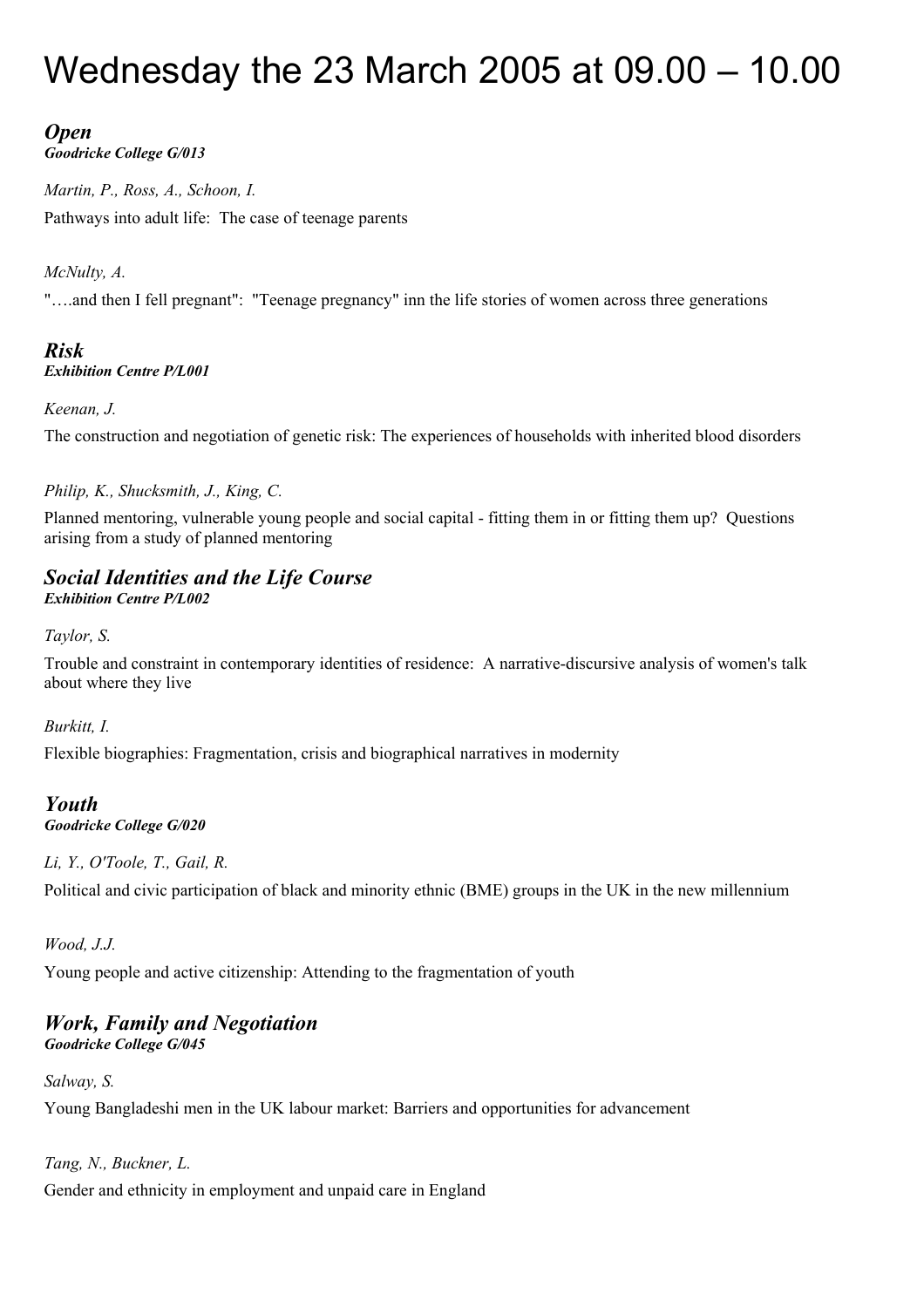# Wednesday the 23 March 2005 at 09.00 – 10.30

*BSA Executive Committee Meeting [Closed Meeting] Goodricke College G/SCR*

# Wednesday the 23 March 2005 at 10.30 – 11.30

*Class Exhibition Centre P/T007*

*Warren, T.*

Financial risk and wellbeing in Europe: The impact of occupational class, gender and work time

### *ESRC Network on Social Contexts and Responses to Risk Exhibition Centre P/X001*

*David Abbott, Norah Fry Research Centre, University of Bristol, and Anwen Jones & Deborah Quilgars, Centre for Housing Policy, University of York* The Impact of Difference on Risk Perceptions and Planning for Unemployment.

*Karen Henwood, Nimh Moore, Peter Simmons, Nick Pidgeon, University of East Anglia*

Narrative, individualisation and socio-technical risk

### *Gender, Race and Sexuality Exhibition Centre P/L005*

*Almack, K.* "Seeking sperm: Access and motivations relating to lesbian couples' use of donor insemination"

*Jung, F.* Lesbian politics and "designer dykes" - then and now?

# *Making Sense of Life Trajectories*

*Exhibition Centre P/L006*

*Clark, C.*

Crossing borders, changing lives: The transient "placeless" landscapes of a Roma asylum-seeker community in North East England

*Lord, M., Besingrand, D.*

A paradise lost and found

### *Methods Goodricke College G/002*

### *Pollock, G*

Hard data, soft method: An analysis of the utility of optimal matching analysis in examining holistic life-course data

### *Burnett, J.*

The problem of researching generational memoryware: Using time lines in group contexts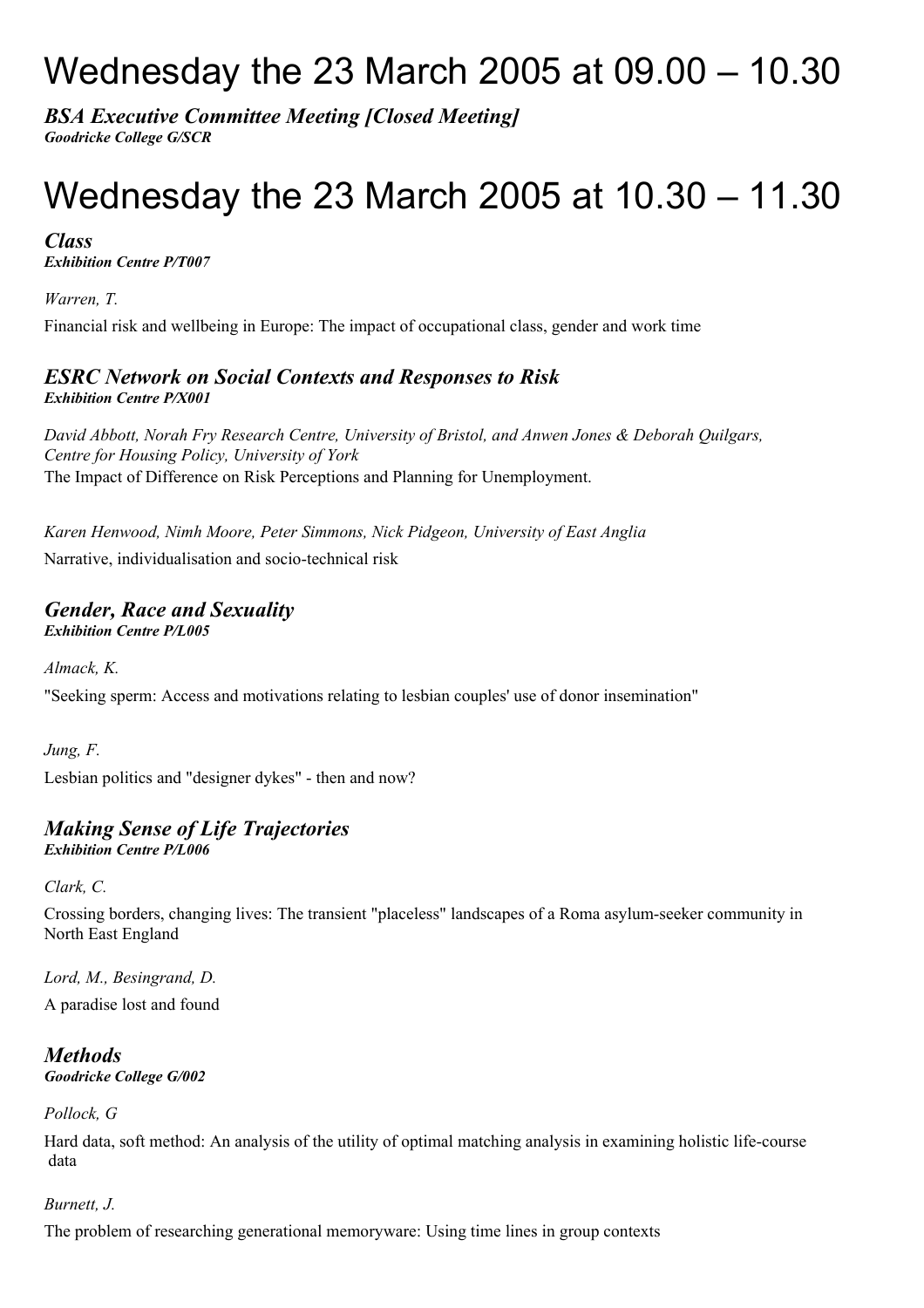# Wednesday the 23 March 2005 at 10.30 – 11.30

*Open*

*Goodricke College G/010*

*Moore, S.E.H.* "Thinking pink": A critical look at the breast cancer awareness campaign

*Kemp, S.*

The subjective/objective distinction in social science and its problematic consequences for research

### *Risk Exhibition Centre P/L001*

*Warner, J.N.* Locating risk in mental health

*Walby, S.* The risk of domestic violence: Interpreting the patterns and perceptions found in the British Crime Survey

### *Social Identities and the Life Course Exhibition Centre P/L002*

*Davidson, K., Meadows, R.* When men get old: Theorising the masculine imperative in later life

*McMunn, A., Kuh, D., Bartley, M.*

Life course social roles, women's health in middle age and a theory of normative identity

*Youth Goodricke College G/020*

*Kohlrausch, B.* A ticket to work? Perilous school-to-work transitions in Britain and Germany

### *Work, Family and Negotiation Goodricke College G/045*

*Gatrell, C.* A labour of love (and a sound investment) Parenting, power and negotiation

*Papí, N., Frau, M.J., Feliu, E.*

Integrating newspaper and personal life: Main strategies (the standpoint of journalist women in the east of Spain)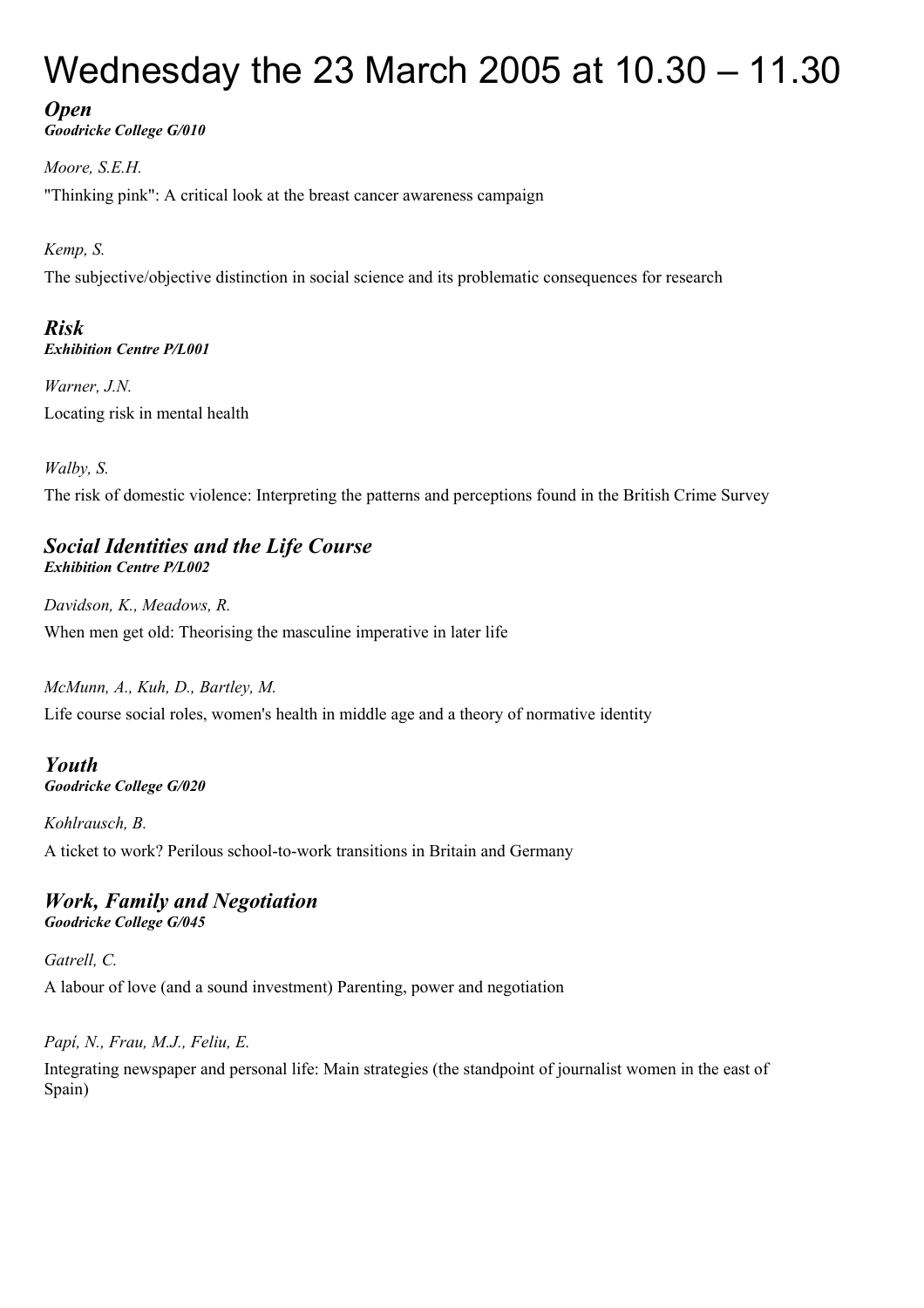# Wednesday the 23 March 2005 at 10.30 – 12.40

*Relating narratives, narratable selves - A Symposium Goodricke College G/013*

*Andrews, M.* Trauma, voice and the myth of the 'empowerment narrative'

*Riessman, C.K.* Practicing ethics: a narrative about narrative research in South India

*Squire, C.* Narrating lives with HIV: The many epidemics of signification

*Tamboukou, M.*

*Discussant will be Professor Barbara Harrison, University of East London.* Spatial stories/narratable selves: Rethinking the private-privacy

# Wednesday the 23 March 2005 at 10.30 – 12.40

*Meet the SOCIOLOGY Editorial Team Exhibition Centre P/T111*

This is an informal session in which delegates are offered the opportunity to come and meet the Sociology Editorial Team who will be available to answer any queries regarding the journal.

# Wednesday the 23 March 2005 at 11.00 – 16.00

*Network Editorial Meeting [Closed Meeting] Goodricke College G/SCR*

A closed meeting of the Network Editorial Team

# Wednesday the 23 March 2005 at 11.40 – 12.40

*Class Exhibition Centre P/T007*

*Archer, L., Hollingworth, S., Halsall, A.*

"University's not for me - I'm a Nike person": Inner-city young peoples' negotiations of "new" class identities and educational engagement

*Black, P.*

"How did I get here?" Living class in UK universities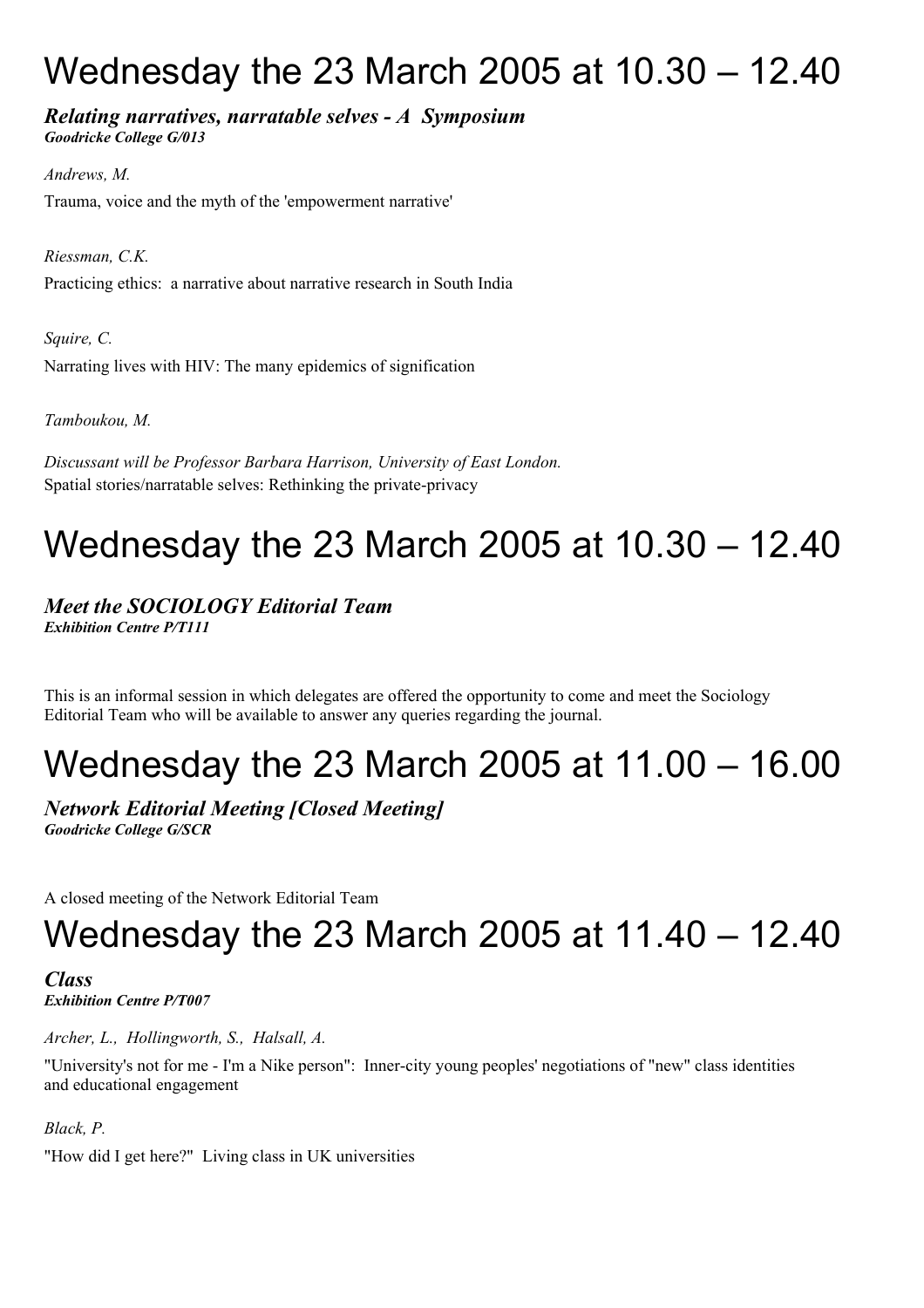# Wednesday the 23 March 2005 at 11.40 – 12.40

### *ESRC Network on Social Contexts and Responses to Risk Exhibition Centre P/X001*

*Graham Murdock Loughborough University, Jenny Kitzinger University of Cardiff, Emma Hughes Cardiff University* Mediating Risk: Professional Practices and Popular Understandings

*Peter Lunt, University College London and Sonia Livingstone, London School of Economics and Political Science* In the Name of the Consumer/viewer: An analysis of regulator policy documents

*Cebulla, A., Cox, L., Smith, M.*

Values, class and (social) risk in Britain: The experience and perception of risk events mediated by socio-economic class and value orientation

### *Gender, Race and Sexuality Exhibition Centre P/L005*

*Richardson, D.* Locating sexualities: From diversity to normality

*Monro, S.*

Fragmented genders: Theoretical explorations and practical implications

### *Making Sense of Life Trajectories Exhibition Centre P/L006*

*Wray, S.* Making sense of mid-life: Women, ethnicity and culture

*Wiggins, R.D., Netuveli, G., Montgomery, S., Hildon, Z., Blane, D.*

Quality of Life in the third age: Key predictors of CASP-19 for sample members aged 50 years and above in the British household survey

### *Methods Goodricke College G/002*

*Bornat, J.* Recycling the evidence: Different approaches to the reanalysis of oral history data

### *Open Goodricke College G/010*

*Sanghera, B., Satybaldieva, E.* Moral struggles in a post-socialist society: Kyrgyzstanis' reflections on the market transition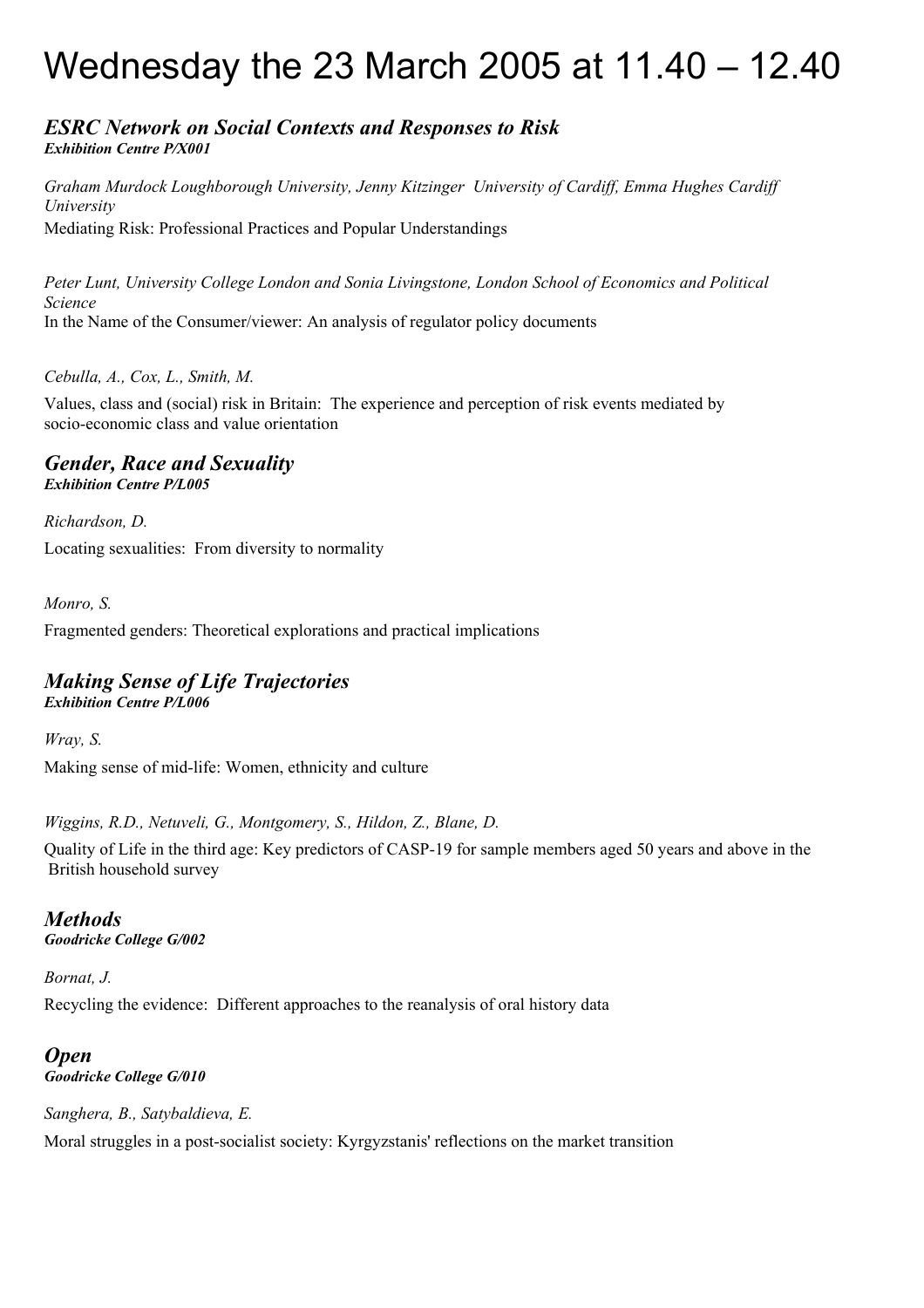# Wednesday the 23 March 2005 at 11.40 – 12.40

# *Risk*

*Exhibition Centre P/L001*

*Hall, D., Matthews, N., Hall, I., Cameron, A., Green, P.* Life course, life skills and aspects of citizenship: The impact of student volunteering in the curriculum

*Glaesser, J.* Dropping out of further education: A fresh start?

*Youth Goodricke College G/020*

*Edwards, T.* New consumers? Children's fashion

### *Work, Family and Negotiation Goodricke College G/045*

*Elliott, J., Gerova, V.* Occupational segregation across the life course

### *Woodfield, R.*

Female conceptualisations of work in the fire service versus work in preferred occupations: Ambition, family and risk

# Wednesday the 23 March 2005 at 14.05 –15.05

*Class Exhibition Centre P/T007*

*Reay, D.*

Acting against self-interest?: The white middle classes and inner city schooling

*Ball, S.J., Vincent, C.*

Middle class children, class dispositions and "legitimate culture": Living class experience in care and education

### *Gender, Race and Sexuality Exhibition Centre P/L005*

*Ryan, L., Leavey, G., Golden, A., Blizard, R., King, M* Risk, unplanned migration and the health of Irish migrants in Britain

### *Feldman, A.*

Facing the other in the age of migration: "Race"-making and belonging to the "new" Ireland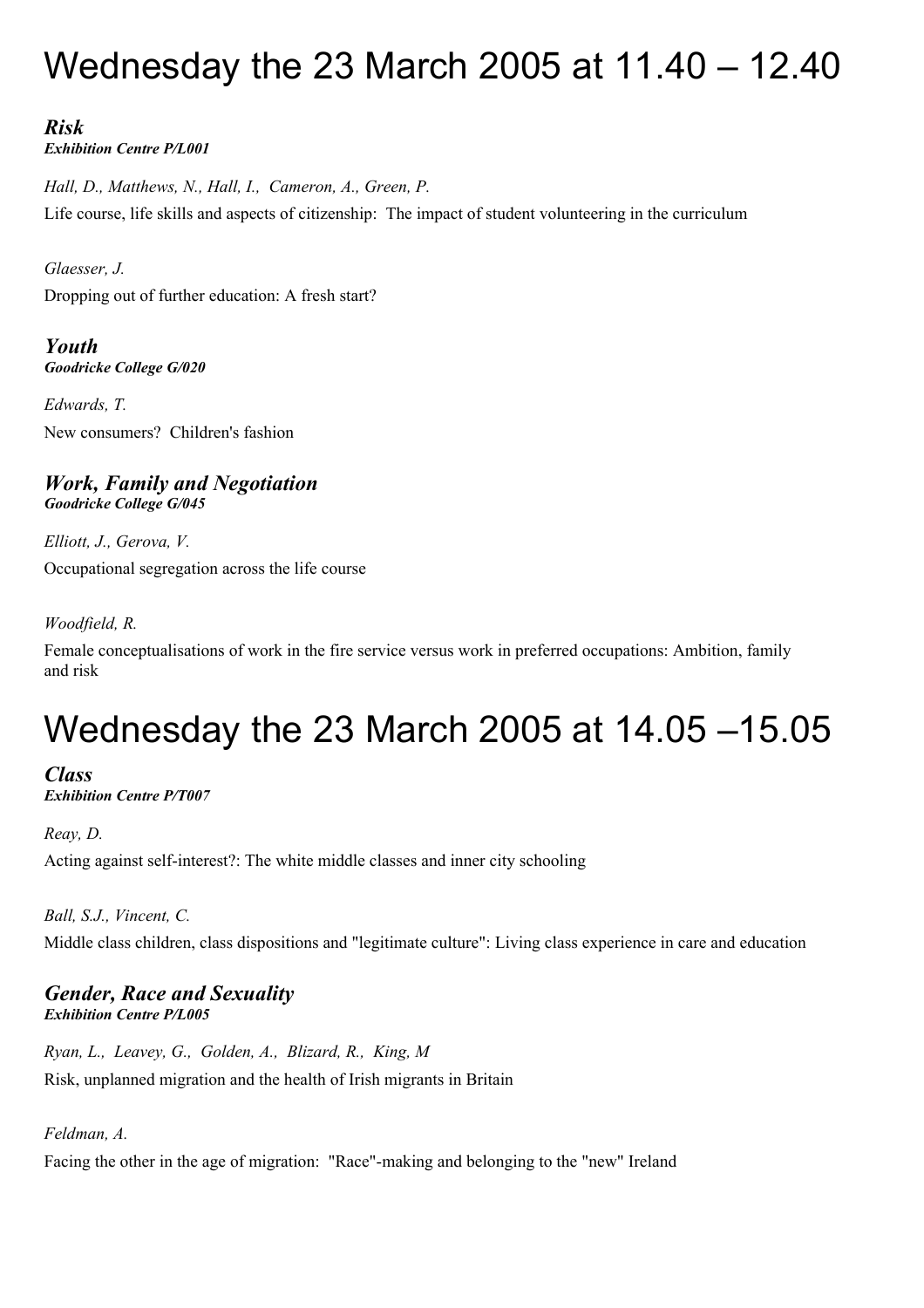# Wednesday the 23 March 2005 at 14.05 –15.05

### *Making Sense of Life Trajectories Exhibition Centre P/L006*

*Jones, G., O'Sullivan, A., Rouse, J.* "Pointing them in the right direction": Parenting in times of "fragmented" youth

*Holdsworth, C., Morgan, D.H.J.*

"Transitions in transition": Ways of understanding leaving the parental home

### *Open Goodricke College G/010*

*Strangleman, T., Henderson, B., Read, I., Tasiran, A.* Work, the life course and the older male worker

*Goodwin, J., O'Connor, H.* Whatever happened to the young workers?: Change and transformations during forty years at work

### *Open Exhibition Centre P/X001*

*Smeaton, D.* Work return rates after childbirth - Trends and causal factors

## *Brownlie, J., Anderson, S.* Where to now for "anti-smacking"? Re-thinking parent-child relations

### *Risk Exhibition Centre P/L001*

### *Burgess, A.,*

The internet, risk creation and individualisation: The strange case of the rumour that mobile phones can cause petrol station explosions

*West, A., Allin, L.* Chancing your arm: The meaning of risk in rock climbing

### *Social Identities and the Life Course Exhibition Centre P/L002*

### *Deem, R., Lucas, L.*

Identities and cultures of education academics in Scotland and England: The fragmentation, diversity and risk of academic life in two contrasting policy contexts

### *James, N.*

Academic identity development: Narratives of shifting experiences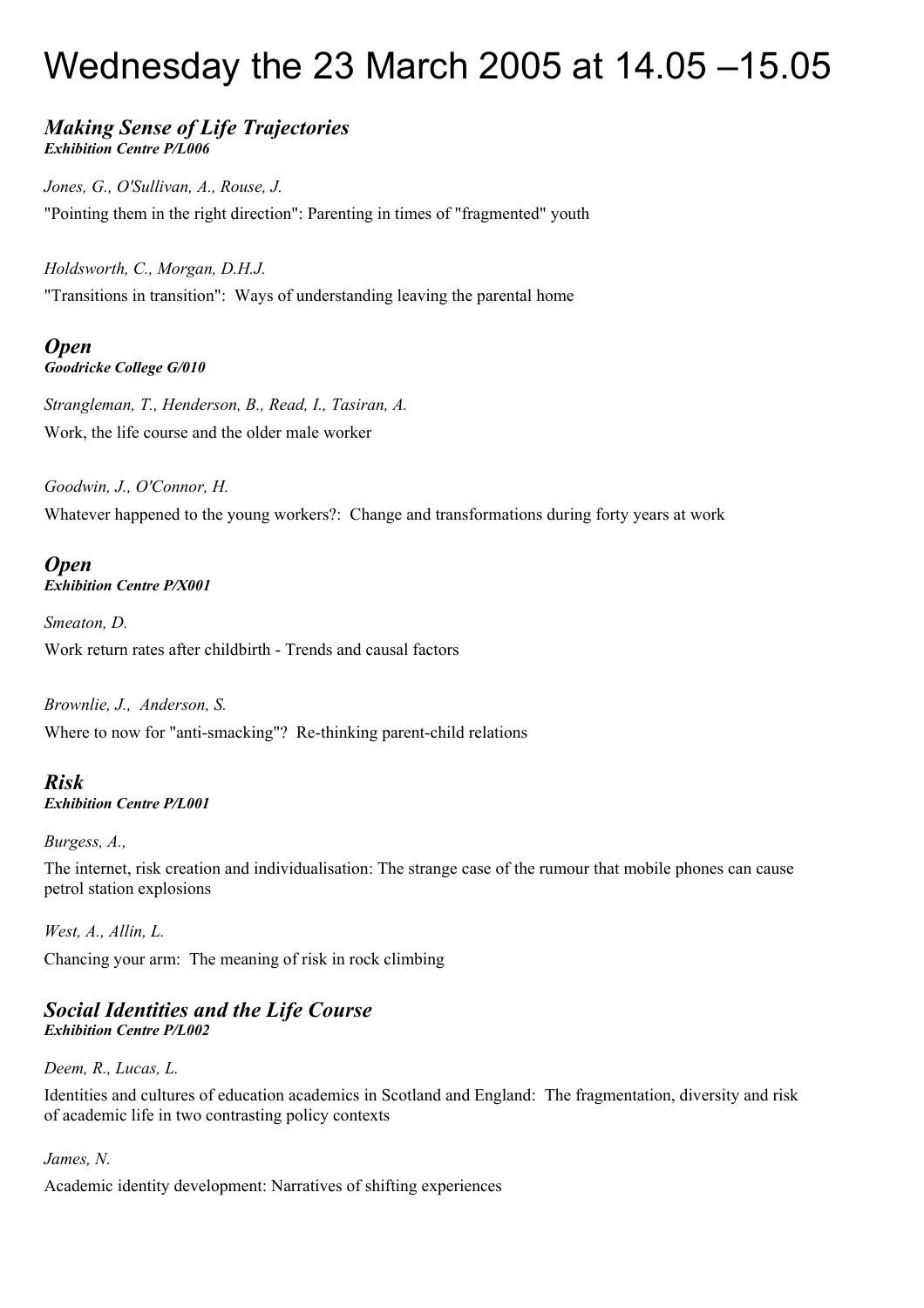# Wednesday the 23 March 2005 at 14.05 –15.05

# *Youth*

*Goodricke College G/020*

*Aapola, S.* Fast-forward? - Young people transgressing cultural age-orders *MacIntyre, G., Keenan, M.* Between a rock and a hard place: How young people negotiate new spaces of inclusion and exclusion

### *Work, Family and Negotiation Goodricke College G/045*

*Cox, A.L., Hebson, G., Sung, S., Olvier, G.*

Individualisation of organisational change: Consequences of negotiating the work-family balance for men and Women

*Liu, J.*

Negotiating the demands of the workplace and the domestic domain: Chinese women's experiences of time before and after being made redundant

# Wednesday the 23 March 2005 at 14.05 – 16.15

### *Management of Risks and Uncertainties in the Life Course Goodrick College G/013*

*Zinn, J.O.*

The significance of trust and luck in order to cope with risk and uncertainty in the life course

*Karstein, U.*

Coping with uncertainty - Communicative strategies of East-German families

*Lyon, D.*

The inescapable and the inexplicable; Fate and luck in narratives of career histories

*Burton-Jeangros, C.*

Cultures of health and normalisation of risks among Swiss families

## *New Methods for New Lives and New Organisations - A Symposium Goodricke College G/002*

*Chamberlayne, P.*

New lives, new methods: interactive subjectivity in biographical research

*Froggett, L.*

Capturing continuity in change: artistic perception and depth interpretation

*Rustin, M.*

Using socio-biographical methods to map the cultural specificity of institutions

*Wengraf, T.*

Comparative interviewing, observing and experiencing: the use of 'interpretive panels' in psycho-societal research.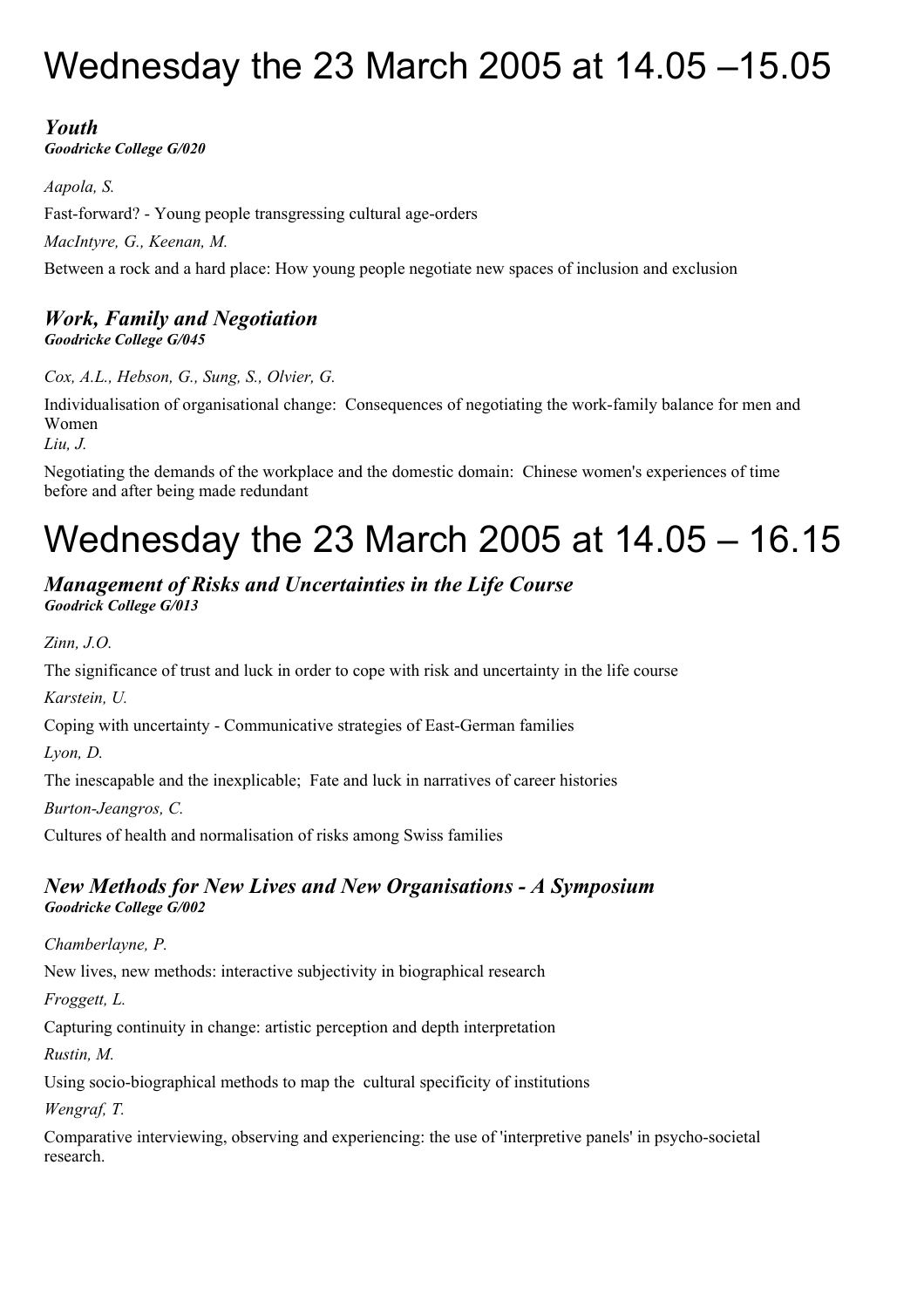# Wednesday the 23 March 2005 at 15.15 – 16.15

*Class Exhibition Centre P/T007*

*Taylor, A.* Youth transitions in the education market

*MacDonald, R., Shildrick, T., Simpson, D.* Critical moments, health and youth transitions

### *Gender, Race and Sexuality Exhibition Centre P/L005*

*Phellas, C.* Race and ethnicity in research methods

### *Making Sense of Life Trajectories Exhibition Centre P/L006*

*Hughes, K.* The adult children of divorce: Pure relationships and family values?

*Murphy, E.* Contemporary constructions of childhood identity in relation to mundane family practices

### *Open Exhibition Centre P/X001*

*Allender, P.* Class, regional difference and higher education

*Dwyer, C., Shah, B., Modood, T., Sanghera, G.,Thapar-Bjorkert, S.* Educational achievement and career choices for British Pakistanis - negotiating gender identities

## *Risk Exhibition Centre P/L001*

*Macvarish, J.* Understanding the "popularity" of living alone

## *Smith Maguire, J., Stanway, K.*

The problem of looking good: Managing appearances and negotiating the risks of self-production among British young adults